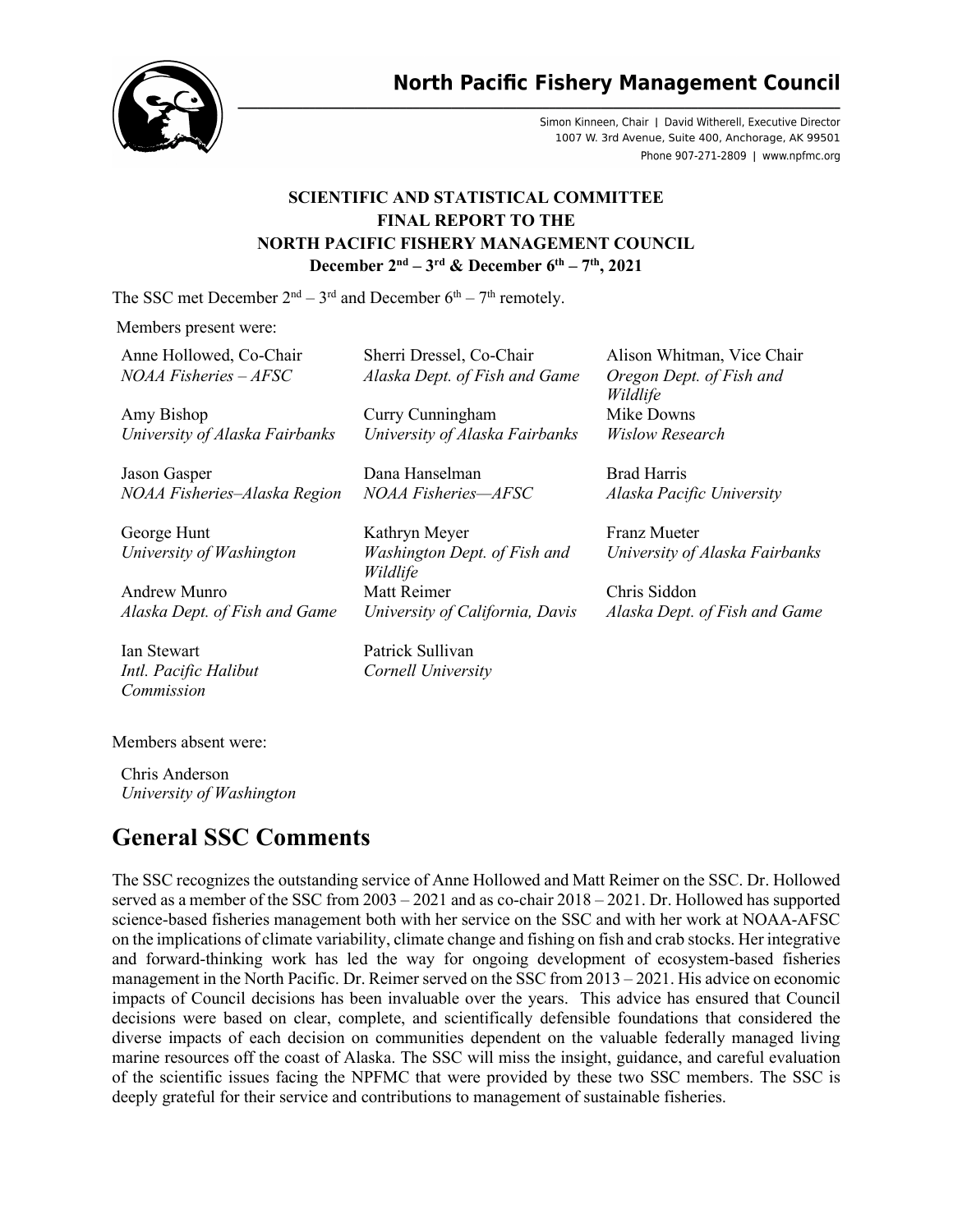The SSC also wishes to thank Grant Thompson for his long-standing work as BSAI Plan Team co-chair. Dr. Thompson was instrumental in the development of a Tier system of management that has served the NPFMC for decades and introduced cutting edge analytical approaches that advanced sustainable management of Pacific cod stocks. The SSC is grateful for Dr. Thompson's assistance and guidance during his tenure.

The SSC also wants to recognize the work of Olav Ormseth, who will be moving back to his home state of Minnesota in March of 2022. The SSC thanks him for his work on flatfish, skates, squid and forage fish assessments as well as his work in establishing frameworks for management of non-target species.

Finally, the SSC wishes to thank Martin Dorn for his work on advancements to the GOA pollock assessment and for his leadership as the Crab Plan Team co-chair. His innovative work has been instrumental in advancing sustainable harvest of marine resources. The SSC appreciates that Dr. Dorn is continuing to serve as a member of the Crab Plan team and thus the SSC will continue to receive the benefits of his sage advice.

# **General Stock Assessment Comments**

The SSC had a number of recommendations that apply across groundfish and crab stock assessments.

With respect to Risk Tables, the SSC would like to highlight that "risk" is the risk of the ABC exceeding the true (but unknown) OFL, as noted in the October 2021 SSC Risk Table workshop report. Therefore, for all stocks with a risk table, assessment authors should evaluate the risk of the ABC exceeding the true (but unknown) OFL and whether a reduction from maximum ABC is warranted, even if past TACs or exploitation rates are low.

The SSC noted that the GOA Pacific cod assessment includes a short period of elevated natural mortality in the time series, as is the case for some other assessments (e.g., Bristol Bay red king crab). The SSC requests that in these cases authors provide a discussion of whether the period of elevated M should be included in the calculation of reference points and/or stock status. The SSC encourages authors to consider whether changes in mortality (and potentially growth) represent anomalies or actual shifts in the underlying dynamics. The goal of this exercise should be to ensure consistency among different calculations within an assessment and also to foster evaluation by the GPTs, CPT, and SSC of whether approaches taken among assessments are consistent with understanding of species dynamics and/or environmental/ecosystem change.

During review of the EBS Pacific cod assessment the SSC noted that the VAST model results were sensitive to the number of knots used to structure the analysis. That assessment increased the number of knots from 100 to 750, recognizing that this would likely provide a better approximation to the underlying spatial process. The SSC recommends that all assessment authors consider whether the number of knots used for their species is sufficient to provide a robust analysis, and to compare alternative models including more knots where possible.

**The SSC recommends that groundfish, crab and scallop assessment authors do not change recommendations in documents between the Plan Team and the SSC meetings, because it makes it more difficult to understand the context of the Plan Team's rationale and seems counter to the public process without seeing a revision history of the document.** This occurred several times during this groundfish assessment cycle with changes to both assessment recommendations and risk table scores. The SSC prefers that deliberations and disagreements over assessment and risk table recommendations be documented in the Plan Team minutes to maintain the order of author, Plan Team and SSC recommendations. *However, this recommendation is not meant to prevent correcting typos, transcription errors, figure labels and other editorial issues for the final posted documents.*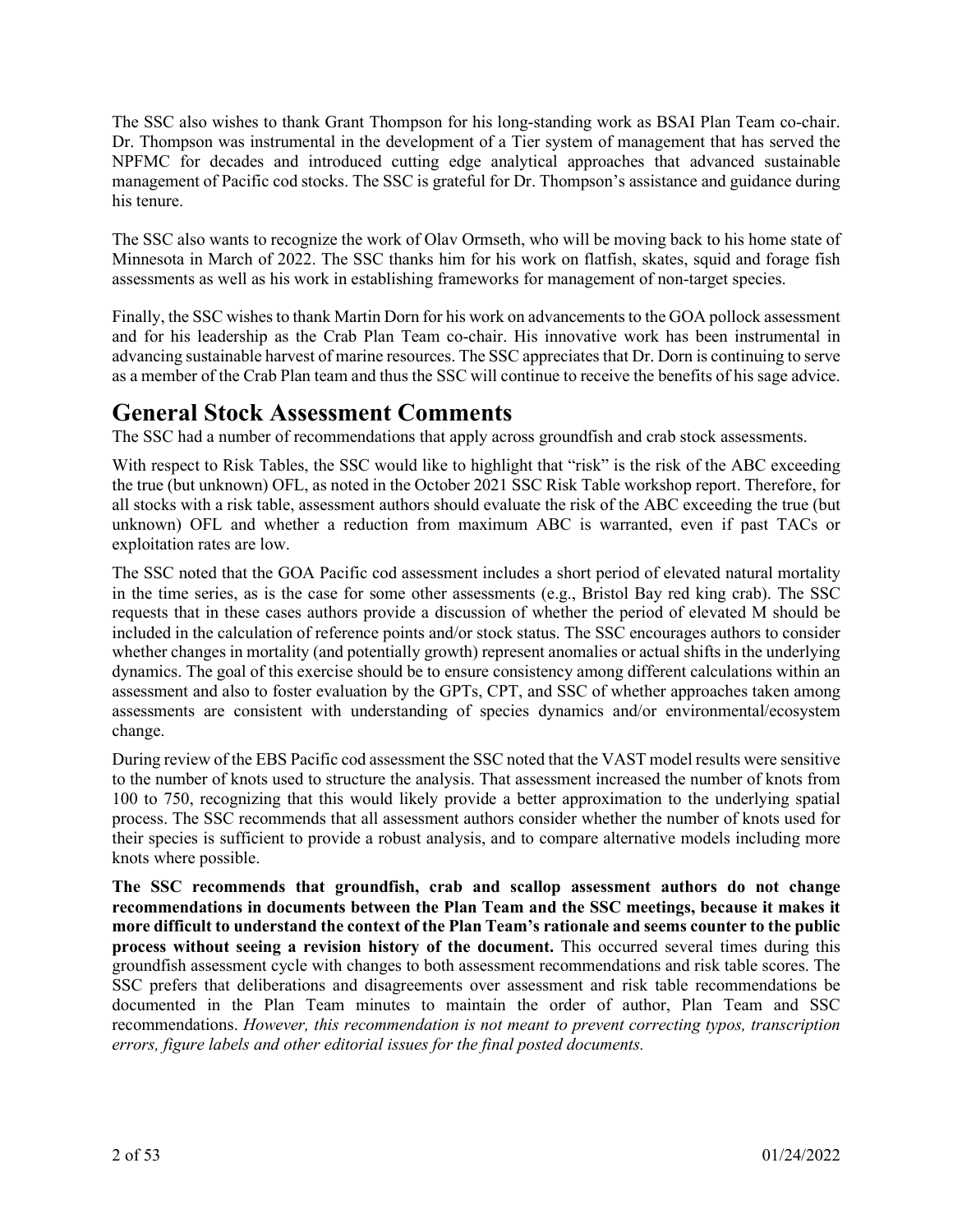# **C-3 BSAI and C-4 GOA Ecosystem Status Reports**

The SSC received presentations by Elizabeth Siddon (NOAA-AFSC), Bridget Ferriss (NOAA-AFSC), and Ivonne Ortiz (UW- CICOES) on the Ecosystem Status Reports (ESR) for the eastern Bering Sea, Gulf of Alaska, and the Aleutian Islands. The presentations were informative and highlighted the great strides that the authors and editors of the ESRs have made in producing documents that are insightful and of benefit to the management of federal fisheries off Alaska. The SSC appreciates the consistent high quality of the ESRs and their presentations. There was no public testimony.

# **General Comments applicable to all three ESRs**

The general summaries and integrated sections on the physical environment and seabirds (GOA, EBS, AI), and Regional Highlights (AI) were information-dense and provided excellent syntheses of the individual reports. The SSC appreciates the efforts that went into these components of the reports. The Noteworthy Topics sections continue to highlight observations and issues that demand attention. The excision of the Executive Summary reduced redundancy and streamlined the summary portion of the ESR. The Report Card remains very useful.

The SSC supports a holistic review of how economic and social science information is communicated and applied to Council decision-informing analytic products in 2022 (See Economic SAFE Section of this report, and October 2021 SSC Minutes). The SSC requests that the review be transparent and inclusive, consistent with its suggestion for such a review during the October 2021 meeting. The SSC looks forward to the planned synthesis products for the Fishing and Human Dimensions section. In anticipation of this holistic review, some human dimensions indicators were not included in the 2021 report to better align the focus of the ESR on informing next year's ABC determinations.

The "Purpose of the ESR" section (p.4) in each report indicates that the SSC is the primary audience (for setting ABCs/OFLs) but also the AP and Council. The SSC has frequently discussed the numerous ecosystem-related documents that are produced through the Council process and some excellent infographics have been developed to indicate how and when they are used and how they differ (e.g., through the Climate Change Task Force, BS FEP). While the SSC/AP/Council are the main audiences for the report, many industry and community stakeholders use the ESRs as well as the "In Briefs". **The SSC suggests including such a flow chart/infographic in this section of the ESR to visualize the process.**

"In Briefs" are planned for the EBS, GOA, and AI and a second outreach video is being developed summarizing the ESR products and process. The authors have settled on a strategy that includes the annual production of "In Briefs". The authors noted there will be intermittent production of storymaps focused on specific ecosystem stories and no additional videos at this time. **The SSC is supportive of these continued efforts to disseminate ESR information to stakeholders and communities and appreciates the efforts to provide hard-copy products to remote communities where digital media may be difficult to download or otherwise access.** The SSC looks forward to hearing any feed-back from end-users on how these products are used and valued. The SSC notes the ESR author participation at the recent Coastal Communities Forum in Unalaska/Dutch Harbor hosted by the Qawalangin Tribe as a potentially rich context for the two-way flow of information on ESR topics of relevance to local communities and is supportive of similar future outreach efforts whenever practicable.

## **Harmful Algal Blooms**

Harmful Algal Blooms (HABs) were reported from all three regions (EBS, AI, GOA), as well as in the NBS and Chukchi Sea. Toxins were detected in shellfish (GOA, AI) and marine mammal flesh (NBS,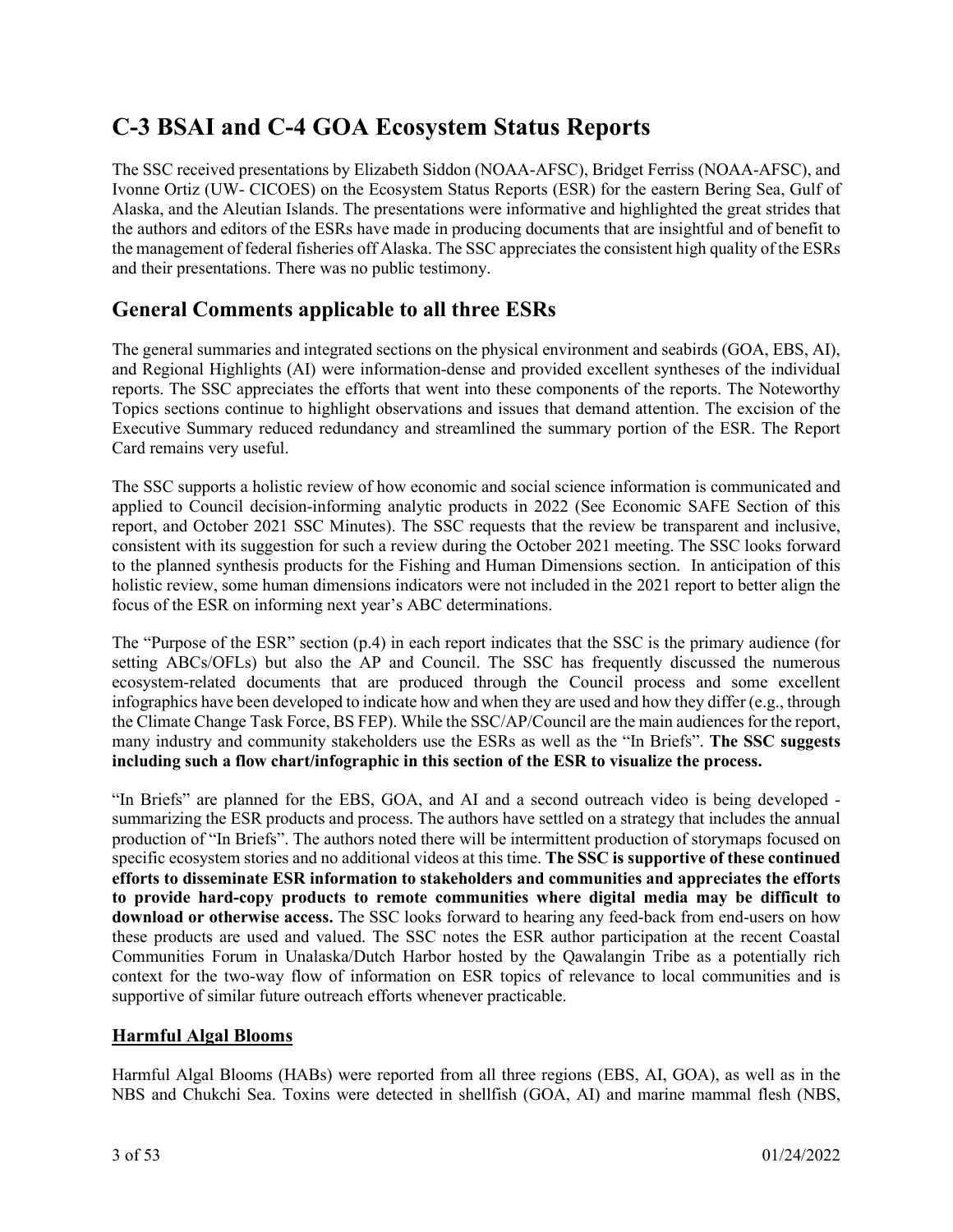Chukchi). No human fatalities were reported in 2021.

# **BSAI Ecosystem Status Reports**

# **Bering Sea**

#### *Issues of Concern*:

(1) The integration of information from many discipline-specific reports in both the Northern Bering Sea (NBS) and the eastern Bering Sea (EBS) in the overview section identified **multiple indications of warming in the EBS and declining productivity in the Bering Sea as a whole**. Whereas, the response of individual stocks to ocean warming was more mixed, with some stocks exhibiting declines in the availability of species for harvest (due to declining abundance or shifting spatial distributions) and/or changes in weight at length or age, while others showed more mixed responses.

(2) **The extremely weak returns of Yukon River Chinook and chum salmon remain issues of concern**. The SSC supports continued research on the potential causes of these weak runs. Hypotheses considered in the ESR include: (a) reduced ocean survival; (b) reduced stocks of lipid-rich large crustacean zooplankton in the NBS (see paragraph below on seabird die-offs in the NBS); (c) competition with, or even predation by, Asian pink salmon; and (d) recent changes in PSC of chum salmon. The factors responsible for the weak runs are areas of active research.

(3) **Continued seabird die-offs and reduced reproductive success in the NBS are of concern**. The dieoffs were a mix of planktivorous (e.g., shearwaters) and piscivorous species, as was the case for reproductive failures (e.g., both murre species, and puffins), indicating that the abundance of large, lipidrich zooplankton and forage fish may be reduced. Since these zooplankton are also important prey of forage fish and pollock, these seabird die-offs may indicate that the NBS has a limited ability to support increasing abundances of commercially important fish species.

#### *Physical environment synthesis*

In 2021, there was a decoupling of the winds in the northern Bering Sea (strong winds from the north) and the southeastern Bering Sea (moderate to strong winds from the south). As a result, there was widespread and thick sea ice in the northern Bering, and continued low sea-ice extent and thickness in the southeast. Over the southeastern shelf, the advancement of sea ice stalled at the end of January, resulting in a relatively small cold pool, similar in size to those occurring in the warm years of the early 2000s.

Indicators showing warming in the EBS included: St. Paul air temperatures show a strong positive trend over the past 40 years, freeze-up occurs later in the season (March versus December), sea-ice extent (October 15- December 15) is approximately 50% of its long-term mean, reduction in cold pool area and its southern boundary has shifted northwestward, and bottom temperatures were elevated in 2018 and 2019 ( $\sim$  2 °C above long-term mean, compare to 0.5 °C above the mean in 2021).

If the available weather models as a group are correct, late winter and early spring of 2022 will bring nearnormal water temperatures to most of the Bering Sea and Aleutian Islands. Despite considerable intermodel variability, most, but not all, of the models project sea ice extending south of 60° N, and possibly to M2 in the EBS.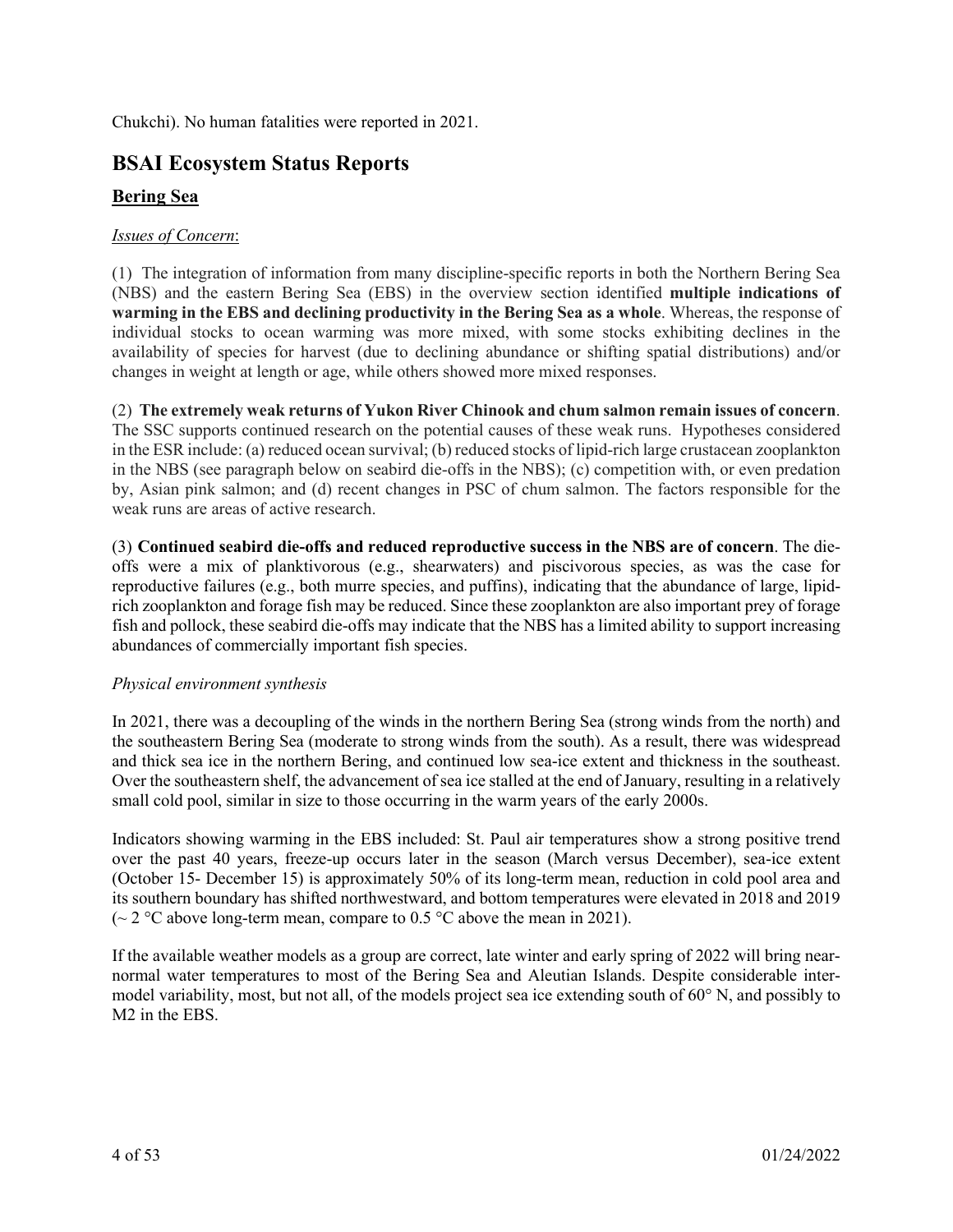#### *Reduced productivity*

Indicators showing productivity declines throughout the Bering Sea since the beginning of the warm period in 2014 included: (1) declines in surface chlorophyll concentrations as measured by satellite, with below average values since 2016, (southern and middle shelf) or since 2014 (NBS outer shelf), (2) for 2020, the Continuous Plankton Recorder showed that the diatom abundance anomaly was negative, and the mesozooplankton biomass and the size distribution of copepods were reduced, (3) the CPUE of benthic foragers measured during the bottom trawl survey (June–August) in 2021 was at the lowest level over the times series, more than one and a half standard deviations below mean 1982–2021 levels, (4) the biomass of crabs, including hermit, king, tanner and snow crab, are all below their long-term means, (5) the CPUE of all fish combined and major invertebrate taxa sampled in the 2021 NOAA bottom-trawl survey decreased in both the NBS and the EBS, with the southern portion at the lowest level since 2009, and (6) fish condition (length-weight or weight at age residuals) declined between 2019 and 2021 for benthic, pelagic and apex predators, though juvenile pollock condition has trended upward.

In the NBS, specifically, there is evidence of a decline in pelagic food availability since 2017. Piscivorous seabirds had below average reproductive success, with black-legged kittiwakes experiencing complete failure at Hall Island. Murres and puffins had delayed nesting and/or reduced reproductive success. Least auklets, primarily zooplankton eaters, had average success. Arctic-Yukon-Kuskokwim Chinook and chum salmon had low returns in 2021. It has been suggested that these return failures may be due to low ocean survival, and a number of hypotheses have been suggested that might account for this poor ocean survival. **The SSC is very supportive of continued research and monitoring efforts to explore the various hypotheses the ESR authors presented that may explain the observed changes in the EBS/NBS including cumulative impacts of increased thermal exposure and metabolic demands, vertical mismatch/stratification in prey distribution in the water column, and functional redundancy within the ecosystem.**

It is noteworthy that, in the face of COVID-19 cancellations of most NOAA Fisheries surveys in the eastern and northern Bering Sea in 2020, some data gaps were partially filled by state/university partners, tribal governments, and coastal community members who provided new and innovative contributions to inform the ESR team's understanding of the ecosystem status. **The SSC suggests that going forward it will be important to build on lessons learned from these collaborations** and to examine how such collaborations**,** and the value of the information derived therefrom, may be strengthened and remain relevant and useful after regular NOAA survey efforts resume to pre-pandemic coverage. As an example**, the SSC suggested that local partners in Nome (e.g., Kawerak, Inc. or NSEDC) could be approached to see if they might help organize a local effort to monitor sea temperatures in the Norton Sound region.**

**The SSC suggests that the editors and authors consider the development of a single, "all-purpose", combined map of the eastern and northern Bering Sea***,* combined*,* that would show an agreed upon set of zones, such as those used for the BSIERP map (Ortiz, I., Wiese, F., Greig, A., 2013. Marine Regions Boundary Data for the Bering Sea Shelf and Slope, Version 1.0. UCAR/NCAR - Earth Observing Laboratory. http://dx.doi.org/10.5065/D6DF6P6C) with whatever modifications seem appropriate. This map would be in addition to the maps of the eastern Bering Sea and northern Bering Sea bottom trawl surveys and the slope survey. In the present EBS ESR, there were at least four different maps presented, each with a unique set of zones or divisions. These differences make integration of information across disciplines challenging.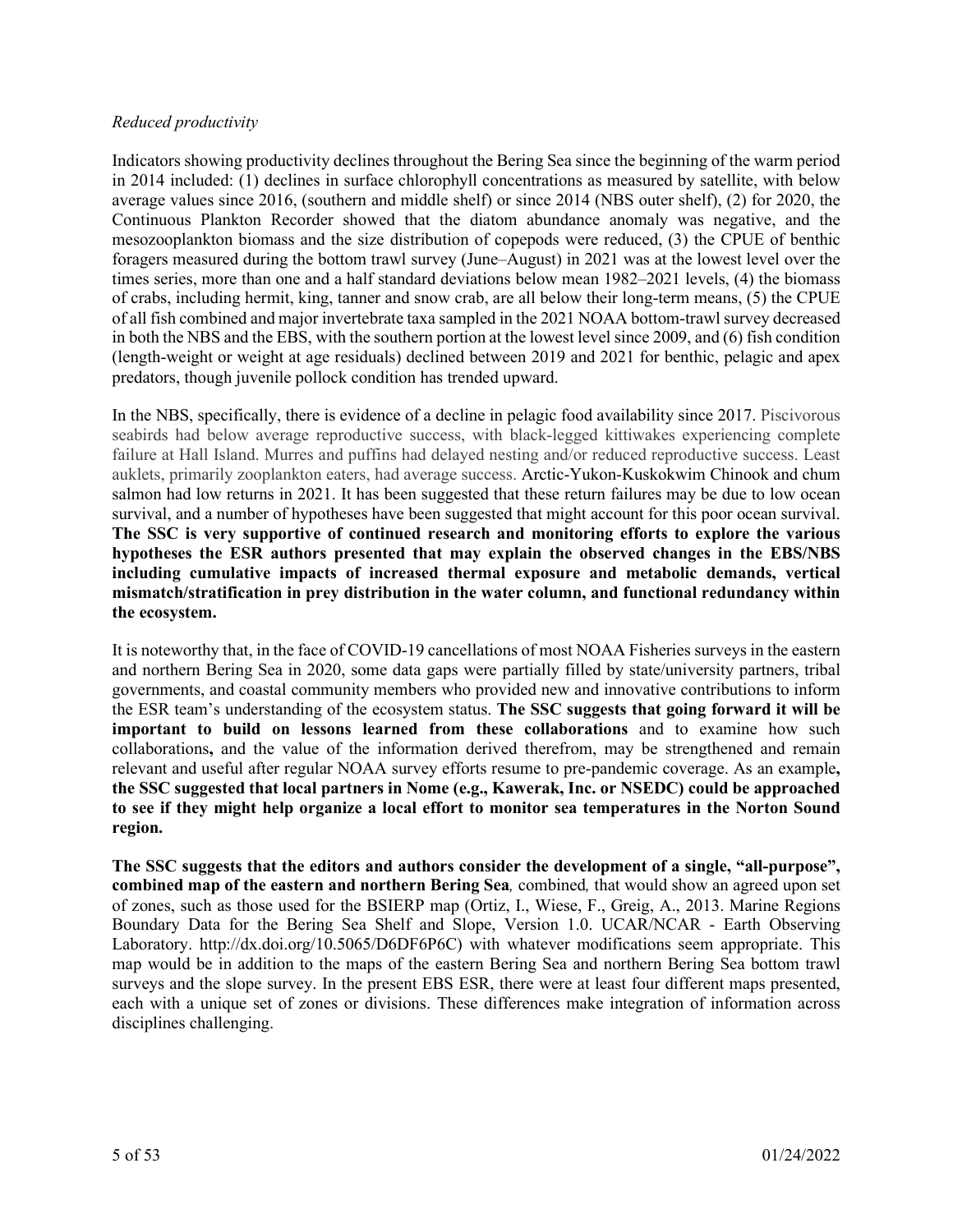## **Aleutian Islands**

#### *Issues of Concern*

*(1)**Mercury in AI Food Webs***:** Relatively high total mercury concentrations have been found in Steller sea lion pups in the central and western Aleutian Islands. Exposure was in utero, and mercury is known to have deleterious impacts on fetal development. Pups with total mercury concentrations above 0.1 μg/g wet weight in whole blood show decreased immune function, poor antioxidant function which can lead to tissue oxidative damage during active breath-hold diving, and negative impacts on the immune system. The mercury is obtained from fish or squid prey, and the problem has been increasing over the past ten years. A similar range of mercury concentrations has also been found in Aleutian Islands harbor seals. Mercury concentrations in several fish species are significantly higher in the western Aleutian Islands compared to fish sampled to the east. Researchers at UAF are exploring the pathways of mercury through the food web through collaborations with industry (Ocean Peace, Inc.) and agency partners (MML, USFWS), and further exploring spatial and temporal patterns in this region.

*(2)**Plastics in AI seabirds***:** Phthalates, derived from plastics, were detected in 115 Aleutian Island seabirds that were tested, with concentrations varying from 3.64–539.64 ng/g. Bird species that feed on plankton by diving had significantly higher concentrations compared to piscivores and opportunistic feeders. Additionally, ingesting marine debris can lead to seabird mortality, with the leading cause of death being obstruction of the gastro-intestinal tract.

The SSC appreciates information on these topics, and notes the detection levels in fish are not of concern for human consumption and plastics are rarely found in stomach contents of fish. With the potential increasing patterns over time, the SSC suggests authors continue to include information on plastics and mercury in the Aleutian Islands food web in these reports where data are available, as a baseline for detecting any future changes.

#### *Aleutian Islands Synthesis*

In the Aleutian Islands, west to east winds suppressed flow through the passes, and during summer 2021, some of the warmest SSTs were recorded in the western and central Aleutians. All three Aleutian Islands regions experienced Marine Heatwaves (MHW). Throughout the Aleutian chain, eddy kinetic energy was near or below its long-term average in 2021.

The spring phytoplankton bloom was somewhat later (late May/early June) in 2021 than usual (mid-May). The Continuous Plankton Recorder record for 2020 (2021 results are not yet available) shows that copepod community size and meso-zooplankton biomass anomalies for 2020 were negative, where they had been positive in 2019. The mean diatom abundance anomaly was also negative in 2020. The low mesozooplankton biomass may be related to the high abundance of pink salmon, but that would not explain the negative diatom anomaly. In 2021, both plankton and fish-eating seabird species had good reproductive success, and there were no remarkable die-offs reported. Recent status assessment of northern sea otters in the western Aleutians found the population to be low, but stable. In the eastern Aleutians, the northern sea otter population was larger and also stable. Harbor seals in the Aleutians have declined in recent years (8 year population trend is -131 seals per year) and is now estimated at 5,588 (∓SE 274). The stock is not listed as Threatened or Endangered. To date in 2021, eight marine mammals were reported as stranded, mostly from the area near Dutch Harbor, where potential observers are concentrated. There was no 2021 update on the status of Steller sea lions in the Aleutian Islands.

The SSC appreciates the addition of new indicators for the ESR, but notes that there has been no integrated ecosystem study for the AI in over a decade. The AI Fisheries Ecosystem Plan is past its review time, there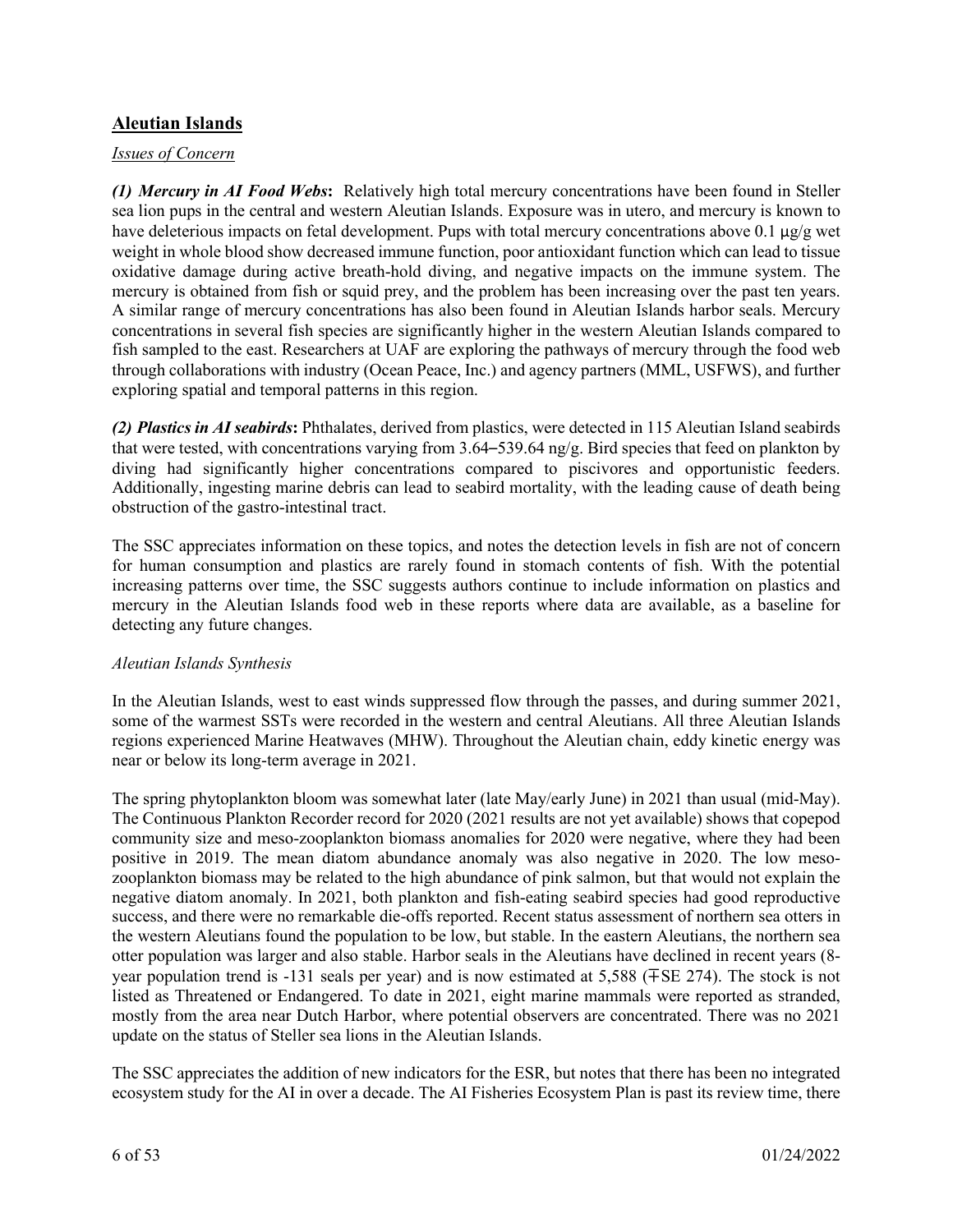is no regional research plan specific to the AI, and there has been no survey since 2018. Other than the ESR, the most comprehensive study at the ecosystem level was a special journal issue in 2005, and the FEP in 2007. This creates significant challenges for interpreting the impacts of the various indicators presented in the ESR and for fisheries management in the region. **The SSC strongly highlights the need for surveys in this region in 2021, and supports any efforts for taking a more integrative approach to studying this ecosystem.**

# **Gulf of Alaska Ecosystem Status Report**

## *Noteworthy topics*

As discussed in the minutes of the October 2021 SSC meeting, there were two noteworthy occurrences in the GOA in 2021, both in the western Gulf of Alaska. First, there was a mid-July die-off of kittiwakes and gulls on Middleton Island. Tests for avian influenza and products of harmful algal blooms (saxitoxin and domoic acid) were negative, but tests for *Clostridia botulinum* and botulism toxin type C were positive. It is likely, but not yet confirmed, that these birds ingested *Clostridia* organisms while bathing in a small freshwater pond on Middleton Island. It is very unlikely that this problem will migrate to commercially important fish species, though the bacteria may reappear on Middleton Island or on the mainland where the birds may roost while foraging.

The second issue was the observation of four unique North Pacific right whales along the shelf southeast of Kodiak Island (Albatross Bank, with two near Barnabas Trough, and two near the Trinity Islands). This is extremely positive news from a conservation point of view, as there are believed to be only 30 individuals of this species in the eastern North Pacific. On the east coast of the United States, right whales are subject to entanglement in fishing gear (particularly the lines between lobster buoys and the traps on the bottom) and ship strikes. **At the very least, the SSC recommends that the GOA fishing fleets be made aware of where these whales were sighted and are requested to do their best to avoid harming them.**

Key metrics of stability in the groundfish community, including high total biomass, low average biomass, variability over time, high species richness and diversity, and stable (eastern GOA) or slightly increasing (western GOA) mean length and lifespan of groundfish, point to overall high stability and resilience in the GOA (represented by species regularly caught by the AFSC bottom trawl survey). **The SSC notes that is a promising key message of stability for groundfish (in bottom trawls) to perturbations. The SSC encourages consideration of observed groundfish responses within the context of the overall responses across multiple trophic levels and species within the Gulf of Alaska large marine ecosystem (e.g., Suryan et al. 2021).**

#### *Western Gulf of Alaska Synthesis*

Ocean temperatures in both winter (2020-2021) and summer 2021 cooled, with summer SSTs within 1 SD of the long-term mean, though warmer temperatures than average were present in spring. The warmer than average temperatures observed at depth in 2020 have cooled, and further cooling is expected in 2022 given the expected La Niña winter of 2021-2022. Westerly winds in spring and summer 2021 over much of the shelf created up-welling favorable conditions, and strong, persistent eddies were located off the shelf near Seward and Kodiak, which likely contributed increased transport of nutrients onto and across the shelf. Downwelling-favorable northeasterly winds which are favorable to the retention of pollock larvae were present in Shelikof Strait. These aspects of the physical oceanography all indicate that the western GOA was returning to a more "normal" state after the heatwaves of 2014-2016 and 2019 and may become more productive.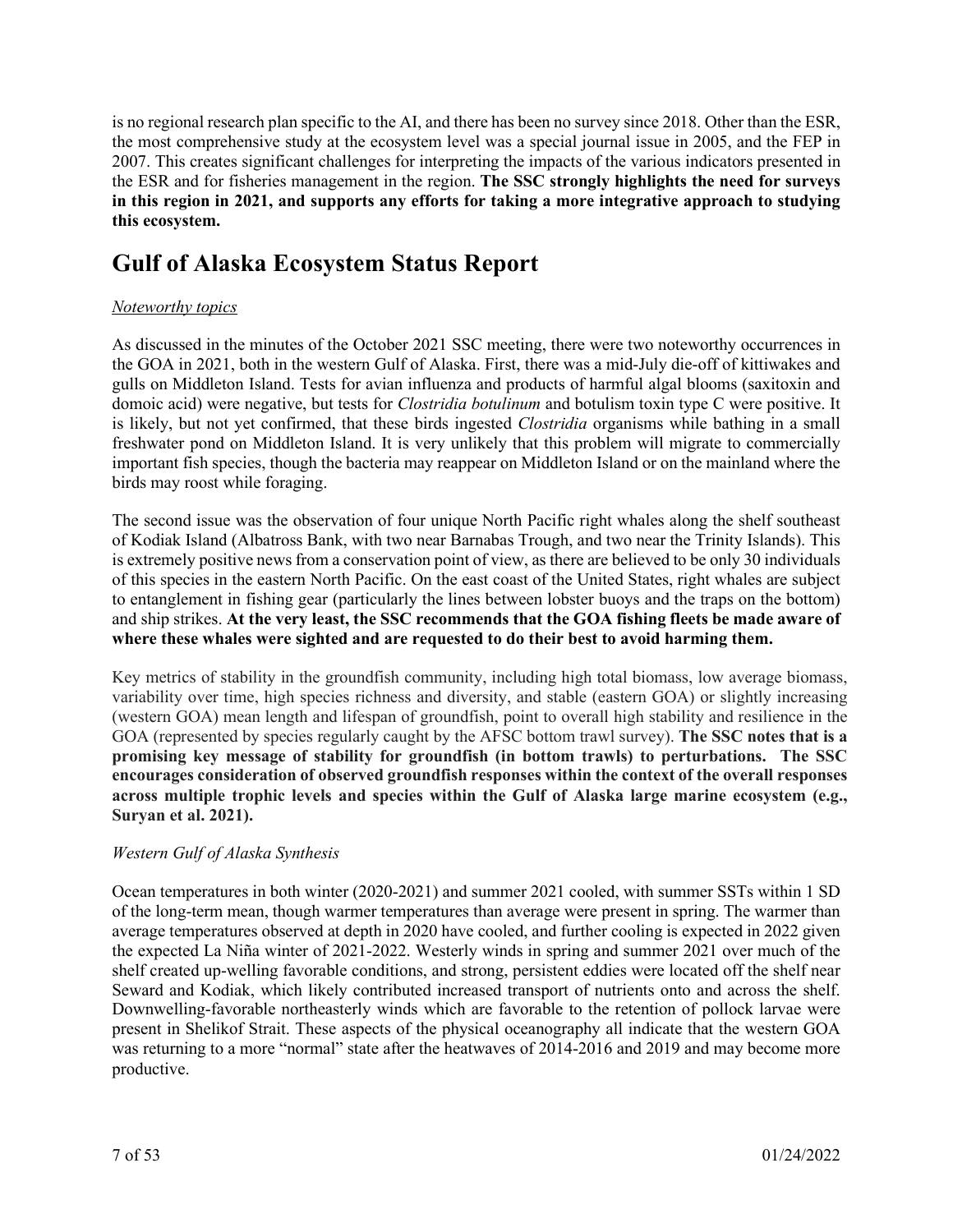Despite these favorable developments in the physical oceanography of the western GOA, the recovery of the biological components was somewhat uneven. Although the peak timing of the spring phytoplankton bloom was about average, the average biomass was lower. The impact of a large, three-week bloom in the central Gulf (near the Seward Line at the shelf edge) has not been determined. Around Kodiak Island, low abundances of large copepods were characteristic of warmer conditions, whereas in the region of the large phytoplankton bloom along the Seward Line in the central GOA, the abundance of large copepods was average to above average. Capelin, a cold-water forage fish, has remained depleted since the 2014 marine heatwave, as have eulachon, whereas sand lance, a species associated with relatively warm waters, was locally abundant, as were age-1 pollock. Likewise, age-1 pollock and Pacific cod were present in relatively high numbers. Some piscivorous groundfish had improved weight to length ratios in 2021 as compared to 2020, although these ratios declined for most species. Pacific cod condition was above the long-term mean near Kodiak Island, but other species remained below the long-term mean in the western GOA.

Some of these patterns were reflected in seabird reproductive success and diets. Piscivorous seabirds had average to above average reproductive success (glaucous-winged gulls, common murres, and tufted puffins on Chowiet Island). However, the high primary productivity along the Seward line was not reflected in the reproductive success of planktivorous fork-tailed storm-petrels nesting on East Amatuli Island.

#### *Eastern Gulf of Alaska Synthesis*

The eastern GOA experienced a second, consecutive year of near average to above average SSTs, although temperatures were above average for waters at 200 m depth on the shelf and upper slope. Chlorophyll-a concentrations, an indication of phytoplankton biomass, was below average, as has been the case for the past six years. In Icy Strait, the numbers of euphausiids and small calanoid copepods increased from 2020. However, the average to low reproductive success of planktivorous seabirds on St. Lazaria suggests that the availability of larger species of crustacean zooplankton was reduced in the shelf and slope waters.

The abundance of some forage fish increased while several other fish exhibited decreasing trends in abundance and/or condition. Herring biomass continues to increase as a result of the strong 2016 year-class. These herring are important prey for groundfish, humpback whales in Glacier Bay and for piscivorous seabirds. Juvenile salmon in Icy Strait had above average energy density but were present in below average numbers. Groundfish biomass in the eastern GOA is still decreasing, and adult pollock, Pacific cod, Pacific ocean perch and dusky rockfish had below average weight at length ratios, while southern rock sole had an above average ratio in the eastern GOA.

Although the numbers of adult salmon returning to spawn in 2021 were above those in 2020, this was mainly due to the high returns of pink salmon. Returns of other salmon species continued to be low, with sockeye salmon returns to Auke Creek experiencing their 10<sup>th</sup> lowest return on record. Chinook salmon numbers remain low.

#### *Prince William Sound Synthesis*

The addition of a summary of findings in Prince William Sound was a welcome addition to the GOA ESR. Ocean temperature in PWS returned to near average after the 2014-2016 and 2019 heatwaves. Herring stocks, important forage for humpback whales, increased, though the whale stock remained low. Examination of intertidal species showed that algal abundances remained low, though mussels (plankton feeders) were near or above long-term mean abundances.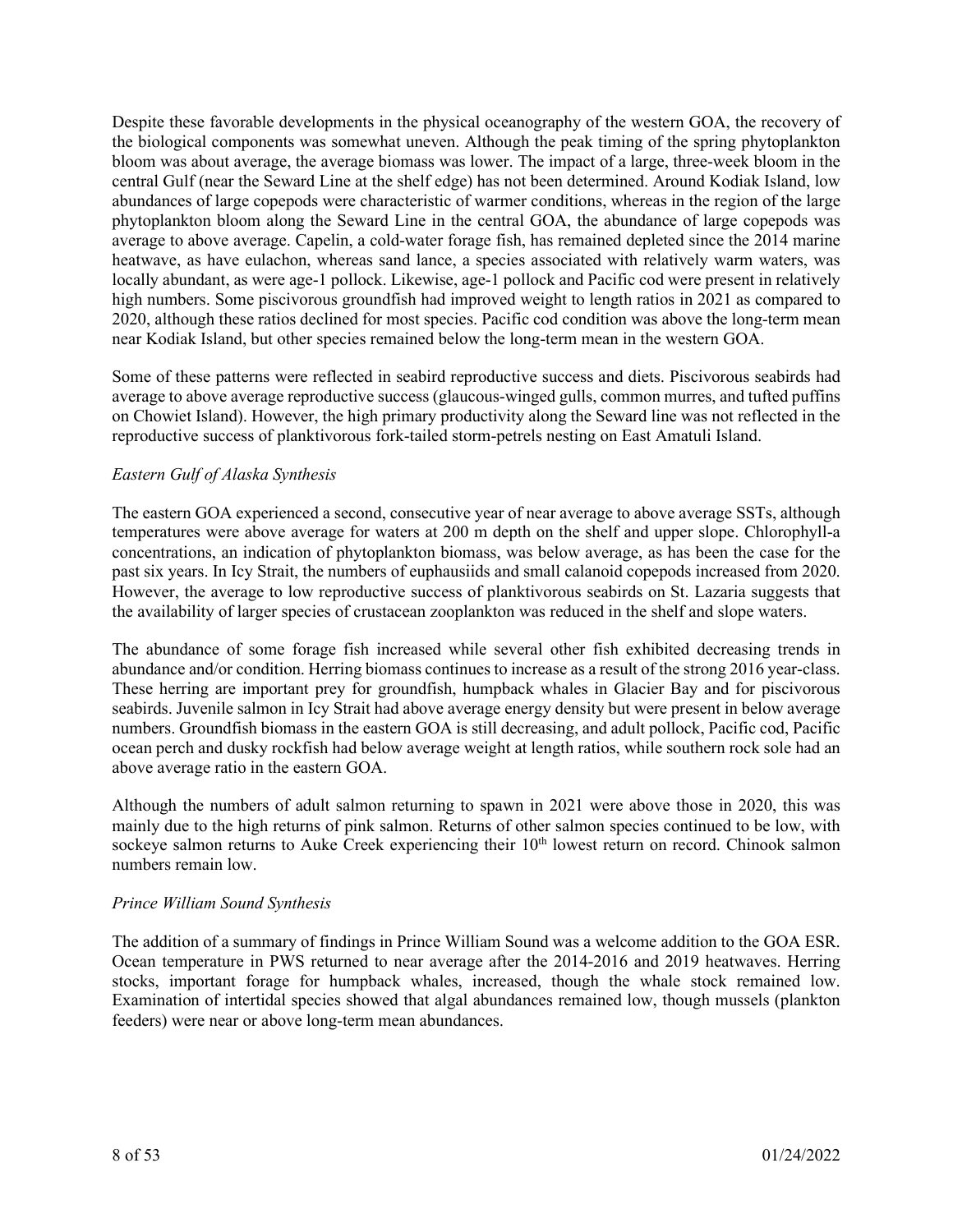# **C-3 BSAI and C-4 GOA specifications and SAFE Report**

Jim Ianelli (NOAA-AFSC) presented the Joint Groundfish Plan Team (JGPT) report from the November 2021 JGPT meeting. Grant Thompson (NOAA-AFSC) gave an overview of the November 2021 BSAI GPT meetings and on recommendations for BSAI groundfish OFLs and ABCs. Finally, the SSC received a presentation by Dr. Ianelli (NOAA-AFSC) on the November 2021 GOA GPT meeting and on GOA groundfish OFL and ABC recommendations.

The SSC reviewed the SAFE chapters and 2021 OFLs with respect to status determinations for GOA and BSAI groundfish. **The SSC-approved models indicated that no stocks were subject to overfishing in 2020. Also, in reviewing the status of stocks with reliable biomass reference points (all Tier 3 and above stocks), the SSC concurs that these stocks are not overfished or approaching an overfished condition. The SSC notes that for multiple stocks, no assessment was conducted in 2021 and harvest specifications for 2022 were rolled over. These include: BSAI Bogoslof pollock, BSAI other flatfish, BSAI shortraker rockfish, BSAI other rockfish, BSAI sharks, BSAI octopus, GOA thornyhead rockfish and GOA sharks.** 

To streamline and simplify the SSC report, recommended ABCs,OFLs and area apportionments are summarized exclusively in Table 1 (BSAI) and Table 2 (GOA). Recommendations that differ from GPTs are marked in **bold**.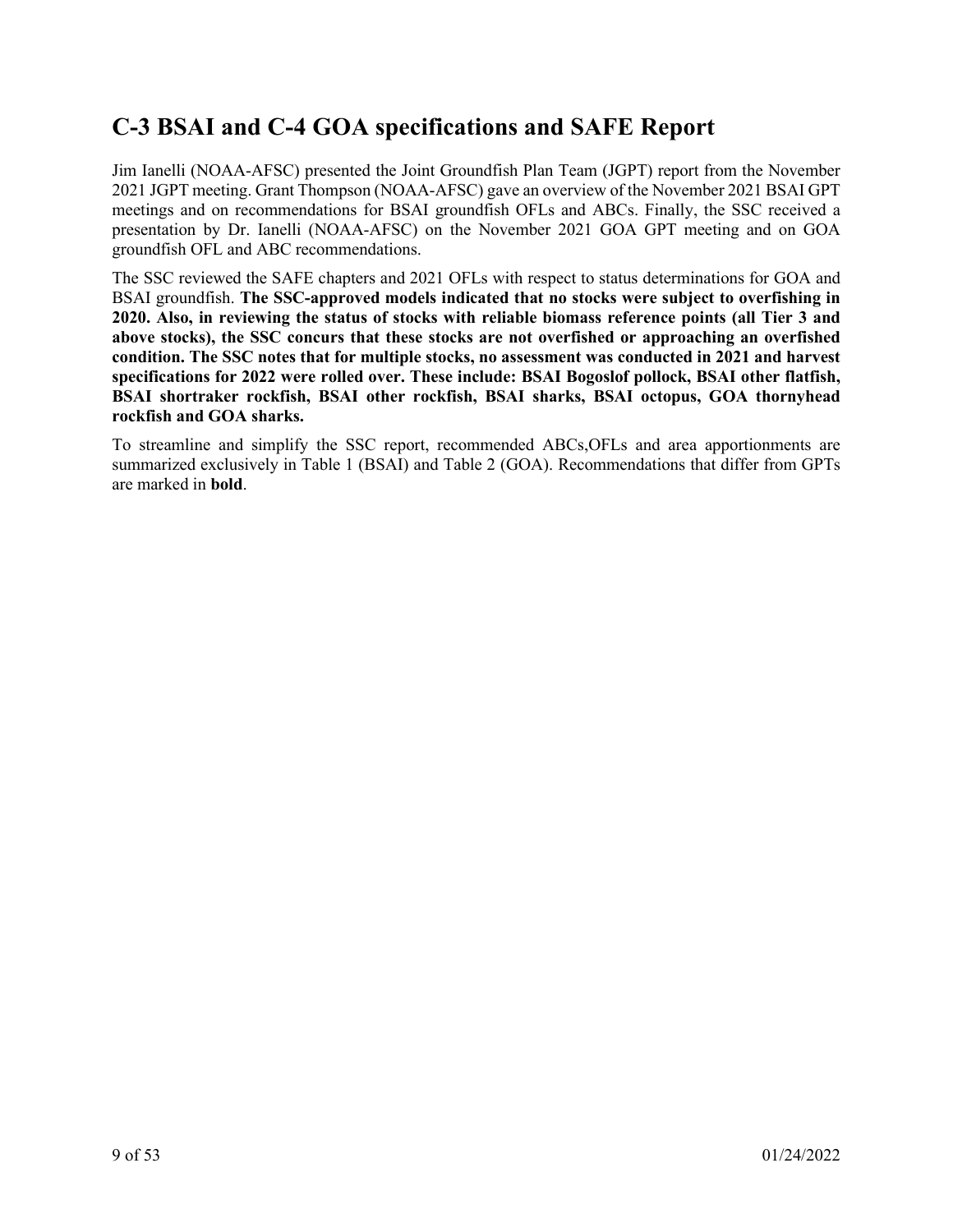Table 1. SSC recommended OFL, ABC for Groundfish in the Bering Sea/Aleutian Islands (metric tons) for 2022 and 2023. Bold text indicates where the SSC recommendation differed from the BSAI Plan Team.

|                                                                                                                                                                                                                                        |                 |            | 2021                          |                               | Catch as of | SSC Final 2022 |                     |           | SSC Final 2023 |
|----------------------------------------------------------------------------------------------------------------------------------------------------------------------------------------------------------------------------------------|-----------------|------------|-------------------------------|-------------------------------|-------------|----------------|---------------------|-----------|----------------|
| <b>Species</b>                                                                                                                                                                                                                         | Area            | <b>OFL</b> | <b>ABC</b>                    | <b>TAC</b>                    | 11/6/2021   | OFL            | <b>ABC</b>          | OFL       | <b>ABC</b>     |
|                                                                                                                                                                                                                                        | <b>EBS</b>      |            |                               | 2,594,000 1,626,000 1,375,000 | 1,373,712   |                | 1,469,000 1,111,000 | 1,704,000 | 1,289,000      |
| Pollock                                                                                                                                                                                                                                | AI              | 61,856     | 51,241                        | 19,000                        | 1,635       | 61,264         | 50,752              | 61,379    | 50,825         |
|                                                                                                                                                                                                                                        | Bogoslof        | 113,479    | 85,109                        | 250                           | 50          | 113,479        | 85,109              | 113,479   | 85,109         |
| Pacific cod                                                                                                                                                                                                                            | <b>BS</b>       | 147,949    | 123,805                       | 111,380                       | 105,537     | 183,012        | 153,383             | 180,909   | 151,709        |
|                                                                                                                                                                                                                                        | AI              | 27,400     | 20,600                        | 13,796                        | 7,023       | 27,400         | 20,600              | 27,400    | 20,600         |
|                                                                                                                                                                                                                                        | <b>BSAI/GOA</b> | 60,426     | 29.558                        |                               |             | 40.432         | 34,521              | 42,520    | 36,318         |
| Sablefish                                                                                                                                                                                                                              | <b>BS</b>       | n/a        | 3,396                         | 3,396                         | 3,961       |                | 5,264               |           | 6,529          |
|                                                                                                                                                                                                                                        | AI              | n/a        | 4,717                         | 4,717                         | 1,425       |                | 6,463               |           | 7,786          |
| Yellowfin sole                                                                                                                                                                                                                         | <b>BSAI</b>     | 341,571    | 313,477                       | 200,000                       | 104,669     | 377,071        | 354,014             | 347,483   | 326,235        |
|                                                                                                                                                                                                                                        | <b>BSAI</b>     | 8.568      | 7.326                         | 6,025                         | 1,586       | 7.687          | 6,572               | 6,698     | 5,724          |
| <b>Greenland turbot</b>                                                                                                                                                                                                                | <b>BS</b>       | n/a        | 6,176                         | 5,125                         | 1,129       |                | 5,540               |           | 4,825          |
|                                                                                                                                                                                                                                        | AI              | n/a        | 1,150                         | 900                           | 457         |                | 1,032               |           | 899            |
| <b>Arrowtooth flounder</b>                                                                                                                                                                                                             | <b>BSAI</b>     | 90,873     | 77,349                        | 15,000                        | 8,286       | 94,445         | 80,389              | 97,944    | 83,389         |
| Kamchatka flounder                                                                                                                                                                                                                     | <b>BSAI</b>     | 10,630     | 8,982                         | 8,982                         | 6,561       | 10,903         | 9,214               | 11,115    | 9,393          |
| Northern rock sole                                                                                                                                                                                                                     | <b>BSAI</b>     | 145,180    | 140,306                       | 54,500                        | 13,898      | 214,084        | 206,896             | 280,621   | 271,199        |
| <b>Flathead sole</b>                                                                                                                                                                                                                   | <b>BSAI</b>     | 75,863     | 62,567                        | 25,000                        | 9,898       | 77,967         | 64,288              | 80,034    | 65,988         |
| Alaska plaice                                                                                                                                                                                                                          | <b>BSAI</b>     | 37,924     | 31,657                        | 24,500                        | 15,653      | 39,305         | 32,697              | 39,685    | 32,998         |
| <b>Other flatfish</b>                                                                                                                                                                                                                  | <b>BSAI</b>     | 22,919     | 17,189                        | 6,500                         | 2,510       | 22,919         | 17,189              | 22,919    | 17,189         |
|                                                                                                                                                                                                                                        | <b>BSAI</b>     | 44,376     | 37,173                        | 35,899                        | 32,112      | 42,605         | 35,688              | 40,977    | 34,322         |
| <b>Pacific Ocean perch</b>                                                                                                                                                                                                             | <b>BS</b>       | n/a        | 10,782                        | 10,782                        | 8,679       |                | 10,352              |           | 9,956          |
|                                                                                                                                                                                                                                        | EAI             | n/a        | 8,419                         | 8,419                         | 7,442       |                | 8,083               |           | 7,774          |
|                                                                                                                                                                                                                                        | CAI             | n/a        | 6,198                         | 6,198                         | 5,885       |                | 5,950               |           | 5,722          |
|                                                                                                                                                                                                                                        | <b>WAI</b>      | n/a        | 11,774                        | 10,500                        | 10,107      |                | 11,303              |           | 10,870         |
| Northern rockfish                                                                                                                                                                                                                      | <b>BSAI</b>     | 18,917     | 15,557                        | 13,000                        | 6,045       | 23,420         | 19,217              | 22,594    | 18,538         |
| Blackspotted/Rougheye                                                                                                                                                                                                                  | <b>BSAI</b>     | 576        | 482                           | 482                           | 513         | 598            | 503                 | 615       | 517            |
| Rockfish                                                                                                                                                                                                                               | EBS/EAI         | n/a        | 313                           | 313                           | 211         |                | 326                 |           | 334            |
|                                                                                                                                                                                                                                        | CAI/WAI         | n/a        | 169                           | 169                           | 302         |                | 177                 |           | 183            |
| Shortraker rockfish                                                                                                                                                                                                                    | <b>BSAI</b>     | 722        | 541                           | 500                           | 521         | 722            | 541                 | 722       | 541            |
|                                                                                                                                                                                                                                        | <b>BSAI</b>     | 1,751      | 1,313                         | 916                           | 900         | 1,751          | 1,313               | 1,751     | 1,313          |
| Other rockfish                                                                                                                                                                                                                         | <b>BS</b>       | n/a        | 919                           | 522                           | 332         | n/a            | 919                 | n/a       | 919            |
|                                                                                                                                                                                                                                        | AI              | n/a        | 394                           | 394                           | 568         | n/a            | 394                 | n/a       | 394            |
|                                                                                                                                                                                                                                        | <b>BSAI</b>     | 85,580     | 73,590                        | 62,257                        | 58,571      | 91,870         | 78,510              | 84.440    | 71,990         |
| Atka mackerel                                                                                                                                                                                                                          | EAI/BS          | n/a        | 25,760                        | 25,760                        | 22,598      |                | 27,260              |           | 25,000         |
|                                                                                                                                                                                                                                        | CAI             | n/a        | 15,450                        | 15,450                        | 15,272      |                | 16,880              |           | 15,470         |
|                                                                                                                                                                                                                                        | <b>WAI</b>      | n/a        | 32,380                        | 21,047                        | 20,701      |                | 34,370              |           | 31,520         |
| <b>Skates</b>                                                                                                                                                                                                                          | <b>BSAI</b>     | 49,297     | 41,257                        | 18,000                        | 18,729      | 47,790         | 39,958              | 46,475    | 38,824         |
| Sharks                                                                                                                                                                                                                                 | <b>BSAI</b>     | 689        | 517                           | 200                           | 354         | 689            | 517                 | 689       | 517            |
| <b>Octopuses</b>                                                                                                                                                                                                                       | <b>BSAI</b>     | 4,769      | 3,576                         | 700                           | 161         | 4,769          | 3,576               | 4,769     | 3,576          |
| Total                                                                                                                                                                                                                                  | <b>BSAI</b>     |            | 3,945,315 2,747,727 2,000,000 |                               | 1,774,309   |                | 2,953,182 2,406,447 | 3,219,218 | 2,615,814      |
| Sources: 2021 OFLs, ABCs, and TACs and 2022 OFLs and ABCs are from harvest specifications adopted by the Council in<br>December 2020 and December 2021, respectively, 2021 catches through November 6, 2021 from AKR Catch Accounting. |                 |            |                               |                               |             |                |                     |           |                |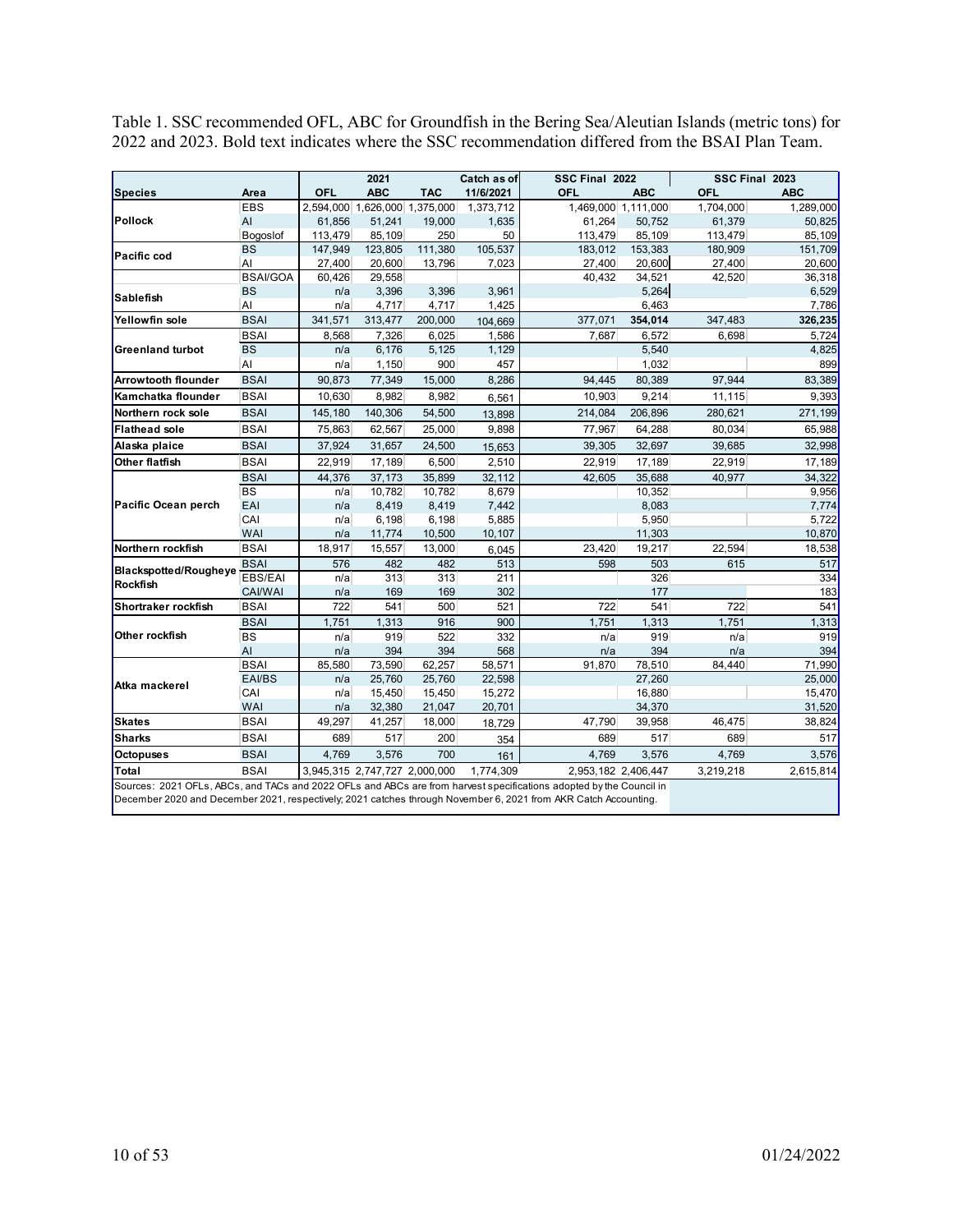Table 2. SSC recommended OFLs and ABCs for Groundfish in the Gulf of Alaska (metric tons) for 2022 and 2023. Bold text indicates where the SSC recommendation differed from the GOA Plan Team.

|                               |                        |                | 2021             |                          | Catch                    | <b>SSC Rec 2022</b> |                  |                | <b>SSC Rec 2023</b> |
|-------------------------------|------------------------|----------------|------------------|--------------------------|--------------------------|---------------------|------------------|----------------|---------------------|
| <b>Species</b>                | Area                   | OFL            | <b>ABC</b>       | <b>TAC</b>               | 11/6/2021                | OFL                 | <b>ABC</b>       | <b>OFL</b>     | <b>ABC</b>          |
|                               | State GHL              | rva            | 2,643            | n/a                      |                          | n/a                 | 3,327            | n/a            | 3,298               |
| Pollock $1$                   | W (610)                | n/a            | 18,477           | 18,477                   | 18,112                   | n/a                 | 23,714           | n/a            | 23,506              |
|                               | C (620)                | n/a            | 54,870           | 54,870                   | 52,432                   | n/a                 | 69,250           | n/a            | 68,642              |
|                               | C(630)                 | n/a            | 24,320           | 24,320                   | 23,079                   | n/a                 | 30,068           | n/a            | 29,803              |
|                               | <u>WYAK</u>            | n/a            | 5,412            | 5,412                    | 5,145                    | rva                 | 6,722            | n/a            | 6,663               |
|                               | Subtotal               | 123,455        | 105.722          | 103,079                  | 98,768                   | 154,983             | 133,081          | 153,097        | 131,912             |
|                               | <b>EYAK/SEO</b>        | 13,531         | 10,148           | 10,148                   | 1                        | 15,150              | 11,363           | 15,150         | 11,363              |
|                               | Total<br>W             | 136,986<br>n/a | 115,870<br>7,986 | 113,227<br>5,590         | 98,769<br>3,792          | 170,133<br>rva      | 144,444<br>9,942 | 168,247<br>n/a | 143,275<br>8,699    |
|                               | С                      | n/a            | 13,656           | 10,242                   | 8,258                    | n/a                 | 19,752           | n/a            | 17,282              |
| <b>Pacific Cod</b>            | E                      | rva            | 1,985            | 1,489                    | 222                      | n/a                 | 3,117            | n/a            | 2,727               |
|                               | Total                  | 28,977         | 23,627           | 17,321                   | 12.272                   | 39,555              | 32,811           | 34,673         | 28,708              |
|                               | W                      | n/a            | 3,224            | 2,428                    | 1,763                    | n/a                 | 3,727            | n/a            | 3,951               |
|                               | C                      | n/a            | 9,527            | 8,056                    | 6,551                    | n/a                 | 9,965            | n/a            | 9,495               |
| <b>Sablefish</b>              | WYAK                   | rva            | 3,451            | 2,929                    | 2,188                    | r/a                 | 3,437            | n/a            | 3,159               |
|                               | <b>SEO</b>             | n/a            | 5,273            | 4,579                    | 3,613                    | n/a                 | 5,665            | n/a            | 5,398               |
|                               | GOA Total <sup>2</sup> | rva            | 21,475           | 17,992                   | 14,115                   | n/a                 | 22,794           | n/a            | 22,003              |
| Alaska-wide OFL and ABC 3     | AK Total               | 60,426         | 29,588           | n/a                      |                          | 40,432              | 34,521           | 42,520         | 36,318              |
|                               |                        |                | 24,151           | 13,250                   | 26                       |                     | 21,256           | n/a            |                     |
|                               | W<br>C                 | n/a<br>rva     | 28,082           | 28,082                   | 1,654                    | n/a<br>n/a          | 25,305           | n/a            | 22,464<br>26,743    |
| <b>Shallow-water Flatfish</b> | <b>WYAK</b>            | n/a            | 2,808            | 2,808                    | 1                        | n/a                 | 2,531            | n/a            | 2,674               |
|                               | <b>EYAK/SEO</b>        | n/a            | 1,123            | 1,123                    | 1                        | r/a                 | 1,518            | n/a            | 1,605               |
|                               | Total                  | 68,841         | 56,164           | 45,263                   | 1,682                    | 62,273              | 50,610           | 65,676         | 53,486              |
|                               | W                      | rva.           | 225              | 225                      | 1                        | n/a                 | 256              | r/a            | 256                 |
|                               | Ć                      | n/a            | 1,914            | 1,914                    | 79                       | n/a                 | 2,139            | n/a            | 2,105               |
| Deep-water Flatfish           | WYAK                   | n/a            | 2,068            | 2,068                    | 5                        | r/a                 | 1,431            | n/a            | 1,408               |
|                               | EYAK/SEO               | n/a            | 1,719            | 1,719                    | 4                        | n/a                 | 2,082            | n/a            | 2,049               |
|                               | Total                  | 7,040          | 5,926            | 5,926                    | 89                       | 7,026               | 5,908            | 6,920          | 5,818               |
|                               | W                      | n/a            | 3,013            | 3,013                    | 14                       | n/a                 | 2,981            | n/a            | 3,222               |
|                               | С                      | rva            | 8,912            | 8,912                    | 269                      | n/a                 | 12,076           | n/a            | 13,054              |
| <b>Rex Sole</b>               | <b>WYAK</b>            | n/a            | 1,206            | 1,206                    | $\overline{2}$           | n/a                 | 1,361            | n/a            | 1,439               |
|                               | <b>EYAK/SEO</b>        | n/a            | 2,285            | 2.285                    |                          | n/a                 | 2,723            | n/a            | 2,879               |
|                               | Total                  | 18,779         | 15,416           | 15,416                   | 285                      | 23.302              | 19.141           | 25.049         | 20,594              |
| <b>Arrowtooth Flounder</b>    | W                      | n/a            | 32,377           | 14,500                   | 332                      | n/a                 | 33,658           | n/a            | 33,214              |
|                               | Ċ                      | n/a            | 69,072           | 69,072                   | 9,114                    | n/a                 | 68,394           | n/a            | 67,493              |
|                               | WYAK                   | n/a            | 8,380            | 6,900                    | 47                       | rva                 | 6,707            | n/a            | 6,619               |
|                               | EYAK/SEO               | n/a            | 17,141           | 6,900                    | 24                       | n/a                 | 11,020           | n/a            | 10,875              |
|                               | Total                  | 151,723        | 126,970          | 97,372                   | 9,517                    | 143,100             | 119,779          | 141,231        | 118,201             |
|                               | W                      | n/a            | 14,209           | 8,650                    | 106                      | n/a                 | 14,755           | n/a            | 14,708              |
|                               | с                      | n/a            | 20,826           | 15,400                   | 555                      | n/a                 | 22,033           | n/a            | 21,962              |
| <b>Flathead Sole</b>          | <b>WYAK</b>            | n/a            | 2,427            | 2,427                    | ÷.                       | n/a                 | 1,511            | n/a            | 1,506               |
|                               | EYAK/SEO<br>Total      | n/a<br>47,982  | 1,915<br>39,377  | 1,915<br>28,392          | ÷.<br>661                | n/a<br>48.928       | 1,876<br>40,175  | n/a<br>48,757  | 1,870<br>40,046     |
|                               | W                      | rva            | 1,643            | 1,643                    | 1,654                    | n/a                 | 2,602            | n/a            | 2,523               |
|                               | Ć                      | n/a            | 27,429           | 27,429                   | 24,809                   | n/a                 | 30,806           | n/a            | 29,869              |
|                               | WYAK                   | n/a            | 1,705            | 1,705                    | 1,663                    | n/a                 | 1,409            | n/a            | 1,366               |
| Pacific ocean perch           | W/C/WYAK               | 36,563         | 30,777           | 30,777                   | 28,126                   | 41,470              | 34,817           | 40,211         | 33,758              |
|                               | SEO                    | 6,414          | 5,400            | 5,400                    |                          | 4,110               | 3,451            | 3,985          | 3,346               |
|                               | <u>Total</u>           | 42,977         | <u>36,177</u>    | <u>36,177</u>            | 28,126                   | <u>45,580</u>       | 38.268           | <u>44,196</u>  | <u>37,104 .</u>     |
|                               | W                      | n/a            | 2,023            | 2,023                    | 708                      | n/a                 | 1,944            | n/a            | 1,859               |
|                               | С                      | n/a            | 3,334            | 3,334                    | 1,670                    | n/a                 | 3,202            | n/a            | 3,061               |
| Northern Rockfish             | Ε                      | n/a            | 1                | $\overline{\phantom{a}}$ | $\sim$                   | n/a                 | $\sim$           | n/a            | $\sim$              |
|                               | Total                  | 6,396          | 5,358            | 5,357                    | 2,378                    | 6,143               | 5,146            | 5,874          | 4,920               |
|                               | W                      | n/a            | 52               | 52                       | 5                        | rva                 | 51               | n/a            | 51                  |
| Shortraker Rockfish           | С                      | n/a            | 284              | 284                      | 197                      | n/a                 | 280              | n/a            | 280                 |
|                               | E                      | n/a            | 372              | 372                      | 273                      | n/a                 | 374              | n/a            | 374                 |
|                               | Total                  | 944            | 708              | 708                      | 475                      | 940                 | 705              | 940            | 705                 |
|                               | W                      | n/a            | 270              | 270                      | 146                      | r/a                 | 269              | n/a            | 259                 |
|                               | Ć                      | n/a            | 4,548            | 4,548                    | 2,748                    | n/a                 | 4,534            | n/a            | 4,373               |
| Dusky Rockfish                | <b>WYAK</b>            | n/a            | 468              | 468                      | 30                       | n/a                 | 427              | n/a            | 412                 |
|                               | EYAK/SEO               | n/a            | 103              | 103                      | $\overline{\phantom{a}}$ | n/a                 | 142              | n/a            | 137                 |
|                               | Total                  | 8,655          | 5,389            | 5,389                    | 2,924                    | 8,614               | 5,372            | 8,146          | 5,181               |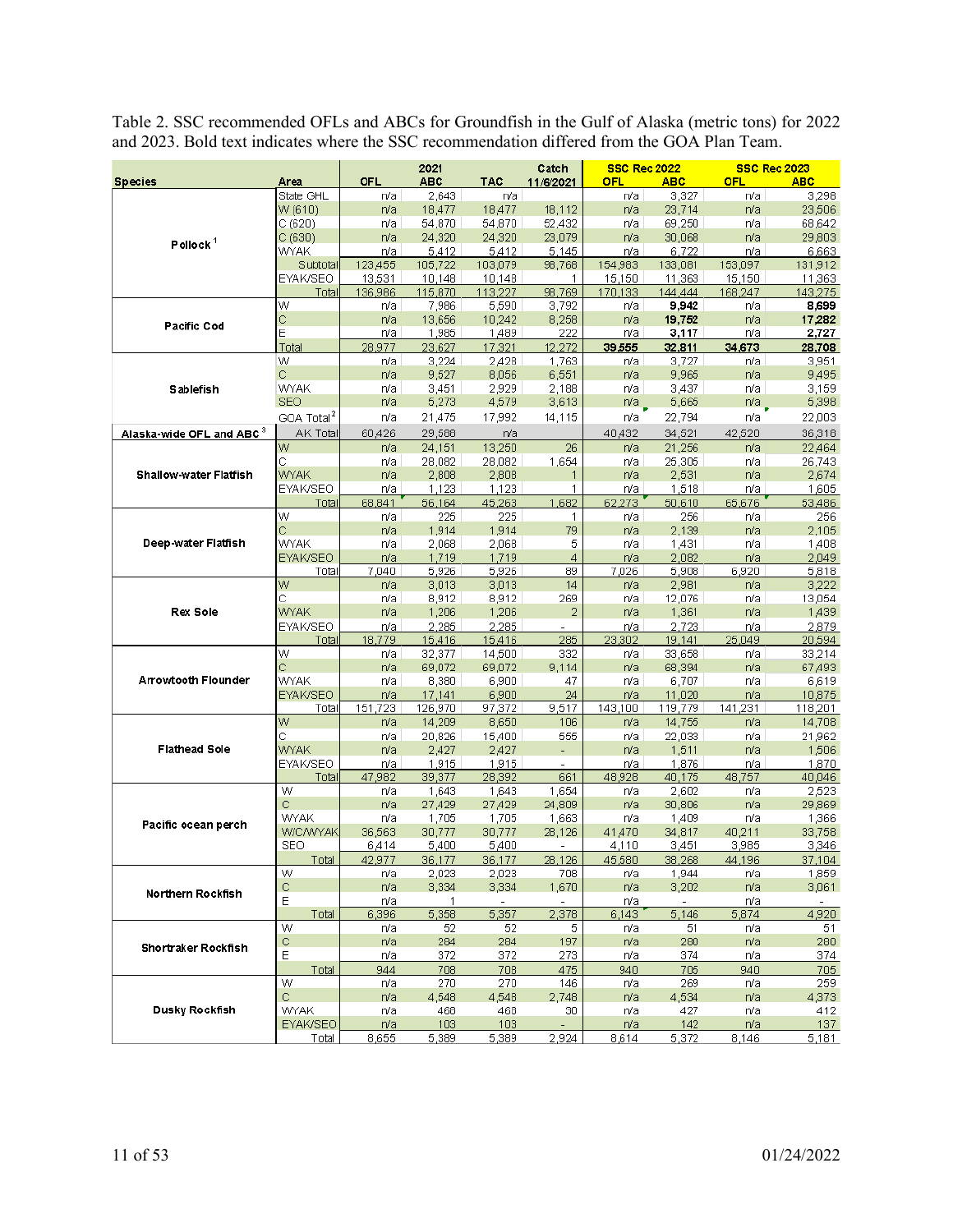### Table 2. cont.

|                                                                                                                     |              |            | 2021       |            | Catch     | <b>SSC Rec 2022</b> |            | <b>SSC Rec 2023</b> |            |
|---------------------------------------------------------------------------------------------------------------------|--------------|------------|------------|------------|-----------|---------------------|------------|---------------------|------------|
| <b>Species</b>                                                                                                      | Area         | <b>OFL</b> | <b>ABC</b> | <b>TAC</b> | 11/6/2021 | <b>OFL</b>          | <b>ABC</b> | <b>OFL</b>          | <b>ABC</b> |
|                                                                                                                     | w            | n/a        | 168        | 168        | 21        | n/a                 | 184        | n/a                 | 182        |
| Rougheye and Blackspotted                                                                                           | с            | n/a        | 456        | 456        | 175       | n/a                 | 235        | n/a                 | 234        |
| <b>Rockfish</b>                                                                                                     | E            | n/a        | 588        | 588        | 185       | n/a                 | 369        | n/a                 | 365        |
|                                                                                                                     | Total        | 1,456      | 1,212      | 1,212      | 381       | 947                 | 788        | 937                 | 781        |
| Demersal shelf rockfish                                                                                             | <b>Total</b> | 405        | 257        | 257        | 105       | 579                 | 365        | 579                 | 365        |
|                                                                                                                     | w            | n/a        | 352        | 352        | 42        | n/a                 | 352        | n/a                 | 352        |
| <b>Thornyhead Rockfish</b>                                                                                          | с            | n/a        | 910        | 910        | 99        | n/a                 | 910        | n/a                 | 910        |
|                                                                                                                     | E            | n/a        | 691        | 691        | 133       | n/a                 | 691        | n/a                 | 691        |
|                                                                                                                     | Total        | 2,604      | 1,953      | 1.953      | 274       | 2,604               | 1.953      | 2,604               | 1,953      |
|                                                                                                                     | W/C          | n/a        | 940        | 940        | 1.060     | n/a                 | 940        | n/a                 | 940        |
| <b>Other Rockfish</b>                                                                                               | <b>WYAK</b>  | n/a        | 369        | 369        | 119       | n/a                 | 370        | n/a                 | 370        |
|                                                                                                                     | EYAK/SEO     | n/a        | 2.744      | 300        | 40        | n/a                 | 2,744      | n/a                 | 2,744      |
|                                                                                                                     | <b>Total</b> | 5.320      | 4.053      | 1.609      | 1,219     | 5.320               | 4.054      | 5.320               | 4,054      |
| Atka mackerel                                                                                                       | Total        | 6,200      | 4,700      | 3,000      | 940       | 6,200               | 4,700      | 6,200               | 4,700      |
|                                                                                                                     | w            | n/a        | 758        | 758        | 142       | n/a                 | 591        | n/a                 | 591        |
| <b>Big Skate</b>                                                                                                    | c            | n/a        | 1,560      | 1,560      | 752       | n/a                 | 1,482      | n/a                 | 1,482      |
|                                                                                                                     | E            | n/a        | 890        | 890        | 193       | n/a                 | 794        | n/a                 | 794        |
|                                                                                                                     | Total        | 4,278      | 3,208      | 3,208      | 1,087     | 3,822               | 2,867      | 3,822               | 2,867      |
|                                                                                                                     | w            | n/a        | 158        | 158        | 26        | n/a                 | 151        | n/a                 | 151        |
| <b>Longnose Skate</b>                                                                                               | с            | n/a        | 1.875      | 1,875      | 447       | n/a                 | 2,044      | n/a                 | 2,044      |
|                                                                                                                     | E            | n/a        | 554        | 554        | 417       | n/a                 | 517        | n/a                 | 517        |
|                                                                                                                     | Total        | 3.449      | 2.587      | 2.587      | 890       | 3.616               | 2.712      | 3.616               | 2.712      |
| <b>Other Skates</b>                                                                                                 | GOA-wide     | 1.166      | 875        | 875        | 632       | 1.311               | 984        | 1.311               | 984        |
| <b>Sharks</b>                                                                                                       | GOA-wide     | 5.006      | 3,755      | 3.755      | 1,639     | 5,006               | 3,755      | 5,006               | 3,755      |
| <b>Octopuses</b>                                                                                                    | GOA-wide     | 1.307      | 980        | 980        | 51        | 1.307               | 980        | 1.307               | 980        |
| <b>TOTAL</b>                                                                                                        |              | 610,917    | 484.150    | 407.976    | 178,511   | 626.738             | 520.038    | 622.931             | 517,507    |
| and TAOs, as well as 2000 OFLs and ADOs, are from bounded and displayer adopted butter Osimell in Description 0000. |              |            |            |            |           |                     |            |                     |            |

Sources: 2021 OFLs, ABCs, and TACs, as well as 2022 OFLs and ABCs, are from harvest specifications adopted by the Council in December 2020.<br>2021 catches through November 6, 2021 from AKR Catch Accounting.

| Area apportionments for GOA pollock were updated with minor corrections following the December SSC meeting ' |  |  |  |
|--------------------------------------------------------------------------------------------------------------|--|--|--|
| $ ^2$ The sablefish ABC total for the GOA is not included in the grand total. $\parallel$                    |  |  |  |
| $^{3}$ The Alaska-wide sablefish OFL and ABC are included in the grand total.                                |  |  |  |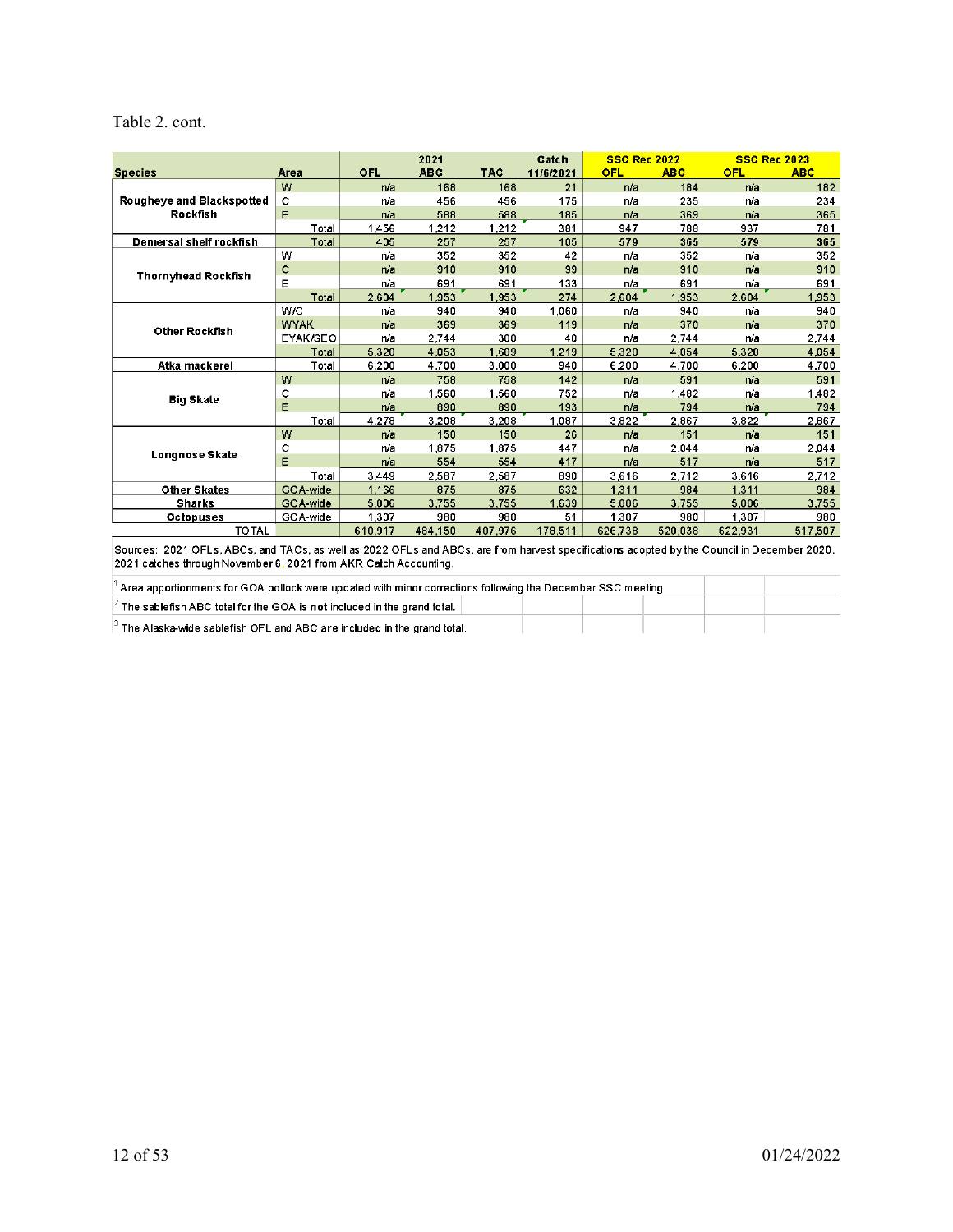# **General Groundfish Stock Assessment Comments**

The SSC supports the GPTs plan to review methods for projecting catch in partial assessments and encourages the development of clear guidelines for a standardized approach, while allowing authors to deviate from the approach with justification. The SSC has no specific recommendation on which approach to use but considers all of the approaches that were presented this year to be reasonable.

As the BSAI GPT noted for EBS pollock, the choice of what selectivity to use in projections, when timevarying selectivity is estimated, is an issue for several Tier 1-3 assessments. The SSC agrees with the GPTs recommendation to prioritize research on best practices for specifying the selectivity schedules used in Tier 1-3 assessments that employ time-varying selectivity and encourages the development of general guidance to assessment authors based on performance evaluations. The SSC highlighted that BSAI Atka mackerel would be a good case study to examine.

# **Joint Groundfish Plan Team Report**

The SSC appreciated the summary of the JGPT meeting including Essential Fish Habitat, Comments on Assessments in General, and the Economic SAFE. The JGPT minutes also include information about the 2021 EBS/NBS Survey.

## **EBS/NBS Survey**

The JGPT minutes included a summary of the EBS and NBS surveys which, despite the effects of the pandemic, were successfully conducted with no changes in methodology. Several special projects were highlighted including the NBS Pacific cod PSAT (tagging) project, a comparison of 15 and 30 minute trawl hauls to improve efficiency of the surveys and results, research on examining fish condition using a FatMeter and physiological stress using blood chemistry and mucus, and an analysis of the effects of removing corner stations from the EBS survey grid to reallocate those resources elsewhere. The JGPT was supportive of these efforts in general and noted that input from the Crab Plan Team should be incorporated before further consideration of changes to survey station design. The SSC concurs.

The SSC appreciates the sustained effort of NMFS staff to ensure successful surveys under the current conditions and looks forward to seeing the results of the special projects. Several recent publications (Kroska et al. 2019, 2021) examining mucus cross-contamination and multi-tissue perspectives on stress hormones in Pacific halibut may be of interest.

## **Essential Fish Habitat**

The JGPT Chairs noted that they received a presentation on the iterative review of Components 1 (EFH descriptions and maps) and 7 (prey species lists and locations) of the 2022 Essential Fish Habitat 5-year Review. The next steps in the EFH process are presentations to the Crab Plan Team and Ecosystem Committee in January 2022, and to the SSC in February 2022. The JGPT commended the EFH analysts for the development and application of the EFH models, the responsiveness to stock assessment author reviews, and for the detailed report describing the review process. The SSC concurs.

#### **General Assessment Comments**

In their comments on assessments in general, the JGPT acknowledged the added challenges of conducting stock assessments during the pandemic and under extended telework orders; which has meant that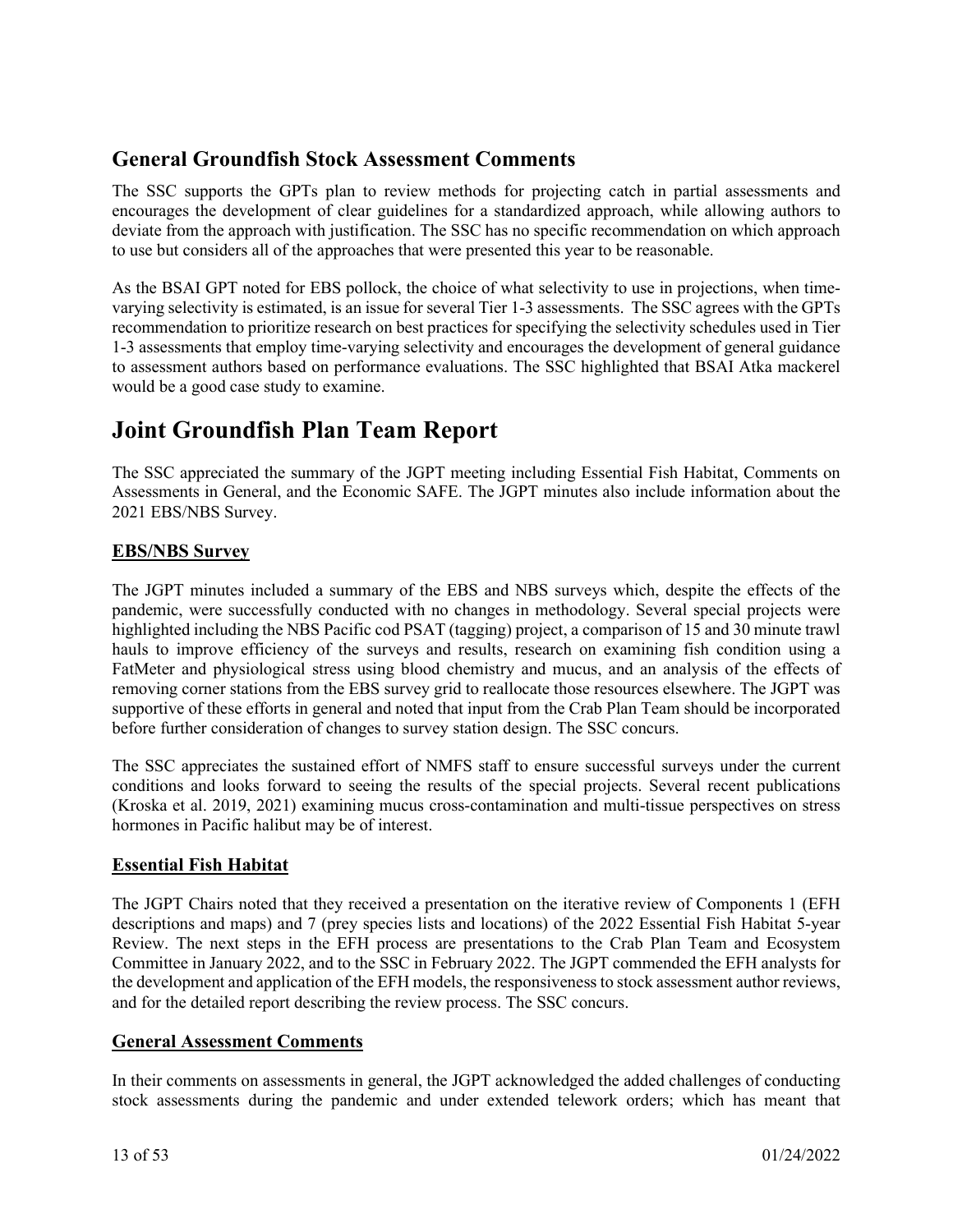assessment authors can no longer "walk down the hall" to discuss assessment issues. To make the process more efficient, consistent, and streamlined under these conditions, they suggested that informal reviews be conducted out of cycle and encouraged authors to collaborate on common issues to develop shared tools for all authors. The JGPT also noted the challenge of distinguishing management changes from biological changes in some of the ESP indicator time series and ambiguity in some ESP indicators (e.g., the decrease in BSAI incidental sablefish catch). The JGPT recommends that, for ESPs in general, when a fishery performance indicator may have ambiguous interpretations a "grey" traffic light color coding should be assigned, but the scoring, which is indicative of a trend, should be maintained. **The SSC appreciates the on-going efforts of the assessment authors and GPTs to provide high-quality assessments under these difficult conditions. Further, the SSC notes that there are a number of vacancies on the Teams and encourages the Council to fill these as soon as possible given the importance the SSC places on Plan Team review.** 

The SSC discussed the truncated time between the receipt of new survey information and the due dates for delivery of stock assessments for Plan Team review. The SSC also discussed the short time between Plan Team and SSC meetings and the challenges that scheduling poses for both the Plan Teams and the SSCs. **The SSC recommends a working group be formed to explore options for altering the timing of reviews of select crab and groundfish assessments to address this timing issue.** 

## **Sablefish**

The SSC received a presentation from Dan Goethel (NOAA-AFSC) on the 2021 sablefish stock assessment and James Ianelli (NOAA-AFSC) on the JGPT's comments. The SSC thanks the authors for a strong effort to address previous JGPT and SSC comments and a series of improvements to the assessment.

The SSC received written comments and public testimony from Linda Behnken (Alaska Longline Fishermen's Association). This testimony supported the improvements to the model and identified several concerns about further increases in the TAC, in light of recent fishery performance and economic considerations and the reliance of the fishery on a limited number of year classes. The SSC responded as noted below. The ALFA representative also highlighted support for research to explore alternative management procedures that may reduce risk and foster long-term stability.

The SSC recognizes that the sablefish ESP continues to be a model for similar efforts, providing critical context for the assessment. For a 'mature' ESP, the SSC finds that the report card approach provides a clear and efficient way to present the information on an annual basis.

Since the last assessment, the authors have made improvements including: updated weight and growth inputs, adding a revised maturity schedule reflecting recent histological data (but not yet including skipspawning), removing all catchability priors, adding a time block (2016+) for estimation of fishery and survey selectivity and fishery CPUE catchability, and using a data weighting approach (the Francis method) consistent with current best practices.

**The SSC agrees with the authors and the JGPT, to support Model 21.12 and the associated OFL and ABC, which based on the current stock status, places the stock in Tier 3a at the beginning of 2022. Further, the SSC supports the continuation of the four-year stair-step approach to apportioning catch among regions (a 50% step from the 2021 apportionment toward the survey-based estimate). The SSC agrees with the choice to use the maximum ABC with no additional buffer (reduction from maxABC) beyond the Tier system to account for scientific uncertainty, as the major uncertainties supporting a buffer in recent assessments have largely been addressed. The SSC also supports the application of a modification to the maximum ABC to account for whale depredation.**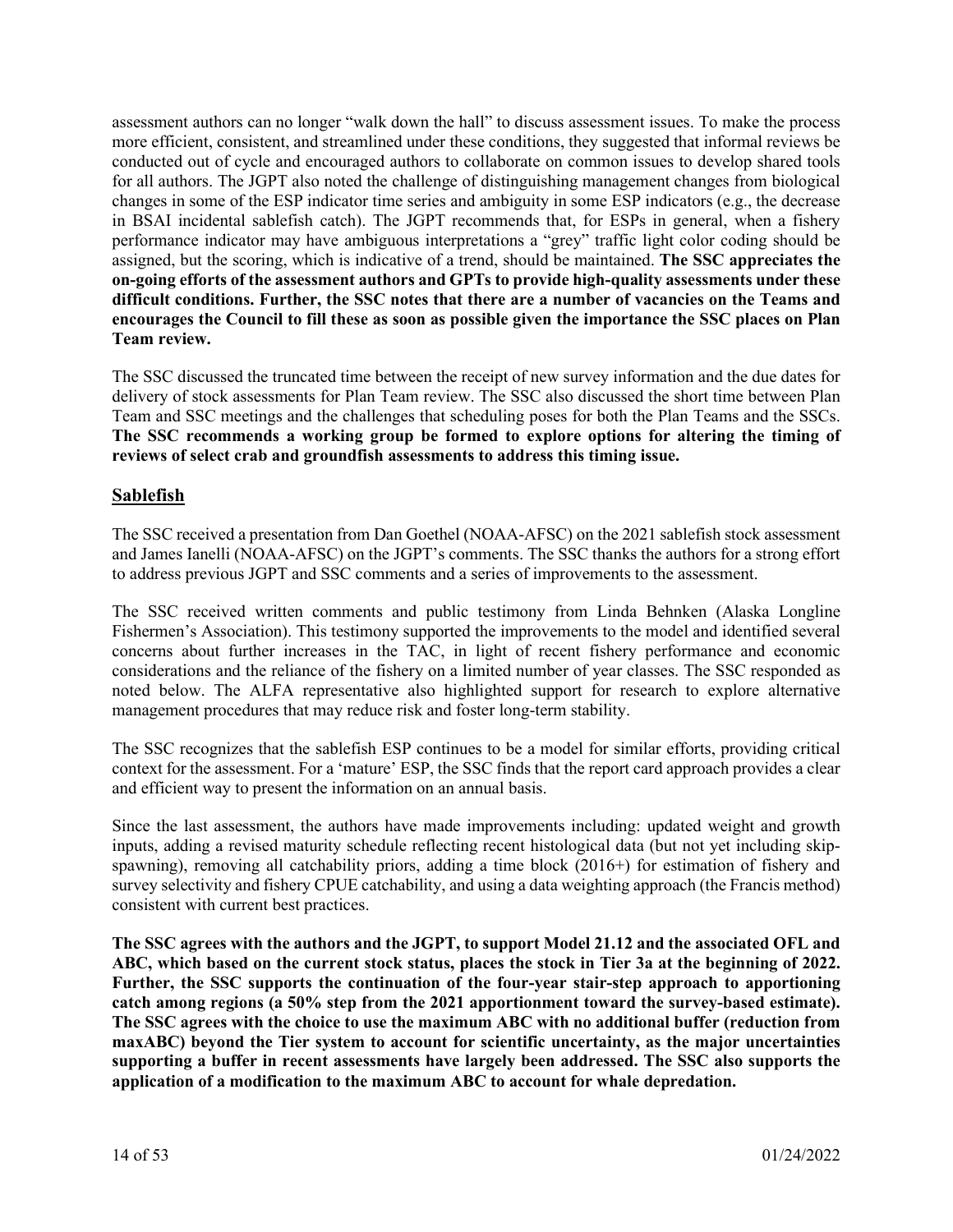The SSC notes that although no additional buffer was warranted this year, there are continued concerns over ongoing changes in fishery dynamics associated with the transition to pots from longline gear and the potential for targeting of older/larger fish due to economic considerations. **Following the SSC recommendation from October 2021, the SSC requests further consideration of alternative methods for constraining time-varying selectivity as an alternative to a single time-block. In particular, the SSC requests that the authors develop a method (e.g., random walk, autoregressive) that can allow the data to update the model structure and avoid annual evaluation of when bias in selectivity has reached a threshold beyond which it can no longer be ignored. Further, the SSC encourages consideration of adding a fleet to the model or to allow greater flexibility in the shape of the selectivity curve to better represent the growing importance of pot gear.**

The SSC has supported the stair-step approach from the 2013 fixed apportionment percentages toward the current estimates based purely on biological considerations, as this is the standard practice for groundfish. However, the SSC recognizes (and has commented to the Council) that socio-economic considerations may be relevant, and that the highly migratory nature of sablefish may allow for some flexibility in relation to a purely biological approach to apportionment. Further, the SSC recognizes that the stair-step approach may result in apportionment to areas with proportionally higher catch than biomass. The SSC continues to suggest that the Council provide guidance to the authors if it wishes to include other factors in guiding the apportionment approach. **The SSC notes that the fishery did not utilize the full TAC in 2021 and encourages further investigation into the factors contributing to this.**

The SSC also notes that both the authors and public testimony highlighted a range of considerations relevant to the consideration of the TAC (vs. the OFL/ABC) that the Council may want to consider.

#### *Other SSC recommendations for sablefish*:

**Provide additional description of the specific mechanism for a change in survey availability.** Explore whether this is due to changes in abundance within strata of the surveyed area or increased entry of smaller fish to the survey. This rationale is critically important for understanding whether design changes may be needed and/or whether further shifts in availability may occur in the future.

**Explore potential changes in historical weight-at-age further.** The SSC finds it plausible that changes may have occurred despite sparse historical data.

**Provide bubble plots of Pearson residuals for all age and length data including the sign and scale of residuals; this is standard practice to effectively evaluate tuning and lack of fit.**

**Evaluate what information is available on the sex-ratio of the commercial catch.** To the degree that dimorphic growth is present in this species, and the economic incentive to target larger fish, the current assumption of equal sex-ratio in the catch could be improved.

**Provide additional information on the uncertainty reported for maturity curves, particularly the confidence intervals exceeding 1.0 for the GAM. The SSC suggests that further research on skip spawning should be a high priority as this process, if prevalent, could be important to understanding stock dynamics and reference points.**

**The SSC requests that the method for accounting for whale depredation be updated to reflect the additional years of data now available since its development.** However, the SSC recognized that the contribution to the overall mortality appears to be low (given current methods) and therefore the priority of this work may be lower than some other issues.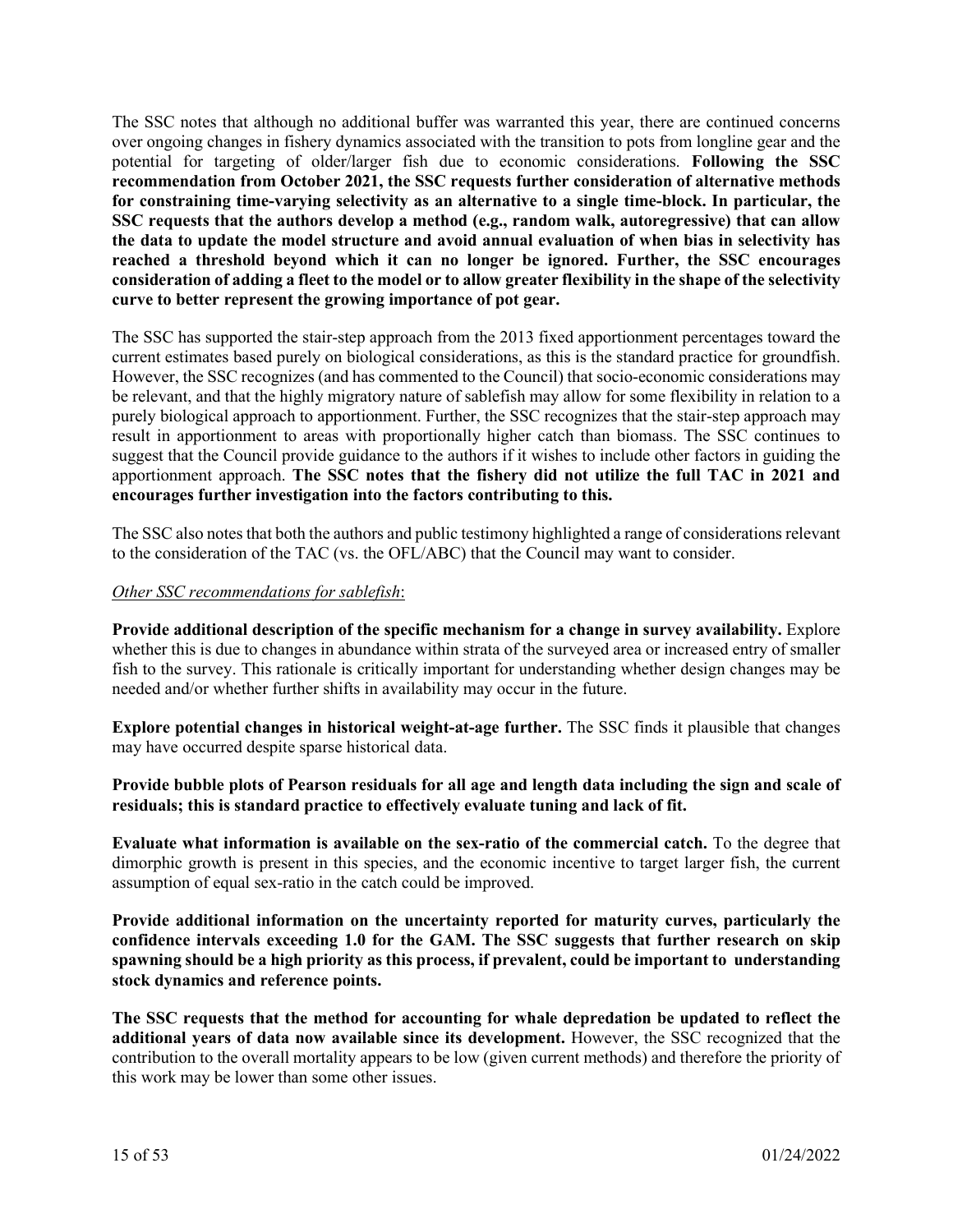**This assessment has identified a broad spectrum in the age structure as a biological objective. The SSC suggests that specific hypotheses on why this is the case for sablefish would be helpful to review how important it is and to structure future research.**

**The SSC supports the JGPT recommendation to evaluate how information available to the assessment (logbooks and biological information) may change as electronic monitoring and observer coverage for fixed gear may change in the future.**

**The SSC also supports the JGPT recommendation to improve the process for ensuring that CPUE information is included in the assessment in a timely manner.**

## **Economic SAFE**

The Economic SAFE chapter information provided to the JGPT is complete through 2020. An updated, more current report will be available early next year, including further detail about tariff and COVID-19 impacts. In October 2021, the SSC suggested a comprehensive review of how socioeconomic information is incorporated in a range of evolving Council decision-informing products and to consider holding a regional workshop similar to the national Socioeconomic Aspects in Stock Assessment Workshop (SEASAW). The JGPT agrees that it would be useful to have a coordinated effort to improve the integration of socioeconomic work, but recommends that this be done in careful consideration of existing workload as part of the process and that a broad discussion with NOAA, SSPT, and Council staff be undertaken in this planning process. The SSC supports this recommendation.

# **C-3 BSAI SAFE and Harvest Specifications for 2022/2023**

# **BSAI Walleye Pollock**

## **Eastern Bering Sea Pollock**

The SSC received a presentation on the 2021 assessment for the EBS pollock stock from Jim Ianelli (NOAA-AFSC). Public testimony was provided by Austin Estabrooks (At-Sea Processors Association), Mike Hyde (American Seafoods), Brent Paine (United Catcher Boats) and Trent Hartill (American Seafoods). Additional written comments were received from At-Sea Processors Association. All public testimony focused on concerns over the risk table and apparent discrepancies in how it is applied across stocks. For EBS walleye pollock, all testifiers felt that excessive caution was applied to this stock, even though the status of the stock is assessed using a state-of-the-art stock assessment model supported by an extensive data collection program; several testifiers urged the SSC to adopt the Tier 1 maximum permissible ABC. The SSC shares concerns over the application of the risk table and re-evaluated the proposed risk levels as described below. Regarding inconsistencies across stocks, the SSC refers to SSC guidance from October 2021, which provided a number of recommendations regarding risk scores, including the following:

*"Risk scores should be specific to a given stock or stock complex. While comparison across species (e.g., within a tier, with similar life histories) or stocks is useful for consistency, the SSC does not support trying to prescribe a common reduction from the maximum permissible ABC for a given risk score across species or stocks because the processes underlying the score may differ among species and stocks. The SSC recommends that considerations of reductions in ABCs below the maximum permissible continue to be made on a case-by-case basis with justification based on risk scoring. The risk table rankings include qualitative information that requires a certain amount of subjective but well-informed interpretation of the available data by the author(s), the Plan Teams and the SSC, and as such, the SSC feels that blanket comparisons across species or stocks for the*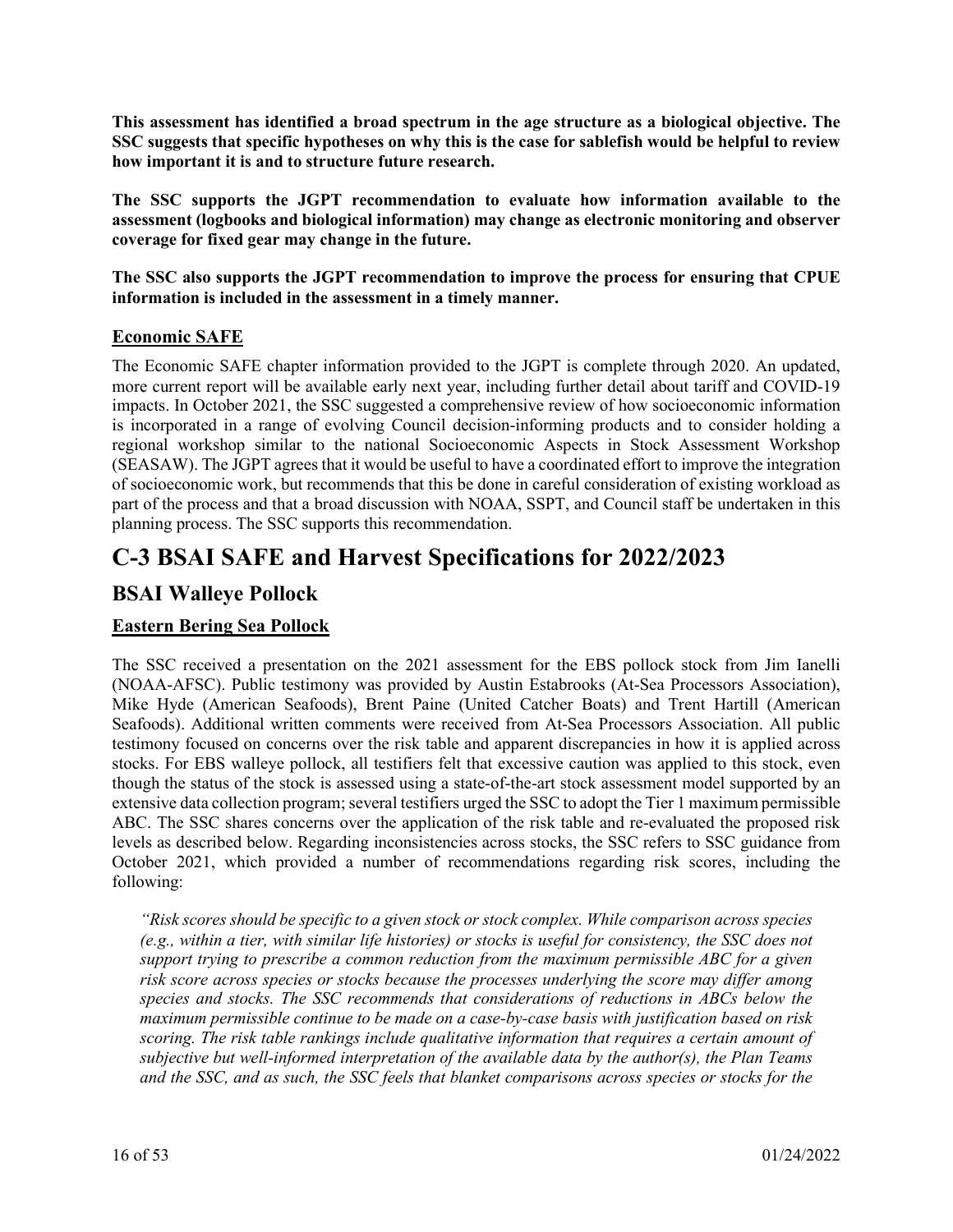#### *purpose of explicitly defining reductions in ABC below the maximum permissible are not prudent." (SSC Workshop on Risk Tables for ABC Advice to Council, June 2021)*

This year's assessment includes the current base model (Model 20.0a), updated with new fishery data and with data from the 2021 EBS bottom trawl survey (biomass, age comps) and from Acoustic Vessels of Opportunity (AVO, biomass index). Two alternative models were considered that included additional data from the 2021 fishery, specifically length composition data (Model 20.0b) and, additionally, preliminary age compositions based on a global age-length key (Model 20.0c). These models were developed to address the unusual size composition during the B season fishery, which caught fish that were almost entirely less than 500 mm. In addition to the unusual size composition, fishery average weights-at-age were well below average, similar to last year. The only other years in the time series with similar anomalies were 2008 and 2012.

**The SSC agrees with the author and BSAI GPT recommendation to use Model 20.0c for specifications this year as the model better accounts for recent anomalies in the age and size composition observed in the fishery and survey**. The SSC notes that preliminary, length-based ages used in this assessment will be replaced with estimated ages from the aging lab in the next assessment. While this was an acceptable solution to address highly unusual patterns in size composition, the SSC does not recommend adopting this approach on a routine basis in future assessments due to concerns over the use of the global age-length key and over appropriate data weighting when measured lengths are used twice in the assessment as length composition data and to derive preliminary ages.

This year's bottom trawl survey indicated a substantial drop in biomass from the last survey in 2019 with the design-based estimate declining from  $\sim$  5.5 million tons in 2019 to  $\sim$  3.0 million tons in 2021. The 2021 AVO data suggests that a larger portion of the stock occurred off bottom, particularly on the northwest portion of the shelf, during the 2021 fishery compared to other years, resulting in a higher AVO index that was not well fit by the model. Public testimony highlighted this observation as a potentially positive sign. The recommended model suggests that the estimated 2022 spawning biomass (1,881 kt), is below B<sub>MSY</sub> **(2,220 kt), placing the stock in Tier 1b.**

The SSC had a lengthy discussion about the continued placement of the EBS pollock stock in Tier 1 and the use of Tier 2 or Tier 3 calculations for catch specifications. Pollock have been managed as a Tier 1 stock, but the SSC has often used a more precautionary approach and has reduced the ABC from the maximum permissible ABC based on Tier 3 calculations, at least in part based on concerns over uncertainty in the spawner-recruitment relationship (SRR). These concerns were confirmed in analyses conducted by the authors last year, which highlighted the sensitivity of the SRR to prior specifications but concluded that the shape of the SRR was reasonable. Importantly, the current prior on the steepness parameter ensures that the SRR provides a better fit to the data near the origin and results in conservative estimates of the MSY reference points. However, the true uncertainty in  $F_{MSY}$  is likely substantially higher than that implied by its probability density function (pdf). For example, there have been concerns over reduced productivity during warm periods since at least the unusual warm period in 2001-2005, suggesting a time-varying SRR. **This is a concern because projections are based on the mean recruitment from 1977-2019, whereas mean recruitment in the last two decades has been notably lower** (Fig. 1-58 in the assessment). Under Tier 1, the pdf typically results in a relatively small reduction in  $F_{ABC}$  from  $F_{MSY}$  that does not adequately reflect the full uncertainty in  $F_{MSY}$ . The SSC further notes that the most probable value of  $F_{MSY}$  based on its posterior density (Fig. 1-44 in the assessment) is lower than the harmonic mean (which defines the maximum ABC under Tier 1), due to asymmetry in the distribution.

The authors, BSAI GPT and SSC have proposed various adjustments over the last decade to account for additional uncertainty, most commonly a Tier 3 approach that can result in a large buffer between the OFL and ABC. Since 2018, the rationale for this approach has been based on risk table considerations. As noted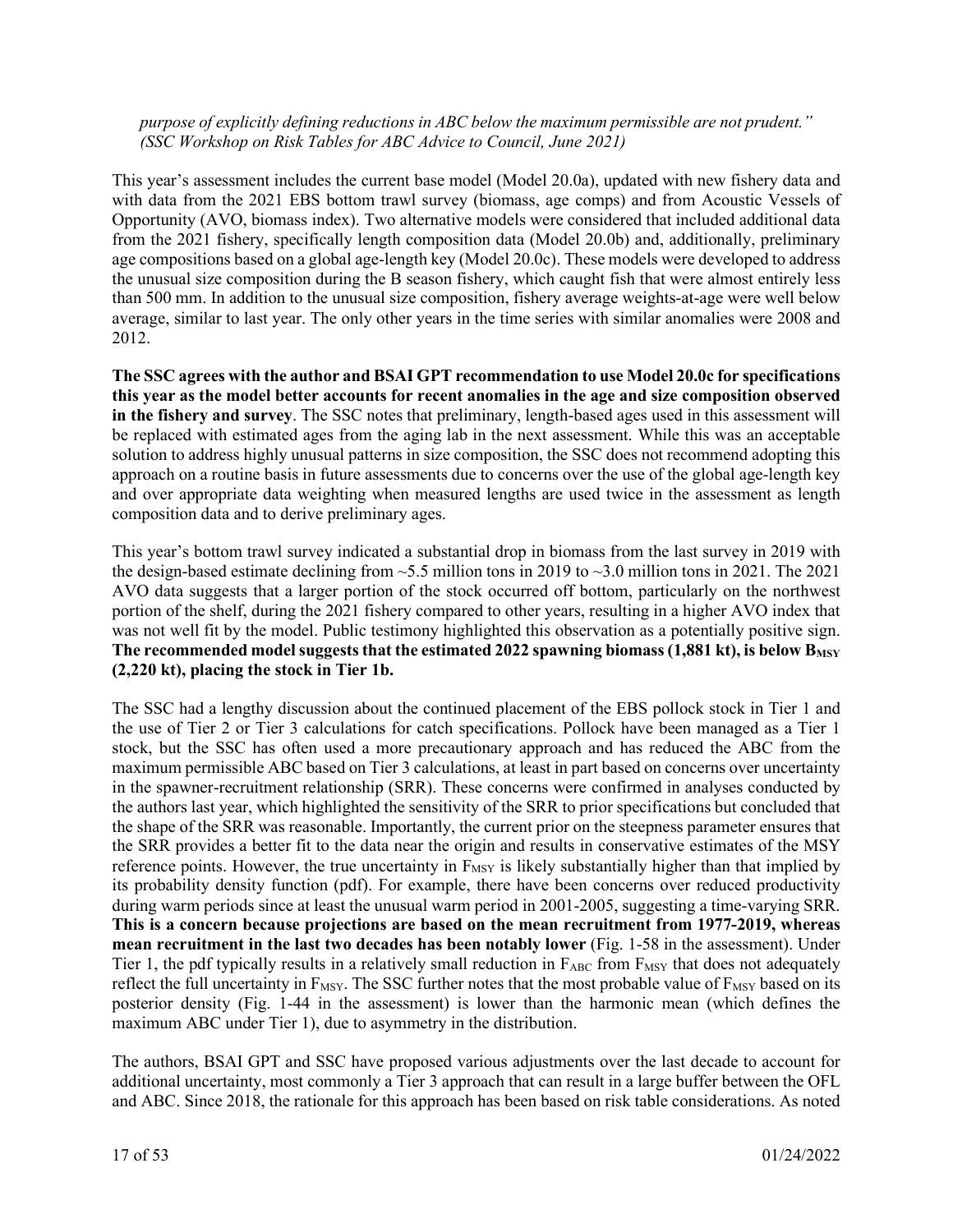in public testimony, the perceived additional risks and the Tier 3 approach have resulted in larger buffers for EBS pollock than for almost any other stock. Due to concerns over the lack of a rationale for the large buffer implied in the Tier 3 calculations, the SSC in October 2021 suggested that pollock may be a good candidate for the rarely used Tier 2 approach, which assumes that a reliable estimate of  $F_{MSY}$  is available, but not of its uncertainty (as quantified by the pdf). Previous analyses by the stock assessment authors suggest that, although there is substantial uncertainty in the estimate, the SRR and the resulting F<sub>MSY</sub> as estimated in the model provide a reasonable description of pollock stock dynamics.

The SSC discussed whether managing EBS pollock under Tier 1 is still appropriate and concluded that the current best understanding of density-dependent dynamics in the stock related to cannibalism and densitydependent growth, and the advanced stock assessment model supported by extensive data collection programs, continue to support the Tier 1 designation. The SSC notes that Tier 2 also includes the same modeling and understanding of dynamics, but designates that the estimates of uncertainty are understated or not well understood, and this increases the buffer between OFL and ABC relative to the Tier 1 buffer. **Therefore, based on reviewing the risk table considerations, the SSC concludes that the retrospective**  bias, considerable uncertainty in the SRR and F<sub>MSY</sub>, and environmentally-driven variability in recruitment still warrant additional precaution prescribed by the uncertainty in F<sub>MSY</sub>. The SSC **concurs with the author and BSAI GPT recommendation to use the Tier 2 ABC calculations for 2022 and 2023, which results in a reduction of 11% from the Tier 1 maxABC,** based on the ratio between  $F_{40\%}$  and  $F_{35\%}$  for this stock instead of the Tier 1 buffer based on the estimated uncertainty in  $F_{MSY}$ . The SSC notes that the approach has a solid basis in analyses that supported the development of the tier system for groundfish species. As noted in the document, the Tier 2 calculation is less variable than a Tier 3 calculation because it is directly tied to the Tier 1 OFL, and could provide a more stable buffer in future years if and when additional precaution is needed.

The SSC notes that although a buffer is still warranted, the recommended buffer (11%) is considerably smaller than last year's buffer (30%). A reduction in perceived risk is justified by the availability of a new bottom trawl survey in 2021, the observation of recent year classes estimated to be above average, and the outlook for improved environmental conditions in the coming year. Nevertheless, **the SSC agrees with the authors and BSAI GPT that increased risk remains a concern, but recommends a reduced risk level score in one case**:

- With regard to assessment considerations, the SSC agrees that the increased retrospective bias and uncertainty related to the need to constrain steepness with an informative prior justifies a level 2 risk score. Public testimony suggested that the reduction in the estimated spawning stock biomass (SSB) in 2021 already accounts for the retrospective bias, but the SSC notes that the concern with a (positive) retrospective bias is that the model may again overestimate SSB in the projections, regardless of the estimated trend in SSB and does not enter into the ABC calculation.
- **With regard to population dynamics considerations, the SSC recommends a change in the**  risk level from level 2 to level 1, noting that the stock being below B<sub>MSY</sub> is not a reason for an **increased level of concern because the harvest control rule already accounts for the low spawning stock biomass, which in this case is an additional 15% buffer.**
- With regard to ecosystem considerations, the SSC notes that recent shifts in distribution, unusual patterns in growth and size composition, and low mean recruitment in the last two decades remain a cause for concern. These patterns are associated with warmer ocean conditions and the cumulative effects from a series of recent warm years are likely to have some legacy effects, despite an apparent return to cooler conditions that are forecast to continue into 2022. The SSC therefore agrees with the level 2 score in this category. The SSC also discussed whether changes in fish condition are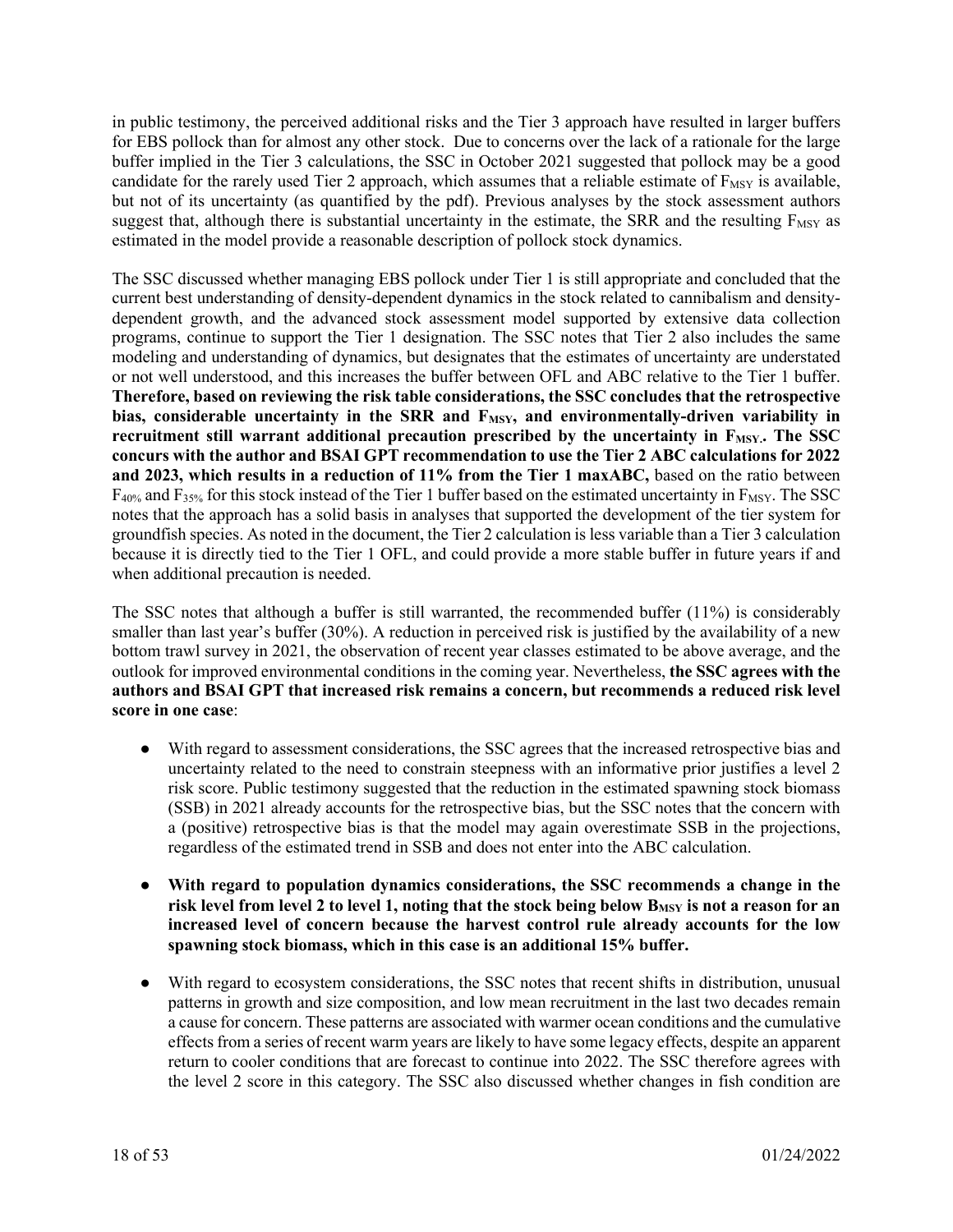already captured in annual weight-at-age information used in the assessment. Additional information about interpreting fish condition relative to assessment uncertainty would be helpful.

● With regard to fishery performance, the SSC agrees with the level 2 score recommended by the authors and GPT.

The SSC provides the following additional observations and recommendations:

- $\bullet$  The SSC has previously highlighted the sensitivity of projections and  $F<sub>OFL</sub>$  estimates to the assumed selectivity for future years and appreciates the authors' retrospective analysis of how the assumed selectivities have performed in projections. Results showed some systematic deviations between assumed selectivities and subsequent estimates of selectivity, but little apparent bias overall. However, the analysis also highlights the strong effect of selectivity on the estimated F<sub>MSY</sub>. The SSC suggests that this kind of approach could be used to evaluate the performance of different selectivity assumptions in this and other stocks by assessing how alternative selectivity functions (recent averages, random effects estimates, etc.) compare to the subsequent estimates or, preferably, to the current best estimate. As noted by the BSAI GPT, the choice of what selectivity to use in projections is an issue for several Tier 1-3 assessments and the SSC recommends that the GPTs develop general guidance to assessment authors based on such performance evaluations.
- The SSC notes that new research on the genetics of walleye pollock largely supports a distinct stock of walleye pollock in the eastern and northern Bering Sea, consistent with current management. Pollock from the EBS and NBS (as well as the Chukchi Sea) are genetically similar to each other and are distinct from pollock in the Gulf of Alaska, in the Aleutians and around Bogoslof Island. However, there appears to be some mixing of stocks, given that some fish sampled in the Bering Sea were genetically more similar to GOA pollock and some fish in the western GOA were more similar to Bering Sea pollock. **The SSC was encouraged by these results and supports recommendations to obtain samples from Russia to include in future analyses**.
- The SSC appreciates the continuing work on the multi-species, climate-enhanced model and notes that results from this model support additional precaution for the pollock stock based on multispecies considerations. Compared to the assessment model, the multi-species model generally estimated a higher biomass but very similar trends for walleye pollock. The model projects an increase in SSB in 2022, followed by a decrease in 2023 to 72-100% of the 2021 SSB based on ensemble projections using climate-informed recruitment. Additionally, the model resulted in a larger reduction in projected ABCs from 2021 when run in multi-species mode compared to the single-species mode, suggesting that multi-species considerations support the use of more conservative ABCs.

#### **Aleutian Islands**

A partial assessment was presented for Aleutian Islands pollock, which are assessed on a biennial basis. No changes were made to the assessment, but the projection model was updated with new catch data without re-estimating parameters or reference points. The stock is managed under Tier 3 and remains in Tier 3a as the spawning biomass is above B40%. **The SSC accepts the authors' and BSAI GPT's recommended 2022 and 2023 OFLs and ABCs, with no reduction from maxABC.**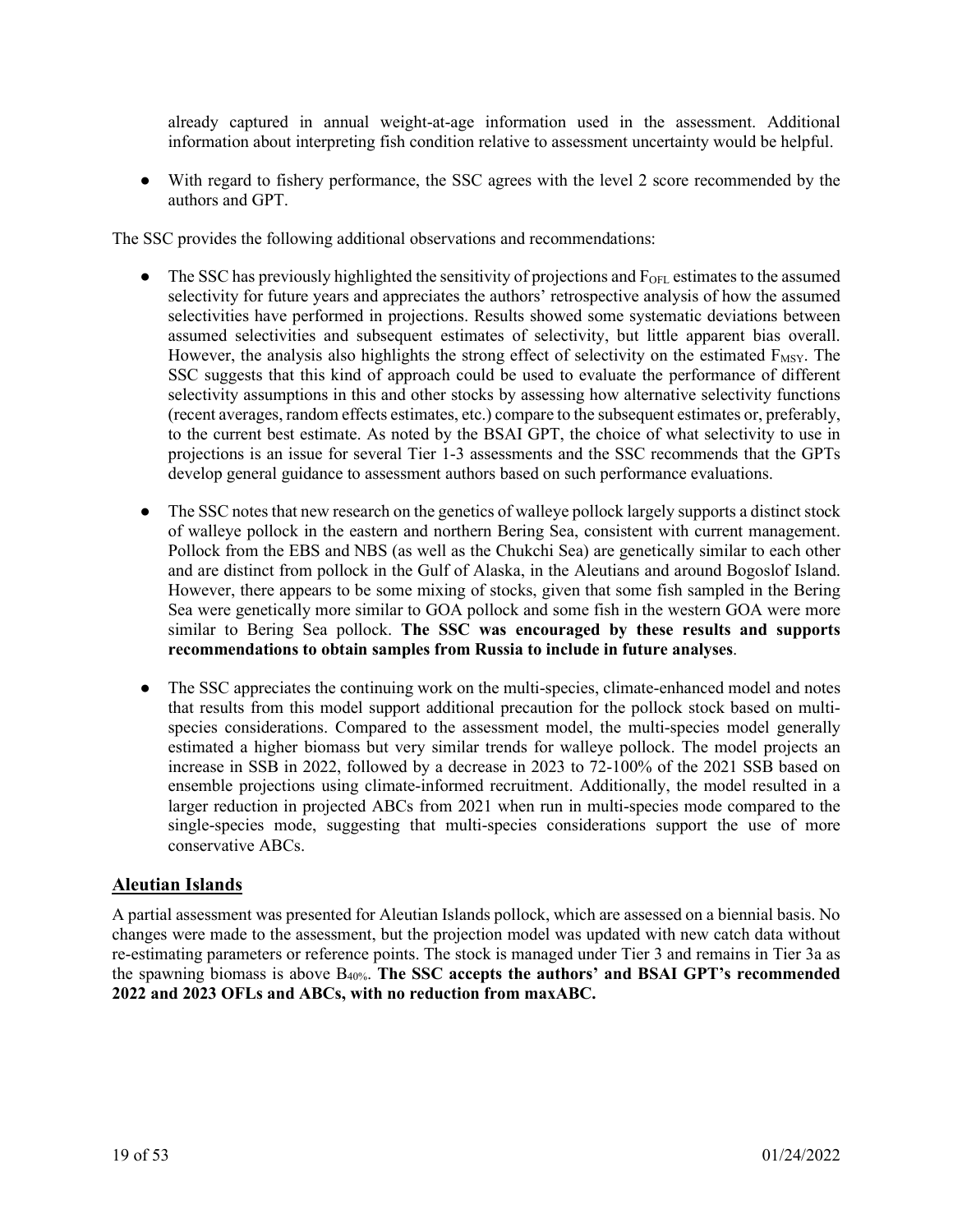# **BSAI Pacific Cod**

## **Eastern Bering Sea Pacific Cod**

The SSC received a presentation from Grant Thompson (NOAA-AFSC) on the 2021 Eastern Bering Sea Pacific cod assessment, and BSAI GPT comments and recommendations. As noted earlier, the SSC would like to thank Dr. Thompson for his dedicated service to the EBS Pacific cod stock assessment and the GPTs, and for his invaluable contributions to advancing sustainable fisheries assessment and management practices in Alaska. Dr. Thompson's guidance, patience, and attention to detail will be missed.

Written public testimony was provided by the Freezer Longline Coalition (FLC) and oral public comment was provided by Chad See of the FLC. These comments did not support the use of the model ensemble, and suggested the SSC consider using the status quo model (19.12a) as the basis for 2022 harvest specification. In support of this preference for model 19.12a the FLC highlights the high scoring of this model relative to other ensemble members by the CIE reviewers, a potential preference for a single model rather than an ensemble from the perspective of the new assessment author in 2022, and the question of who would provide future scores for ensemble members given that the CIE review is complete. SSC responses to several of these concerns are detailed below. Public comment also expressed support for the risk table exercise and the authors' assertion that current levels of risk do not support a reduction from maxABC for 2022.

New data available in 2021 for the EBS Pacific cod stock assessment include: (1) updated fishery data through 2021 including catch and size compositions, (2) NMFS bottom trawl survey data for the EBS and NBS in the form of a VAST model-based abundance index; (3) EBS+NBS survey size compositions through 2021 expanded using design-based estimates; (4) EBS+NBS survey age compositions through 2019 expanded using VAST estimates; and (5) a VAST model-based CPUE index informing Model 21.2. The time series of the VAST model-based EBS+NBS biomass index changed in 2021 due to an increase in the specified number of knots (750 vs. 100) specified for the VAST model, and changes in the subset of survey hauls used to create the index. Following recommendations from the SSC in October 2021, the VAST model used to generate the fishery-dependent CPUE index for the EBS region (informing model 21.2) was updated to only extrapolate abundance across the range of observed fishing events, rather than extrapolating across the entire EBS shelf into areas with no fishing effort.

This assessment benefited from a thorough CIE Review in spring of 2021. Among other recommendations the CIE reviewers provided two specific pieces of guidance for the current assessment: (1) recommendation of a suite of five models for inclusion in an ensemble which incrementally build upon the base model by adding only a single new change to the assessment model structure or a single new data input, and (2) scoring for alternative ensemble member models based on an established set of criteria to be used as the basis for model weighting. It should be noted that the SSC removed from consideration one model from the CIE-recommended set of five in October 2021.

The EBS Pacific cod stock is assessed using age-structured single-sex models. For the 2021 assessment the authors recommend, and the BSAI GPT has endorsed, the use of an ensemble of four models, including:

- $\bullet$  19.12a the current base model
- $\bullet$  19.12 base model, with time-varying survey catchability
- $\bullet$  21.1 base model, with dome-shaped survey selectivity
- 21.2 base model, with VAST fishery CPUE index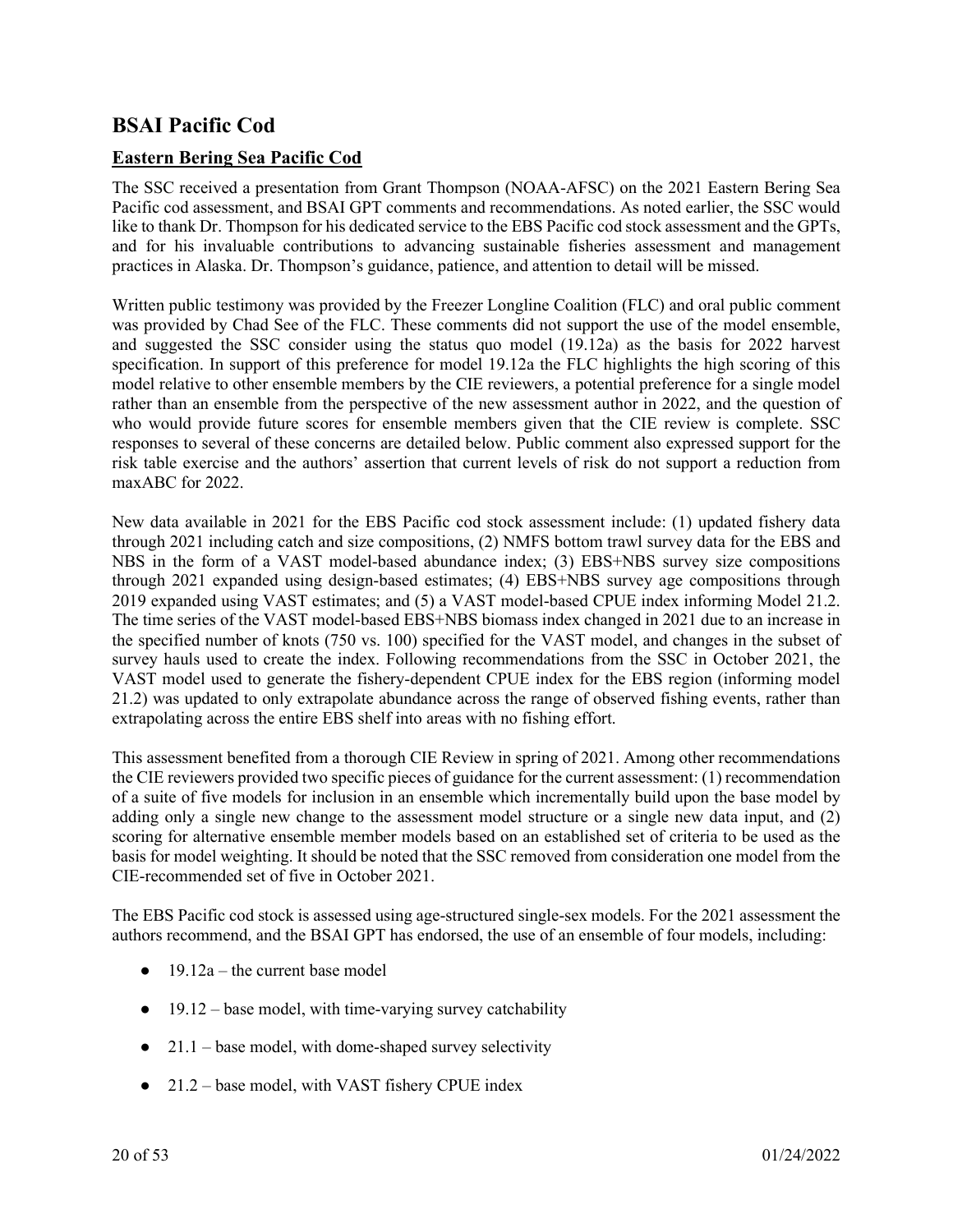While a model ensemble has been proposed in the past and the SSC has expressed interest in exploration of ensemble approaches during prior assessment cycles, it has always selected a single model for harvest specification. However, the SSC feels that the ensemble approach and the member models themselves have been refined with guidance from the CIE review to a point where they represent a valid basis for the assessment. **The SSC supports the use of the four model ensemble and associated model weights, as proposed by the authors and recommended by the BSAI GPT, as the basis for the 2021 assessment and 2022-2023 harvest specifications**.

The SSC supports the use of the proposed model ensemble for the 2021 assessment for several reasons:

- The individual assessment models comprising the ensemble represent a tractable set of alternative model structures, or data inputs, each representing a clear incremental change from the base model.
- The scoring criteria for weighting members of the model ensemble is clear and reasonable, with transparent scoring criteria and scores provided by an independent review body as part of the 2021 CIE review.
- The model ensemble may provide stability over time in assessment estimates and management recommendations, as evidenced by the reduced retrospective pattern observed for the model ensemble.

The SSC highlights that this is not a blanket endorsement for ensemble approaches for this or other stocks. Clear and defensible justification for the approach and each member model will need to be provided for any assessment proposing a model ensemble approach in the future.

#### **Under the proposed model ensemble (Models 19.12a, 19.12, 21.1, 21.2) the projected 2022 spawning biomass is above B35% but below B40%, placing this stock in Tier 3b. The SSC supports this tier designation and the recommended OFL**.

The risk table for EBS Pacific cod specifies a risk level of 1 (normal) for all categories with the exception of the environmental and ecosystem considerations, where a risk level of 2 (substantially increased concerns) is specified. The determination of increased risk under environmental and ecosystem considerations was based on the overall warm conditions and reduced prey availability in the NBS, however the authors' highlight that these concerns are tempered to some extent by closer to average temperature conditions in the EBS, near average sea ice extent, and a south-westward movement of the population in the recent bottom trawl survey. **The SSC concurs with the proposed risk scoring for this stock, and the authors' recommendation for no reduction from maxABC under Tier 3b.**

The projected 2022 OFL and maxABC represent a substantial increase. This change is due primarily to updated data inputs. A detailed data bridging analysis was conducted by the authors for the base model 19.12a to investigate what new information is driving the substantial (63%) increase in maxABC projections for 2022 from this model, between the 2020 and current 2021 assessments. Sequential addition of new data indicated that the 2021 NMFS bottom trawl survey size composition, new 2021 EBS+NBS abundance index, and updated historical survey index time series accounted for 85% of this change. The authors' note that the lack of a 2020 bottom trawl survey likely contributed to the large change with the addition of the 2021 data.

The SSC offers the following recommendations for this assessment:

● If model ensembles are brought forward in the future, the authors should work with the BSAI GPT to define a process whereby GPT members themselves assign model scores based on the same, or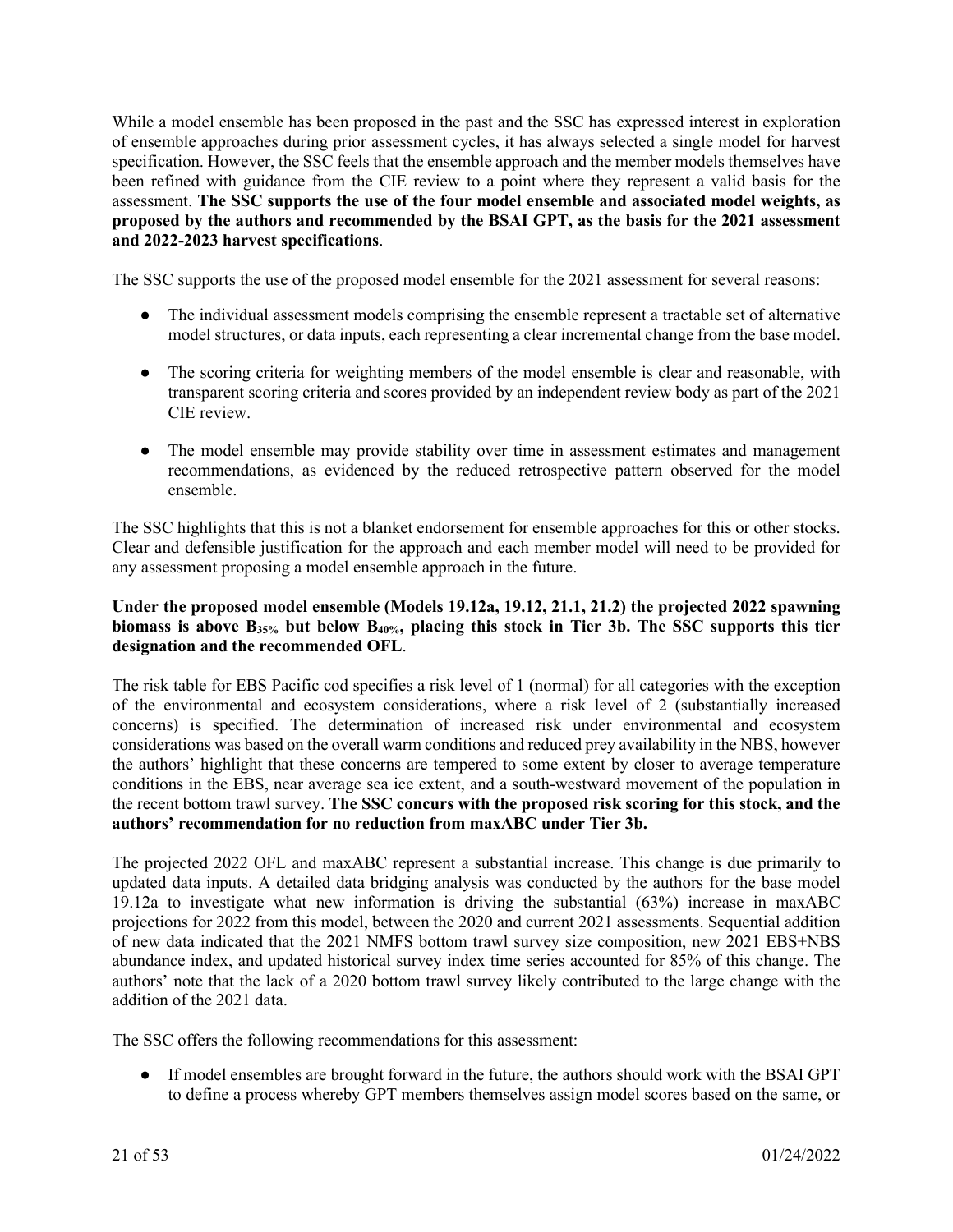an updated set, of scoring criteria. This would allow for future development of ensemble member weightings based upon independent review, and the SSC believes this would address one of the concerns highlighted in public comment.

- The SSC has commented in the past on the exclusion of fishery age composition data as an input to the assessment, because inclusion of age composition data is fairly standard for other groundfish stock assessments throughout Alaska where these data are available. The SSC thanks Dr. Thompson for his review of the history and considerations for excluding these data in the current assessment and in the past, which centered on data availability and model performance issues when these data are included. The SSC recommends that inclusion of these data be fully explored in a later assessment cycle, either within a single model or multiple ensemble members, highlighting that it views this as a top priority for future research.
- Given that an ensemble model structure has been endorsed by the SSC in 2021, representing a fairly large change in the assessment process, if the new authors choose to propose an ensemble in the future it may be prudent to minimize changes to the suite of models comprising the ensemble so that the potential benefits of a stable ensemble can be realized.

There was additional discussion during the SSC meeting about what should constitute a model variant within an ensemble, and whether ensemble members should only include structural changes representing alternative assumptions about demographic or observation processes. The underlying question being whether models such as 21.2 which include a new data input should be treated as a separate ensemble member, or whether efforts should be made to include new or different data inputs within all ensemble members. While the SSC does not have a specific recommendation on this point, it encourages the authors to consider this question if an ensemble is brought forward in the future.

## **Aleutian Islands Pacific Cod**

The SSC received an overview of the Aleutian Islands Pacific cod assessment from Grant Thompson (NOAA-AFSC). There were no public comments. This stock has been managed under Tier 5 using a random effects model since it was first assessed separately from the EBS in 2013. The authors presented four models similar to those shown at the October 2021 SSC meeting. The four models included the base Tier 5 random effects model (13.4) and three age-structured models with the following features: introducing new observer-collected macroscopic maturity data (19.0 and 19.0b), the previously used histological maturity data (19.0a) and an increase in the natural mortality value (19.0b). The authors recommended 19.0 during the BSAI GPT meeting, but later changed the recommendation to 19.0b when presented to the SSC.

The SSC appreciates the authors continuing to try to move forward with an age-structured model. There has not been a new survey data point since 2018, which makes both adopting a new model and Tier 5 estimates problematic and the SSC continues to stress the importance of a 2022 AI survey. There remain some concerns that the BSAI GPT and SSC had commented on in past meetings. Several alternatives for natural mortality were presented. Without a firm justification and resolution of the natural mortality value, the authors might choose the prior point estimate  $(M = 0.36)$  calculated using the multi-method Barefoot Ecologist tool (http://barefootecologist.com.au/shiny m.html), or using that prior and attempting to estimate it within the model.

In terms of maturity, the SSC previously requested the authors consider fitting the two maturity curves inside the model rather than using one data source fit outside the model. The author responded that estimating the combined estimates in the model is confounded with ageing error. The SSC disagrees and notes that if this is true, a better explanation would be helpful. This method has been used successfully in Gulf of Alaska rockfish models. The SSC reiterates that fitting both data sets within the model would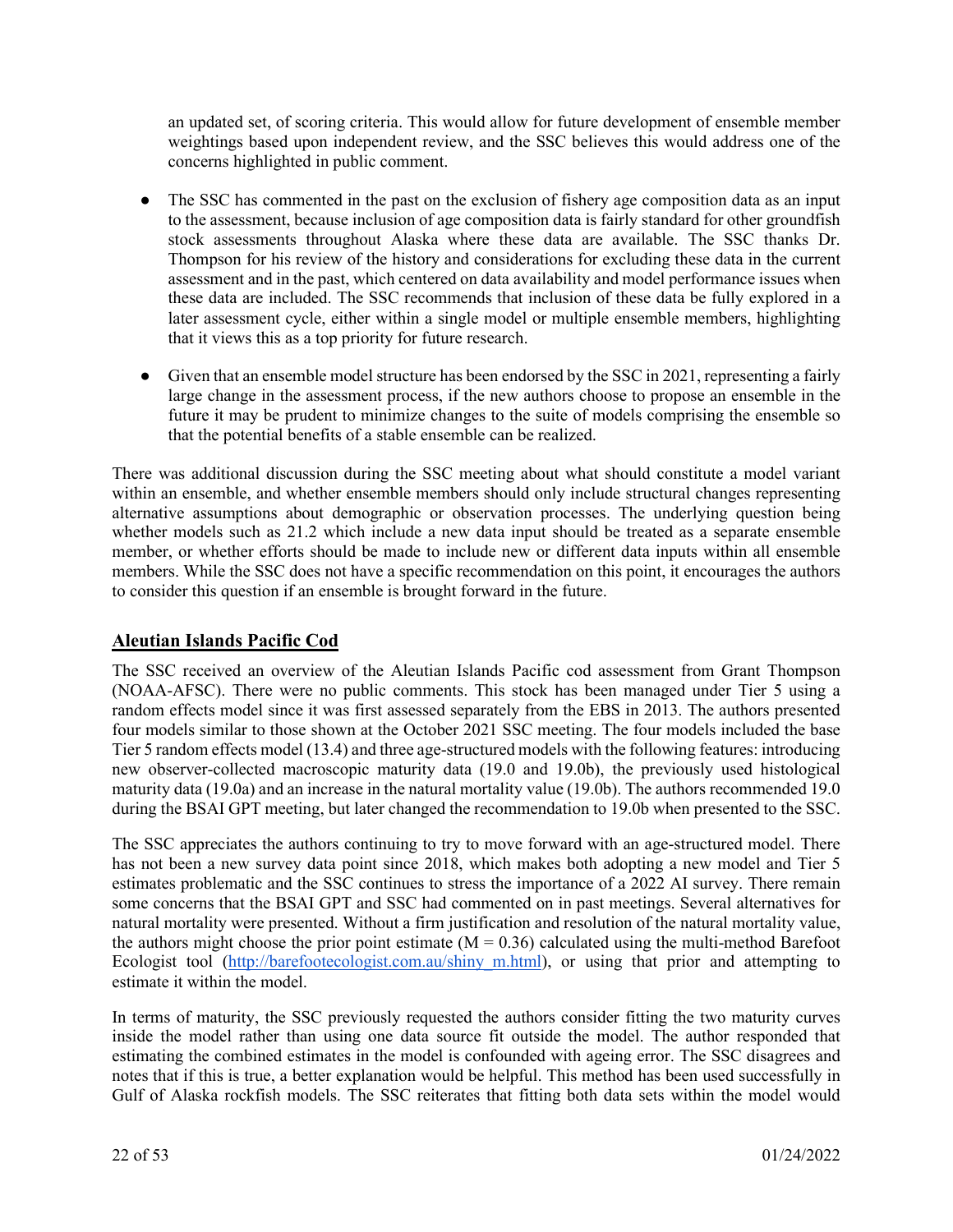improve the perception of maturity uncertainty and use all the data available, as it is unknown whether the macroscopic scans of maturity are as accurate as histological at this time; nor is it known whether the large change in maturity is from the methods, spatial extent, or a temporal change.

The authors recommend moving to an age-structured model (19.0b) but using the risk table to highlight assessment uncertainties to reduce to the Tier 5 ABC. Rather than adopt a Tier 3 model only to use the Tier 5 ABC, the BSAI GPT recommended continuing with the Tier 5 model (13.4) and OFL and ABC calculations; the SSC agrees and further notes that it is prudent to wait until the 2022 AI survey is conducted to consider adopting an age-structured model. **Thus, the SSC recommends that Model 13.4 (Tier 5) should be used for setting ABC and OFL in 2022 and 2023.** Risk table scores were assessment (2), population dynamics (1), environmental/ecosystem (2), and fishery performance (1). The BSAI GPT noted that authors' primary concerns when recommending a reduction from maxABC equal to using a Tier 5 ABC with a Tier 3 assessment were the lack of survey data and that the age-structured model was nascent. Because the BSAI GPT supported delaying implementation of the age-structured model and recommended adopting the Tier 5 assessment for specifications, **no additional reduction below maxABC was recommended; the SSC agrees.**

*Specific comments and recommendations:*

- **1) The SSC recommends further examination of the AFSC longline survey for potential use in this assessment, particularly because there have now been multiple spans of four years between AI bottom trawl surveys.**
- 2) Ensure that figure values match table values in various places
- 3) In Figure 2A.22, ensure that the correction for stratified age samples is correct. The typical calculation would provide unbiased mean lengths-at-age, not corrected individual specimens. These figures look identical
- 4) Check the tables for MCMC and figures for MCMC estimates of biomass, recruitment, and total biomass. Currently they are identical for both 19.0 and 19.0b
- 5) Check recruitment graphs Figure 2A.42 and 2A.43. Currently they appear to be identical
- 6) Check projections for table for Model 19.0 as expected ABC/OFL values are different from summary table
- 7) Clarify the length-at-age (pp. 13 14) section and be more specific regarding how the length-age calculations are conducted

# **BSAI Flatfish**

## **Yellowfin Sole**

Yellowfin sole is assessed annually and therefore a full assessment was presented this year. The base model for this Tier 1 assessment (Model 18.2) was first developed in 2018, was modified slightly in 2019 and remains unchanged for the current year. Two additional models that included VAST estimates for the EBS (Model 18.2a) and the EBS and NBS (Model 18.2b) were presented but ultimately not selected. Updated data included fishery age compositions for 2020; total catch for 2020; estimated catch for 2021; shelf trawl survey biomass estimates, standard errors, and survey length composition for 2021. Additionally, VAST estimates and standard errors for the EBS only (Model 18.2a) and the EBS and NBS (Model 18.2b) were included. There was no public testimony.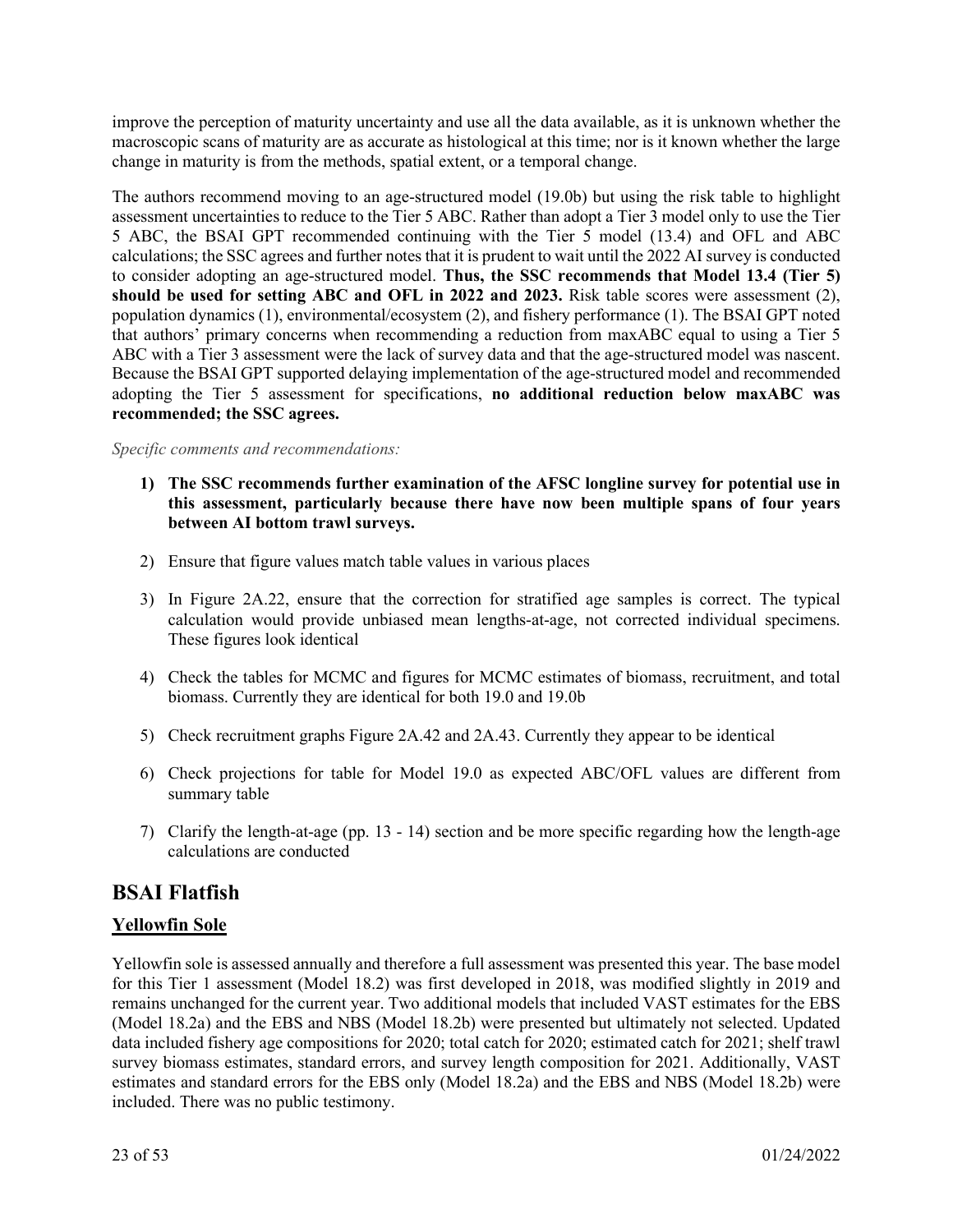Yellowfin sole biomass continues a long, slow decline and was estimated to be 19% lower than in 2019. However, spawning biomass was estimated to be 1.8 times greater than Bmsy, which qualifies it for management under Tier 1a under the base model. Over the past decade, catch has been only approximately 50% of the ABC. Recruitment has generally been below average over the past two decades, but slightly above average for the past two years. Projections of female spawning biomass suggest a stable biomass into the future.

The risk table showed increased levels of concerns for the Population Dynamics and Environmental/Ecosystem categories. The author originally increased concerns for assessment related considerations due to poor fits to the spawner-recruit curve, but upon further discussion during the BSAI GPT meeting the risk level was reduced from level 2 to 1. The population dynamics concerns centered around the long (30 year) decline in biomass along with generally less than average recruitment. Additional SSC discussion centered around similar declines for yellowfin sole in the GOA and Alaska plaice in the BS, the relatively poor condition of the ecosystem for yellowfin sole, and published work suggesting that temperatures were nearing their thermal tolerances (Yeung et al., 2021). While the author and the BSAI GPT thought a reduction from maxABC was warranted, the SSC disagreed that the concerns were large enough to warrant a reduction. The SSC discussion also noted that the NBS is not included in the preferred model and should these fish be considered part of the BS population, then the total biomass may be underestimated. In addition, the negative retrospective pattern suggests the stock size has been chronically underestimated.

**The SSC supports the BSAI GPT's and authors' recommended model (18.2) and its associated OFL for 2022 and 2023.** The SSC did not support the BSAI GPT's and author's recommendation for a reduction from maxABC and **recommended no reduction from maxABC from Model 18.2 for 2022 and 2023.**

The SSC commends the author for thoroughly addressing the majority of previous SSC comments and noted the much-improved retrospective patterns due to these updates. The SSC looks forward to continued work on previous SSC recommendations, especially bringing forward updated models that include VAST estimates and include NBS data (similar to models 18.2a and 18.2b) and incorporate NBS bottom temperatures into estimates of survey catchability (if appropriate). An important issue discussed by the SSC was the posterior probability distributions for key model parameters (Figure 4.31) still indicate the absence of the smooth probability distributions that are often associated with model convergence and efficient MCMC sampling. The SSC suggests that this could result from poor MCMC chain mixing, an insufficiently long chain, or high autocorrelation, and may be indicative of important estimation challenges within this complex assessment model. **The SSC requests the authors present standard MCMC convergence diagnostics including trace plots, autocorrelation, and potential scale reduction factors for model parameters and derived quantities.** The SSC also requests the authors investigate the negative values for recruitment in the lower confidence interval (Table 4.18).

Finally, the author and the BSAI GPT highlighted potential impacts associated with the implementation of Amendment 80, including an incentive to reduce discards of smaller fish and changes in observer coverage. The SSC encourages the author to seek input from the industry to explore these potential effects along with other factors (e.g. markets, tariffs) that may be impacting fishery catch compositions.

#### **BSAI Greenland Turbot**

A partial assessment was presented this year for BSAI Greenland Turbot. This stock is assessed on a biennial basis and is managed in Tier 3a. The next full assessment will be in 2022. There was no public testimony. New input data for the projection model included updated catch for 2020 and estimated catch for 2021–2023. Catch in 2021 was estimated as a product of the 2021 TAC and the average proportion of the TAC caught between 2016 and 2020 (54.925%). The catch in 2022, and presumably 2023, was set equal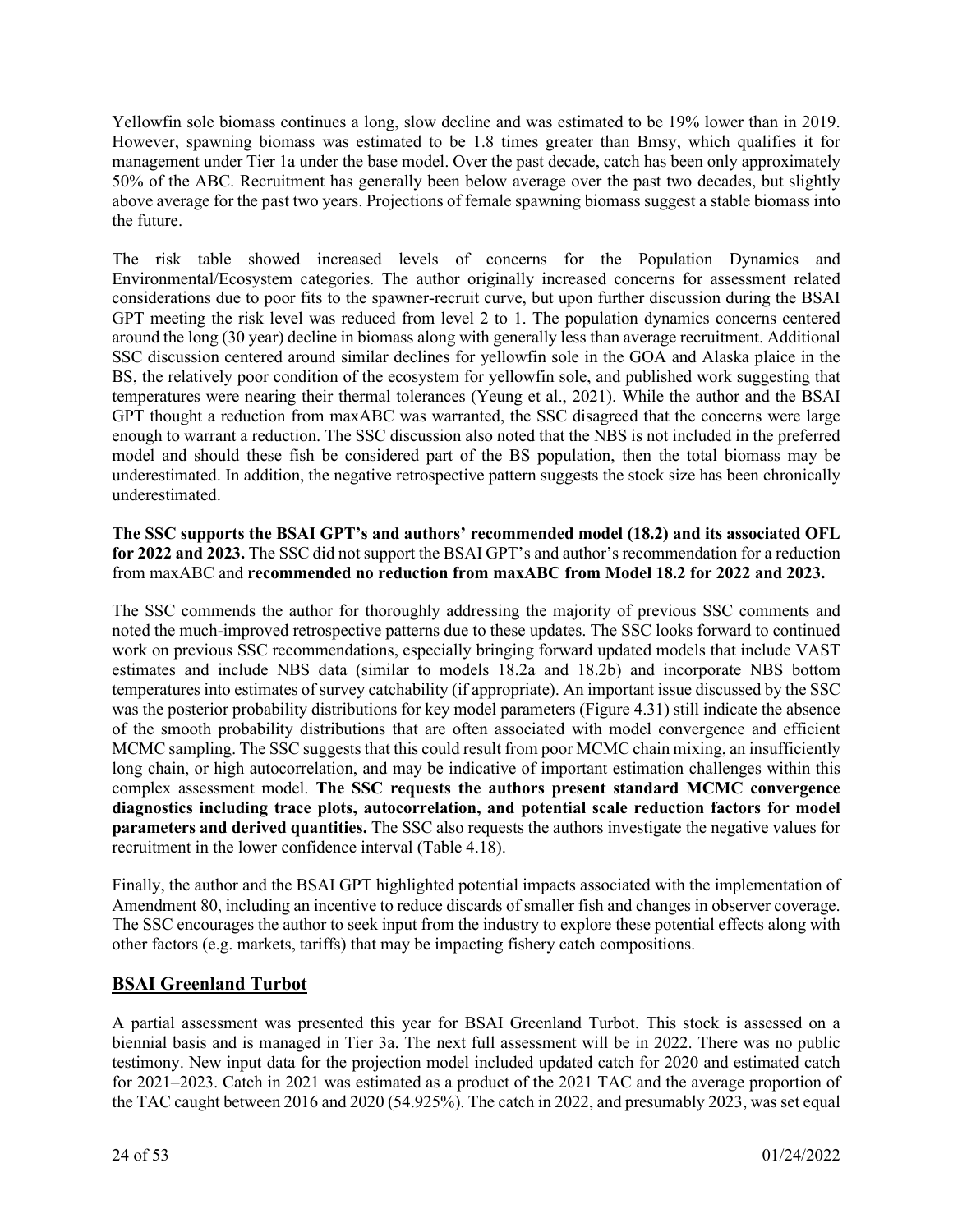to the estimated 2021 catch.

The OFL and ABC recommendations for 2022 are slightly higher than those projected by the 2020 full assessment model and there is a projected decrease in 2023. The catch-to-biomass ratio for this stock remains quite low in 2021 (0.04).

The SSC notes that total biomass from the 2020 assessment model shows a declining stock trend since the early 1970s and the projected 2021 biomass is the lowest in the time series. Exploitation on the stock has been low with catch far below the TAC and the TAC set below the ABC.

#### **The SSC accepts the authors' and BSAI GPT's recommended 2022 and 2023 OFLs and ABCs and EBS/AI apportionments, with no reduction from maxABC.**

The SSC appreciates the authors' responses to SSC comments in this partial assessment, and for updating the catch in projections to be less than the ABC since only a portion of the ABC is generally caught.

#### **BSAI Arrowtooth Flounder**

A partial assessment was presented this year for BSAI Arrowtooth flounder. This stock is assessed on a biennial basis and is managed in Tier 3a. The next full assessment will be in 2022. There was no public testimony. New input data for the projection model included updated catch for 2020 and estimated catch for 2021–2023. Catch in 2021 was estimated as the product of 1.07 and the official catch as of October 30th, where  $0.07$  represents the average fraction of catch taken after October  $30<sup>th</sup>$  in the last five years (2016–2020). To estimate catches in 2022 and 2023, the authors used a product of the average ratio of catch to ABC for the last five complete catch years (2016–2020) and the projected ABCs for those years. The resulting OFL and ABC recommendations for 2022 are slightly higher than those projected by the 2020 full assessment model and there is a small projected increase in 2023. The catch-to-biomass ratios for this stock remain low in recent years (approximately 0.01).

#### **The SSC accepts the authors' and BSAI GPT's recommended 2022 and 2023 OFLs and ABCs, with no reduction from maxABC.**

#### **BSAI Kamchatka Flounder**

A partial assessment was presented this year for BSAI Kamchatka flounder. This stock is assessed on a biennial basis and is managed in Tier 3a. The next full assessment will be in 2022. There was no public testimony. New input data for the projection model included updated catch for 2020 and estimated catch for 2021–2023. Catch in 2021 was estimated as the product of 1.0493 and the official catch as of October 8, where 0.0493 represents the average fraction of catch taken after October 8<sup>th</sup> in the last five years (2016– 2020). Catches in 2022 and 2023 were set equal to that of 2021. The resulting OFL and ABC recommendations for 2022 are slightly higher than those projected by the 2020 full assessment model and there is a small projected increase in 2023. The catch-to-biomass ratio for this stock remains low in 2021  $(0.05)$ .

**The SSC accepts the authors' and BSAI GPT's recommended 2022 and 2023 OFLs and ABCs, with no reduction from maxABC.**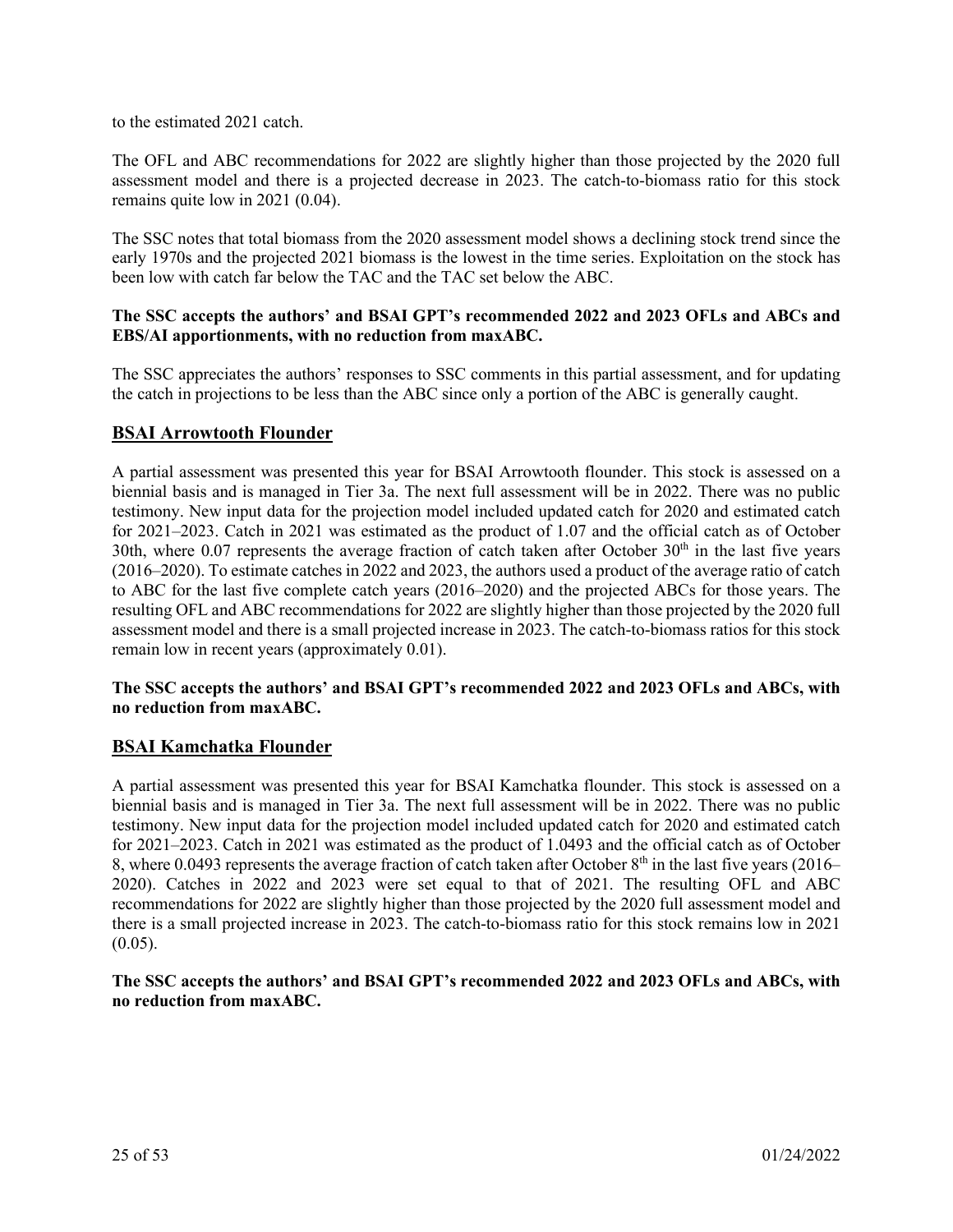## **BSAI Northern Rock Sole**

A partial assessment was presented this year for BSAI northern rock sole. This stock is assessed on a biennial basis and is managed in Tier 1a. The next full assessment will be in 2022. There was no public testimony. New input data for the projection model included updated catch for 2020 and estimated catch for 2021–2023. Catches in 2021–2023 were estimated as the average catch over the most recent decade of final catches (2011–2020). The resulting OFL and ABC recommendations for 2022 (214,084 t and 206,896 t, respectively) are slightly higher than those projected by the 2020 full assessment model and a large increase from those of 2021 (145,180 t and 140,306 t, respectively) due to large incoming recruitment classes. There is another large projected increase for the 2023 OFL and ABC (280,621 t and 271,199 t, respectively). The catch-to-biomass ratios for this stock have been decreasing in recent years to a low in 2021 of approximately 0.01.

#### **The SSC accepts the authors' and BSAI GPT's recommended 2022 and 2023 OFLs and ABCs, with no reduction from maxABC.**

#### **BSAI Flathead Sole**

A partial assessment was presented this year for BSAI flathead sole. "Flathead sole" represents a twospecies complex consisting of true flathead sole (*Hippoglossoides elassodon*) and Bering flounder (*H. robustus*) and is assessed on a biennial basis and managed in Tier 3a. The next full assessment will be in 2022. There was no public testimony. New input data for the projection model included updated catch for 2020 and estimated catch for 2021–2023. Catch in 2021 was estimated as the sum of the official catch as of October 28th and the average October 28–December 31 catches over the previous five years (2016– 2020). The 2022 and 2023 projected catches were calculated as the average catch over the years 2016– 2020. The resulting OFL and ABC recommendations for 2022 are nearly identical to those projected by the 2020 full assessment model and slight increases are projected for the 2023 OFL and ABC. The catch-tobiomass ratio for this stock is low in 2021 (approximately 0.015).

#### **The SSC accepts the authors' and BSAI GPT's recommended 2022 and 2023 OFLs and ABCs, with no reduction from max ABC.**

The estimated biomass of EBS Bering flounder in the EBS has decreased by an order of magnitude over the last four years and is at the lowest estimated biomass in the time series. The SSC requests the authors provide any available information in the full 2022 assessment as to possible reasons for the decline.

#### **Alaska Plaice**

A full assessment was conducted for Alaska plaice, which is on a biennial assessment cycle. The model has been unchanged since the 2011 assessment. Updated data included estimates of catch and discards for 2021; shelf trawl survey biomass estimates, standard errors, and survey length composition for 2021; survey age composition for 2019, and the 2019 and 2020 fishery length composition. There was no public testimony.

Alaska plaice is a non-target species, but biomass is slowly declining even though the catch is consistently well below the ABC. Survey biomass in the EBS decreased 9% from 2019 to 2021 and is the lowest value in the survey time series. However, catch was less than 50% of the ABC in 2021. Additionally, there appears to be above average recruitment over the last five years, resulting in projections that show an increase in biomass into the future. The stock is projected to be well above B40% at current levels of exploitation.

The risk table indicated low levels of concerns for all categories. However, there was a discussion regarding the long, slow decline in biomass, similar to that in BSAI yellowfin sole. It was noted that the strong recruitment for Alaska plaice mitigates these concerns.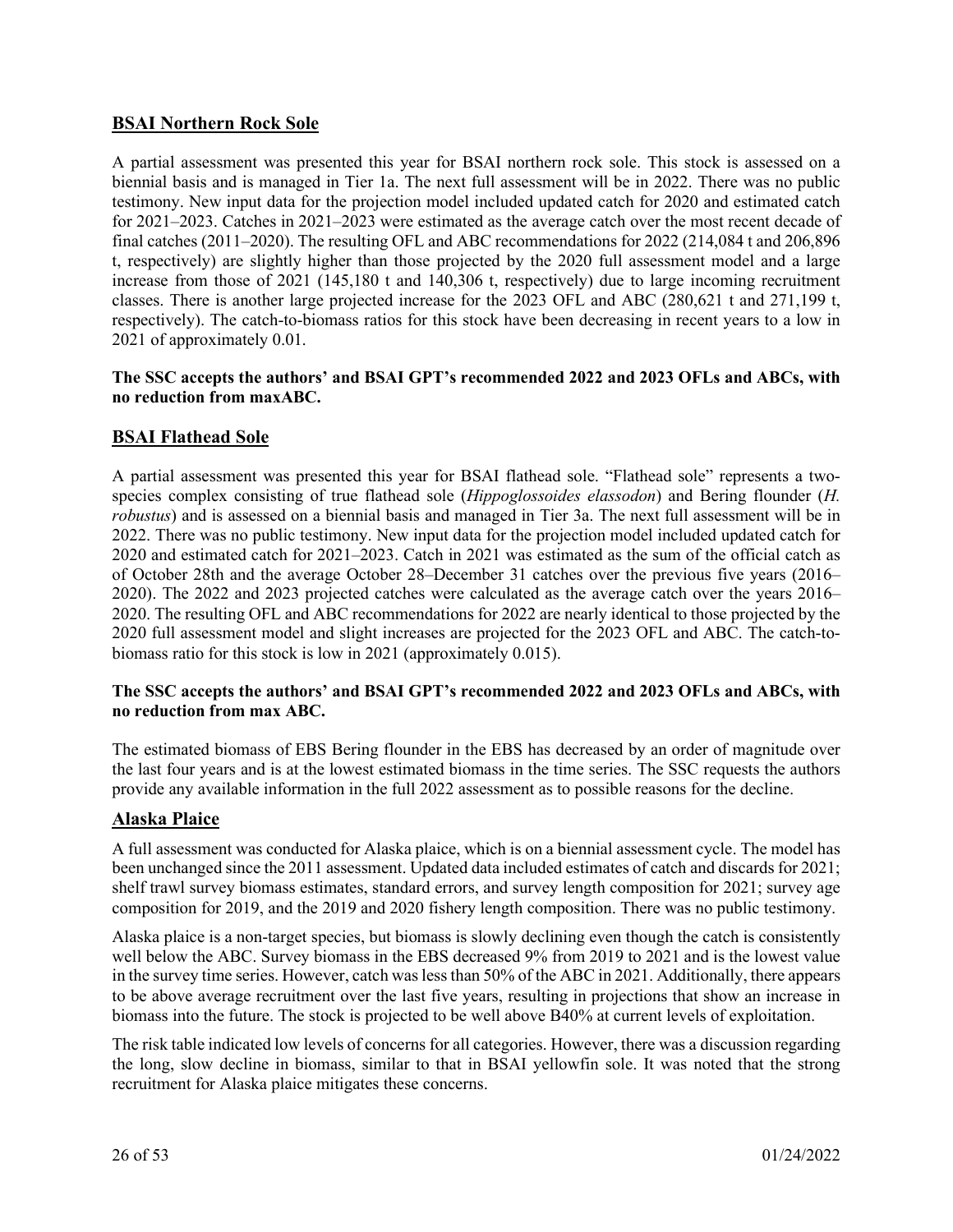#### **The SSC supports the BSAI GPT's and authors' recommended ABCs and OFLs for 2022 and 2023, under Tier 3a.**

The author continued to investigate biomass in the NBS, noting that over 50% of the survey biomass currently resides in the NBS. While trawling is prohibited in the Northern Bering Sea Research Area, the spatial distribution of Alaska plaice does not suggest any stock separation. **The SSC appreciates the authors' investigation of this issue and recommends examining new models that include the use of the NBS data in a similar manner to many other BSAI stocks, perhaps through a combined EBS+NBS VAST index**. The author should also consider the potential for differences in age-at-maturity and size-atage between the EBS and the NBS as they move forward. Additionally, the SSC suggests that the author examine the utility of estimating catchability (q) within the model rather than relying on a fixed value (1.2).

# **BSAI Rockfish**

## **Pacific Ocean Perch (POP)**

The SSC received a partial assessment for BSAI Pacific ocean perch, as well as a short summary presentation from Dr. Thompson (NOAA-AFSC). There was no public testimony. The projection model was updated with final 2020 catch data, revised 2021 and 2022 catch estimates, and an estimate for 2023 catch. No changes were made to the Tier 3 assessment model, or the method used to estimate area apportionments. **The SSC accepts the projected ABCs and OFLs for 2022 and 2023, as recommended by the author and BSAI GPT. The SSC also supports the assessment authors' continued efforts to resolve the model's poor fit to the survey index in recent years, as summarized in previous SSC (December 2020) and BSAI GPT (November 2020) recommendations.**

## **Northern Rockfish**

The SSC would like to commend the authors for their work on this assessment. There was no public testimony. This recommended model and the set of models brought forward was not seen at the September Plan Team meeting or by the SSC in October. The SSC reiterates the general policy to limit the number of models brought forward in December that have not had the full benefit of the fall assessment review process. The SSC appreciates the BSAI GPT reviewing their policy regarding this during their meeting.

The last full assessment of BSAI northern rockfish was in 2019. Changes in data inputs for this full assessment include updated catches through 2020, projected catches for 2021, and 2019 and 2020 fishery age compositions. Northern rockfish are primarily encountered in the Atka mackerel fishery. However, with restrictions on the Atka mackerel fishery in place, increased direct targeting of northern rockfish has been occurring in recent years. Discard rates have generally correspondingly declined as well. The SSC appreciates the detailed information from the observer program presented in the assessment document in support of this. Within the fishery, there has been inconsistent sampling of northern rockfish over the years and an area-specific age-length key has been used since 2019 to produce fishery age compositions from the length compositions.

The most recent AI survey was completed in 2018. There was no survey in 2020 due to COVID-19, but a survey is scheduled for next year (2022). **The SSC notes the critical importance of completing the 2022 AI bottom trawl survey for the most accurate assessment of the status of this stock and looks forward to updated survey information for the next full assessment.** Since 1991, survey biomass estimates have been higher in the western AI than in other sub-regions. Overall, survey biomass estimates have declined from a peak in 2014. The SSC requests that the uncertainty for the survey biomass estimates be included in all of the figures with these data. Survey age compositions are also produced using area-specific age-length keys.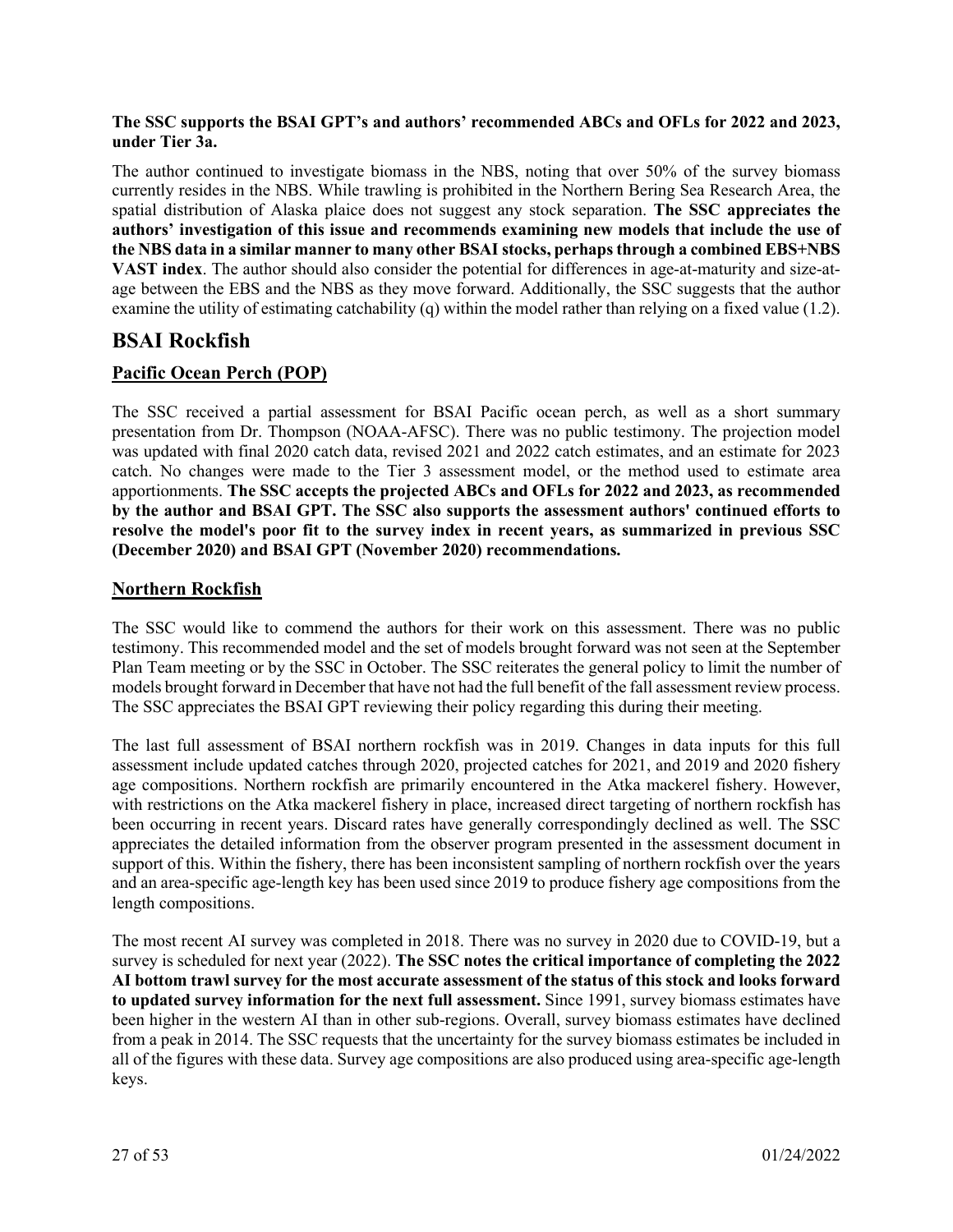Stemming from a BSAI GPT recommendation in 2019, the authors' recommended model (Model 21) includes a change to a constraint on the survey selectivity curve relative to the 2019 accepted model (Model 16.1a). This change effectively fixes the survey selectivity at 1 for ages 30 or greater by using a tightly constraining prior, shifting the curve to the right from Model 16.1a and increasing the scale of the population. This recommendation was the focus for this year's assessment, and the authors brought forward an additional series of models that explored this change. The SSC notes that removing the constraint (Model 21b) did not result in a survey selectivity that was dome-shaped, providing support for the assumption of an asymptotic selectivity curve shape. Fits to the AI survey biomass estimates are similar across these series of models, but those models with constraints on survey selectivity have a slightly better fit in recent years, mirroring a decline in biomass estimates. RMSE values for the age and length compositions are similar between the previously accepted assessment model and the author's recommended model, with a slight improvement in survey fit with Model 21. The author notes that the available data are not very informative with respect to selectivity and the scale of the population is still relatively uncertain. The additional flexibility in estimating selectivity prior to age 30 is the primary reason the author recommended Model 21 for harvest specifications. The BSAI PT agreed with this model choice.

**The SSC concurs with the author's and BSAI PT's recommended model for setting harvest specifications.** The assumption of an asymptotic selectivity shape is reasonable and aligns with how survey selectivity is modeled for other rockfish species. Results from this model place BSAI northern rockfish in Tier 3a.

This is the second consecutive assessment where the scale of the population has increased, which is somewhat surprising given the life history of this long-lived, slow-growing species. In the 2019 assessment, changes to selectivity and the age-length keys also produced an increase in the scale of the population. Harvest specifications have increased by roughly 50% since the 2018 assessment (e.g., 2019 OFL = 15,507) t vs 2022 recommended OFL = 23,420 t). However, this increase was not informed by new survey data during this time. Moreover, the ABC has increased nearly 300% since 2000 when the survey biomass was at approximately the same level and the SSC suggests the authors explore whether that is reasonable for this long-lived stock. The SSC also notes the retrospective Mohn's rho also increased somewhat to a moderate - 0.18. The SSC identifies these issues as potential cause for concern.

The author updated the risk table and, in response to a previous SSC recommendation, clarified the sources of uncertainty not included in the model or tier for this stock. A risk score of 2 was put forward for assessment related concerns, in part due to the retrospective pattern and to the need for restrictive priors to estimate selectivity. All other categories had a risk score of 1. The author noted the concerns regarding the potential inconsistency between the genetic spatial structure of the stock and the management area under the population dynamics risk category but suggests that this risk has not been realized as targeting of northern rockfish has only been occurring recently. The author and BSAI PT recommend no reduction from the maximum ABC permissible, due to the high stock abundance and low catch relative to the ABC. **The SSC appreciates the explanations provided in the risk table and agrees with the use of maxABC for this stock.** However, the SSC would like to refer to theGeneral Stock Assessment Comments section of this report regarding the use of stock status as a source of information to inform reductions from maxABC, as the risk tables are intended to evaluate the risk of the ABC exceeding the true OFL.

There continue to be concerns regarding the need for highly restrictive priors to estimate a reasonable survey selectivity curve. The retrospective pattern is negative but persistent and the author indicates that he intends to investigate this further. Finally, as the SSC reiterates its request that the aging error matrix be updated with data from the BSAI, as the assessment author did not have time to complete the request this cycle.

The relative paucity of data available for this Tier 3 species is a primary issue with this assessment, and the SSC recommends the author review any potential sources of data in the AI, including ADF&G surveys. It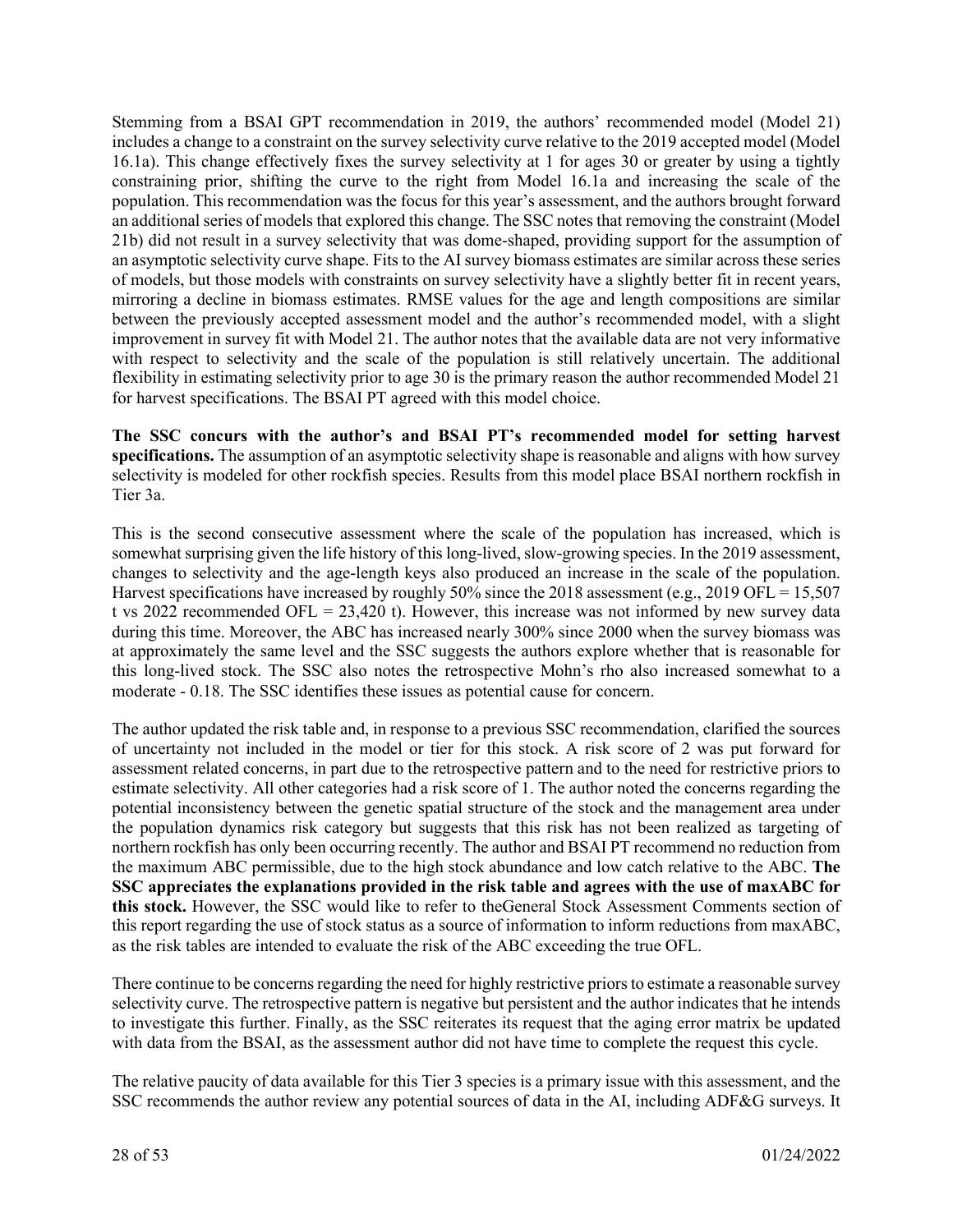would also be helpful to confirm the absence of northern rockfish in the EBS survey data, noting the increase in the portion of the AI survey that enters the southern Bering Sea in 2018, following the marine heatwave. With regard to readability, the SSC suggests the technical description of the model (e.g., equations etc.) be moved to an appendix in this assessment, and the main document should contain a detailed text description of the model structure. A final concern that the SSC wishes to elevate is the potential for a mismatch in the spatial structure of this stock, as noted by the assessment author. A stock structure evaluation was completed as an appendix to the 2012 assessment. This included information on an area-specific evaluation of growth using AI survey data that indicated differences in growth among AI subareas, EBS and the GOA. Genetic data also supported stock structure at a smaller spatial scale than currently used for management. Given the concerns described by the assessment author and the recent interest in directed targeting of northern rockfish, the SSC suggests updating the information presented in the stock structure appendix for the next full assessment in 2023, given that it will be more than 10 years old at that time and there may be new survey information available.

## **Blackspotted and Rougheye Rockfish Complex**

The SSC received a partial assessment for BSAI rougheye/blackspotted rockfish complex, with a short summary presentation from Dr. Thompson (NOAA-AFSC). There was no public testimony. No changes were made to the 2020 assessment models. The projection model for the Tier 3, Aleutian Islands portion of the stock was updated with final 2020 catch data, revised 2021 and 2022 catch estimates, and a 2023 catch estimate based on an average of 2020 and 2021 F rates. No changes were made to the input data for the Tier 5, Eastern Bering Sea portion of the stock since no new EBS slope survey data have been available since 2016. **The SSC accepts the author and BSAI GPT recommended ABCs and OFLs estimated with the Tier 3 projection model, as well as the Tier 5 estimate of ABCs and OFLs for the EBS.** No changes to the area apportionments occurred, and **the SSC accepts the author recommended area allocations**. No changes were made to the methods of calculating the maximum subarea species catch (MSSC) for the Western and Central Aleutian Islands, and **the SSC accepts the author and BSAI GPT recommended MSSC for these subareas. The SSC supports the assessment authors' continued efforts to address previously identified SSC and BSAI GPT recommendations (December 2020) which pertain to the assessment model. Additionally, the SSC wishes to restate its October 2021 recommendation to develop a white paper which summarizes how the Spatial Management Policy can be used to address conservation and management concerns stemming from the disproportionate spatial harvesting of the BS/RE complex in the Western and Central AI.**

# **BSAI Atka Mackerel**

BSAI Atka mackerel is a Tier 3 stock for which an annual assessment is produced. There was no public testimony. Since 2002, the BSAI Atka mackerel stock assessment has been conducted using the Assessment Model for Alaska (AMAK), customized for Atka mackerel and implemented in AD Model Builder. The stock assessment document describes the history of assessments, fisheries, historical management actions including mitigation actions associated with Steller sea lions, and the current stock assessment modeling approach. The biennial AI trawl survey is the only fishery-independent data source for this assessment and, because the 2020 survey was cancelled due to COVID-19, there has not been an AI trawl survey since 2018. The **SSC concurs with the BSAI GPT that conducting an AI bottom trawl survey in 2022 is a high priority and essential for management of fisheries in this region**.

This assessment presented results from the base model (16.0b) and there were no changes in the modelling methods. The 2020 catch estimate was updated and estimated total catch for 2021 was set equal to the TAC. Catches for 2022 and 2023 were estimated and the 2020 fishery age composition data were added. Timedependent fishery selectivity is used in this assessment and the estimated average fishery selectivity for 2016–2020 was used for projections. Consistent with previous assessments, the authors assumed that approximately 85% of the BSAI-wide ABC is likely to be taken under the revised Steller Sea Lion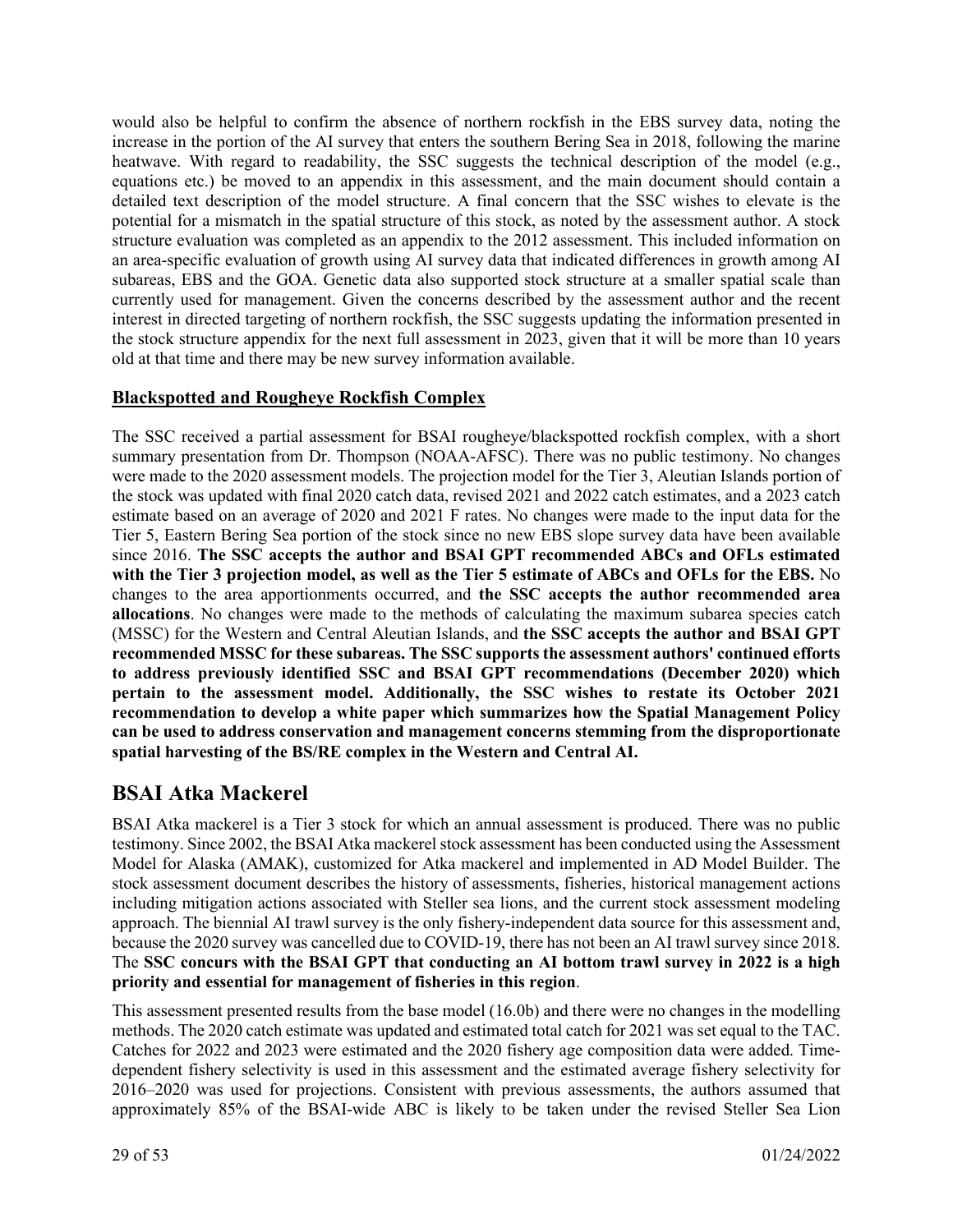Reasonable and Prudent Alternatives implemented in 2015. This percentage was applied to the 2022 and 2023 maximum permissible ABCs, and those reduced amounts were assumed to be caught in the estimation of the 2022 and 2023 ABCs and OFL values.

The authors' recommended 2022 ABC is a 7% increase from the 2021 ABC. This is due to (1) an increase in the projected female spawning biomass resulting from the 2012- and 2017-year classes being stronger in the fishery than expected last year, and (2) a shift in selectivity to older fish, leading to an increase in  $F_{ABC}$ and  $F_{\text{OFL}}$ . The current estimate of  $maxF_{ABC} = F_{40\%adj} = 0.54$  is 25% higher than last year's estimate, due to changes in the fishery selectivity used for projections. Projected 2022 female spawning biomass is at *B39%*, placing BSAI Atka mackerel in Tier 3b.

Model fits were reasonable. The coefficient of variation about the 2021 biomass estimate was 23%. Recruitment variability was moderate with Sigma*R* estimated to be 0.48. The overall residual root-mean square error (RMSE) for the survey biomass data was estimated at 0.278.

Fishery and survey selectivity are both modeled with a smoothed non-parametric relationship and exhibit dome-shaped selectivities. Fishery selectivity is allowed to be time-varying, but survey selectivity is not. The dome-shaped patterns reflect the age compositions fairly well, but the mechanisms responsible for dome-shaped selectivity are uncertain and several factors likely contribute. Mature fish may be aggregated and unavailable to the summer surveys which can occur during the spawning season. Temperature may also affect recruitment of Atka mackerel and availability to the bottom trawl survey. **The BSAI GPT recommended, and the SSC supports, that the authors continue research into possible reasons for dome-shaped fishery and survey selectivity patterns, including senescence or differential distribution by age.** As the BSAI GPT acknowledged during the report on EBS pollock, the challenge of how best to project selectivity when selectivity is modeled as a time-varying process is common across a number of Tier 1-3 assessments. **The SSC highlighted the sensitivity of projections and FOFL estimates to the assumed selectivity for future years in this assessment and recommended that BSAI Atka mackerel would be a good case study to examine when the GPTs develop guidance to assessment authors on what selectivity to use in projections for Tier 1-3 stocks (see General Stock Assessment Comments under C-3 BSAI and C-4 GOA specifications and SAFE Report).**

Previously the SSC noted that a "scale change" in the retrospective pattern appears after data from 2012– 2014 are dropped from the model and requested the author report additional diagnostics including Woods Hole rho, RMSE, and Hanselman's phi. The current assessment reports Mohn's rho (0.067) and RMSE and the authors indicate that an analysis of additional diagnostics will be brought forward at the 2022 BSAI GPT meeting. The SSC appreciates the authors' responsiveness to the SSC's request.

**The SSC commends the author for the thorough risk table discussion.** The Team discussed the lack of Atka mackerel in Area 542 in the 2018 survey and whether this would be a reason for increasing the level of risk for the stock assessment to a level 2. The author indicated that the model adequately deals with this uncertainty and that an increase in risk level was not warranted. During discussion of possible alternative indices for this stock (e.g., AFSC longline survey), the author indicated that they had investigated a number of possible indices but none of those examined proved to be adequate for this species.

The SSC notes the increase in rockfish in the Aleutian Islands reported in the AI ESR. This was discussed by the BSAI GPT as a potential concern. The author agreed that there may be some competition for forage, but also noted that the overlap in the depth distributions of rockfishes and Atka mackerel is limited and thus direct competition is likely minimal.

The assessment author rated all categories of the risk table at level 1 and did not recommend a reduction from maximum ABC, and the BSAI GPT agreed. While the SSC noted that there is additional concern in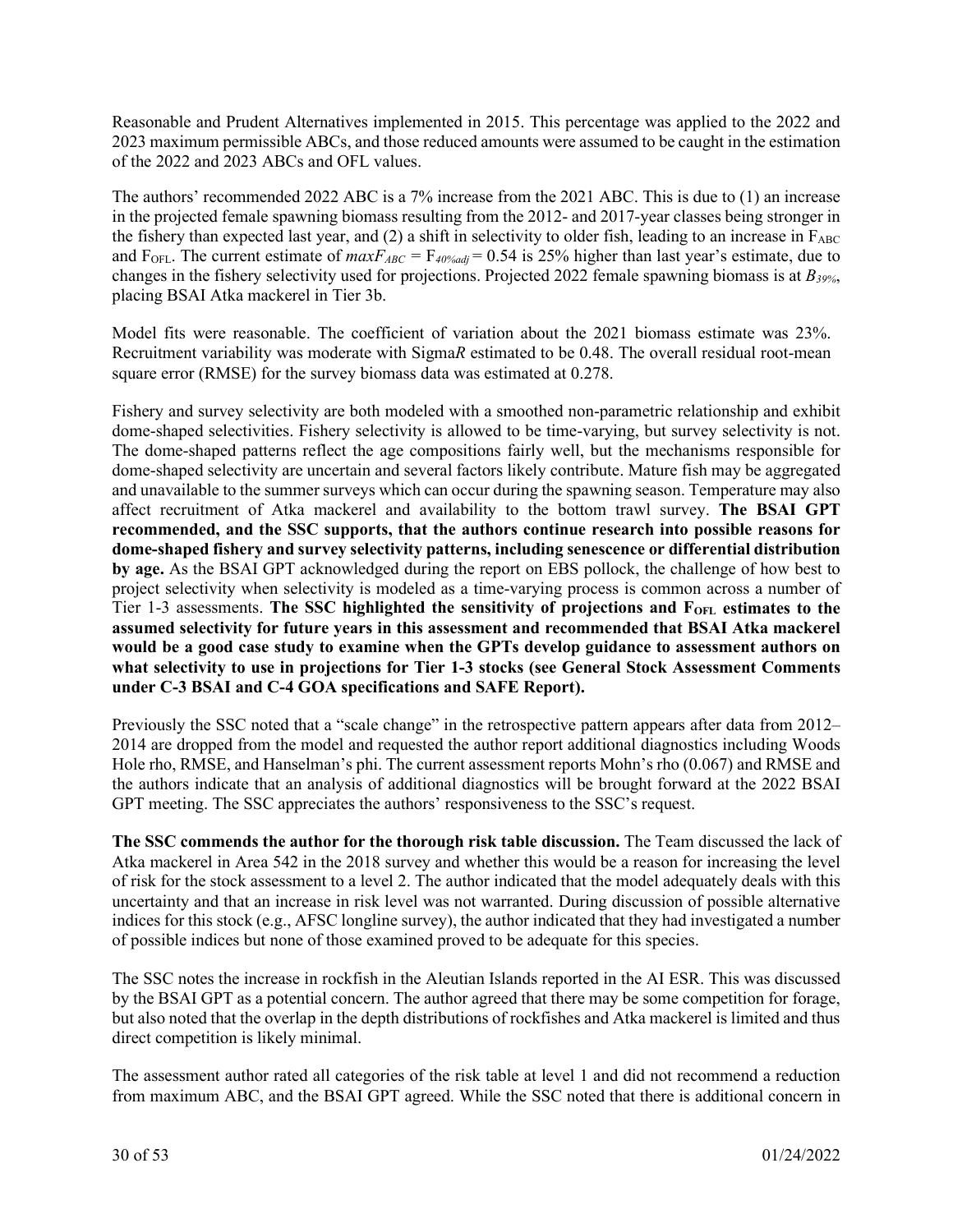the assessment due to no survey since 2018, the SSC agreed with the risk table scores for this assessment. The BSAI GPT accepted the author's model (16.0b), which places the stock in Tier 3b, and specifications of OFLs and ABCs for 2022 and 2023. The BSAI GPT also accepted the continued use of a four-survey weighted average for area apportionment. **The SSC concurs with author's and the BSAI GPT recommended model, Tier, specifications of OFL and ABC, and apportionments.** 

# **BSAI Skates**

The BSAI skate complex is assessed biennially. The last full assessment was in 2020 and a partial assessment was presented this year. There was no public testimony.

The complex is separated into two components to generate harvest recommendations: Alaska skate (*Bathyraja parmifera*), which is the most abundant skate species in the BSAI, and the remaining species (i.e. "Other Skates"). Alaska skate harvest recommendations are based on an age-structured model and managed under Tier 3a, while Other Skates are managed under Tier 5. The Tier 3 and Tier 5 recommendations are combined to generate recommendations for the whole complex.

No changes were made to the assessment methods. New data for the Alaska skate projection model included updated 2020 catch data, preliminary 2021 catch estimates, estimated total catch for 2022 and 2023. The EBS shelf bottom trawl survey biomass estimate time-series, including 2021, was provided. The Tier 5 random effects model for the Other Skates component was not re-run.

While not included in the partial assessment calculations, the estimated survey biomass for the aggregate skate complex on the EBS shelf was shown to decrease slightly relative to 2019 (511,965 t vs. 528,826 t). There was no survey in 2020 due to COVID-19. Catches remain well below the ABC.

**The SSC concurs with the author's and BSAI GPT's recommended OFL and ABC for the BSAI skate complex, with no reduction from maxABC.** The SSC requests that the methods used for catch projections be detailed in future assessments.

# **BSAI Forage Species**

The SSC commends the authors on an excellent report for the Status of Forage species in the BSAI. There was no public testimony.

Forage species include numerous forage fishes (BSAI FMP listed), juveniles of managed groundfish, Pacific herring, and salmon, Arctic cod, shrimps, and squid. The purpose of this biennial report is to monitor potential impacts of bycatch on forage fish by (1) investigating trends in forage fish abundance and distribution, and (2) describing interactions between federal fisheries and forage species. Additional information on forage species diet, predation (e.g., seabirds) and ecology is linked in the Ecosystem Status Report.

A number of research surveys provide data for the report, including the AFSC bottom trawl surveys on the EBS shelf and slope, and in the AI, the AFSC Ecosystem Monitoring and Assessment (EMA) program surface trawl, biennial acoustic surveys for pollock in the middle and outer domain of the EBS shelf. None are optimized for sampling forage fish and there were several spatial, temporal, and selectivity issues identified; therefore, the authors note that results from individual surveys (i.e., years) are less important than longer-term trends.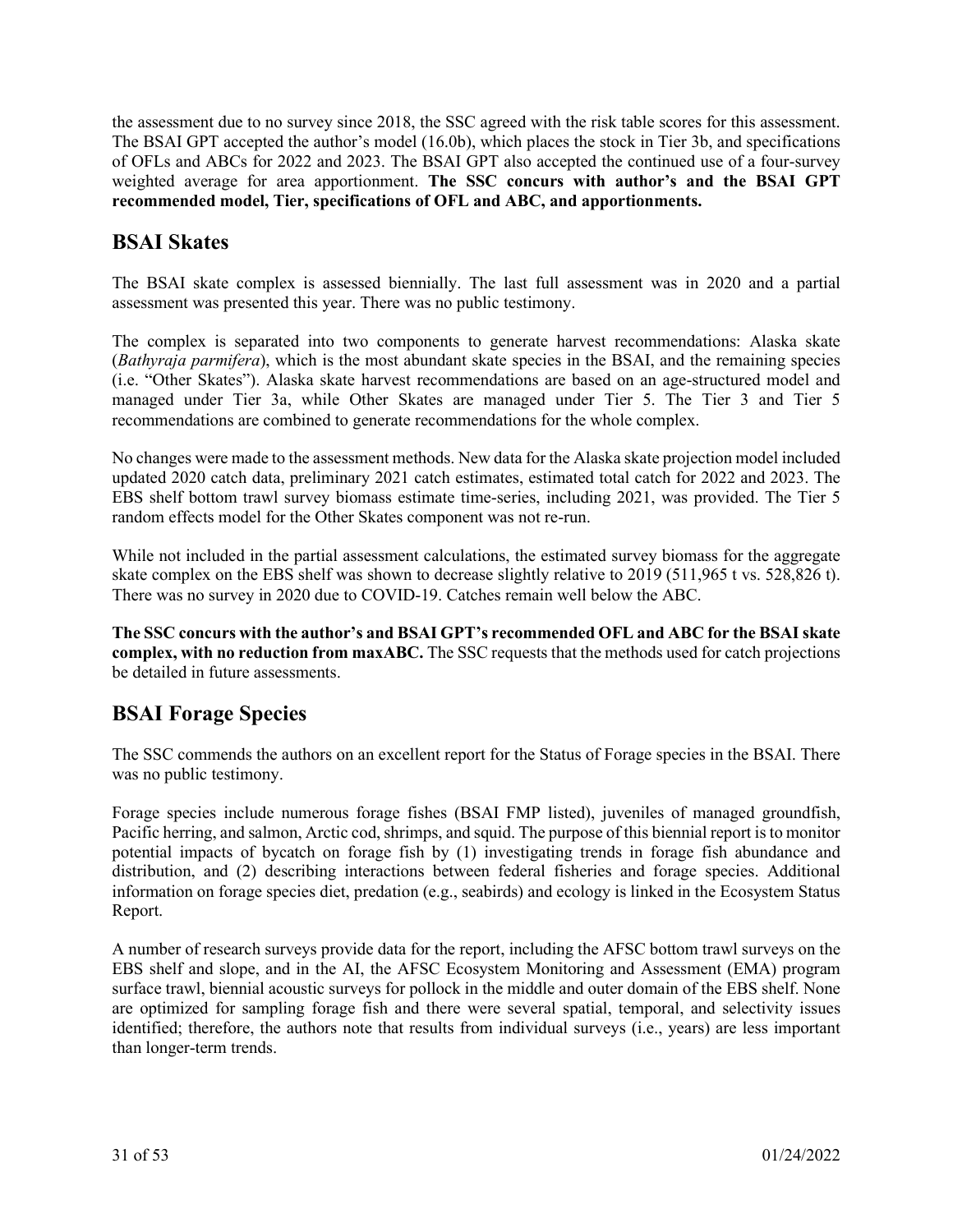Noteworthy items from the 2021 report are provided below:

- 1) The reclassification of squids as Ecosystem Components, for which catch limits are not required, has resulted in substantially increased squid catches in the EBS during 2019-2021. These catches are now similar in scale to catch levels during the 1970s and 1980s.
- 2) Capelin, eulachon, and other FMP forage species have decreased greatly in abundance since 2015. This general pattern occurs in the EBS and NBS.
- 3) Surface-trawl indices in the NBS indicate an overall reduction in the availability of forage fishes.
- 4) Herring abundance is relatively high in the eastern Bering Sea shelf bottom trawl survey.
- 5) Incidental catches of FMP forage species continue to be very low by historical standards. The preliminary 2019 catch is 24 t, and, as is typical, is dominated by osmerids, especially eulachon.
- 6) Prohibited Species catch (PSC) limit for Pacific herring was exceeded in 2020, an event discussed in the 2020 ESR; the herring PSC in 2021 is high relative to previous years but is below the limit.

Forage fish are sensitive to changes to the physical environment, which may result in shifts in their distribution in the water column and their survival. Understanding the impacts of the recent persistent warming of the EBS on interactions between fisheries and forage species will require additional acoustic surveys and improved estimates of survey selectivity. There is a need to examine how changes in forage fish abundance affects predator prey choice and predation on the juveniles of commercially important species. The SSC is supportive of these research directions, as well as other research topics identified in the report.

As forage fish are the linkage between the lower and upper trophic levels, understanding stock structure, trends in abundance, interactions between federal fisheries and forage species, and movement distribution is key to ecosystem-based fisheries management. **The SSC concurs with the BSAI GPT recommendation for a forage species workshop** to discuss (1) surveying and population estimation of forage species, (2) importance of forage to different managed species (e.g., evaluate the suite of current food web models), (3) questions about how climate change may impact forage biomass and exploitation rates, (4) how best to report on changing populations, scientific knowledge about forage species, and the dependence of other species on them; including timing, frequency, and scope of the report, and (5) potential resulting management measures from shift in bycatch or spatial distribution of the forage base. **The SSC also recommends that in light of the recent substantial increases in squid catch levels, this workshop focuses on identifying the threshold for placing squid back in the fishery.**

The BSAI GPT recommended coordination between editors of the ESR and the forage report to reduce redundancy. While the SSC supports efforts to reduce redundancy, there was hesitancy to support the initial suggestion of considering a combined forage species report for Alaska due to the significant differences in stock structure, ecosystem role, and dynamics across the GOA, BS and AI. **The SSC recommends that this topic would be a good discussion topic for the proposed workshop.** 

# **C-4 GOA SAFE and Harvest Specifications for 2022/2023**

# **GOA Walleye Pollock**

The SSC received a presentation on the GOA walleye pollock assessment from Cole Monnahan (NOAA-AFSC) and extended its welcome and thanks to the new lead author for quickly coming up to speed on this assessment. The SSC also thanks Martin Dorn for his many years as lead author on this assessment.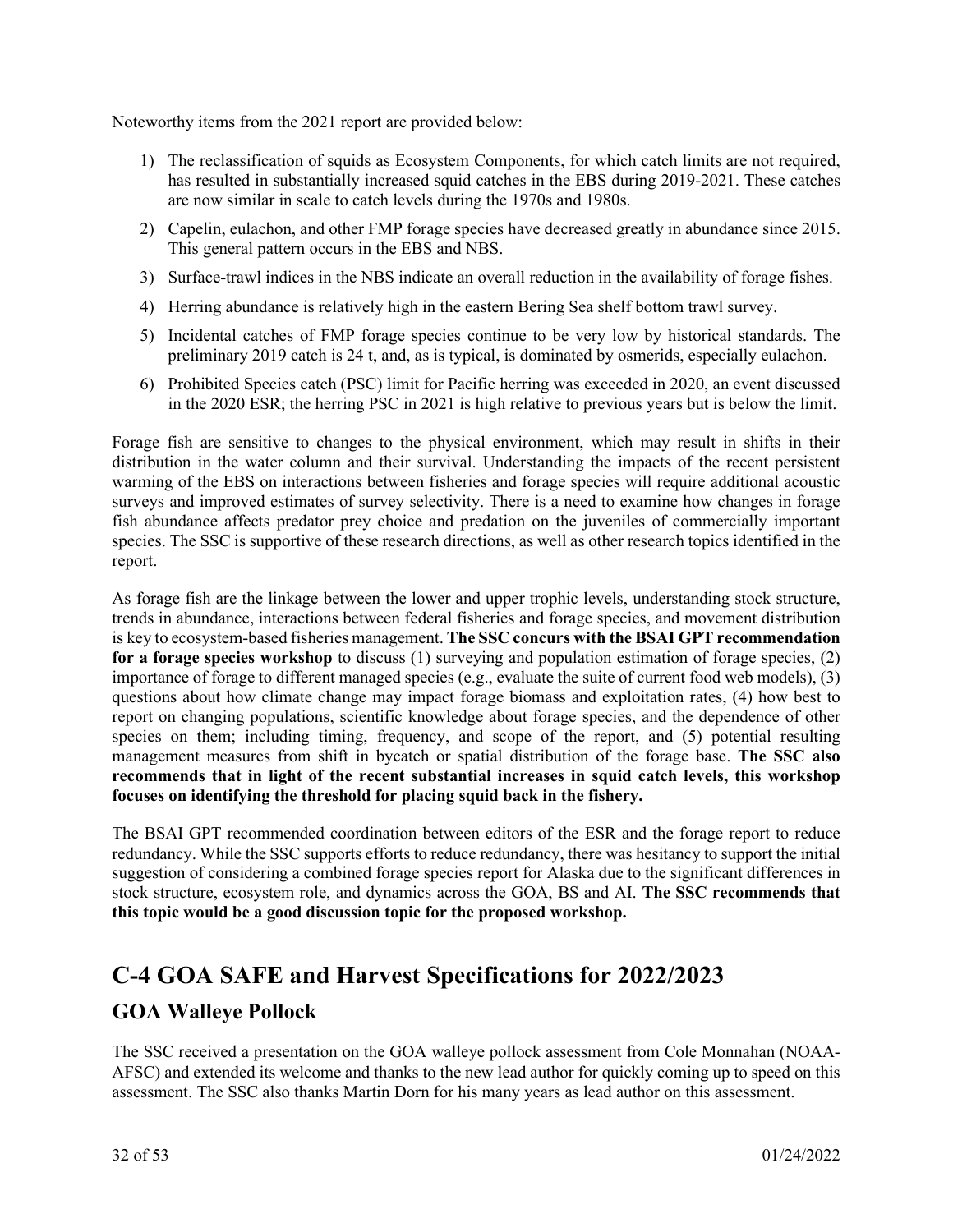No structural changes were proposed to the current base model (19.1) for the western portion of the stock (W/C/WYAK) or to the random effects approach for pollock in Southeast Alaska. There was no public testimony.

The age-structured model was updated with data from 2020 (total catch and catch at age in the fishery, age composition from ADF&G trawl survey) and new survey data from 2021, including a biomass index and age compositions from the winter Shelikof Strait acoustic survey and biomass indices and length compositions from the NMFS bottom trawl survey and the summer acoustic survey. Three of the surveys included in this assessment showed increases in biomass and only the summer acoustic survey showed a decrease. This relative consistency among surveys further alleviates concerns over conflicting trends between the Shelikof Strait survey index and other survey indices in 2016-2018, which previously resulted in an increased level of concern and the adoption of a 10% buffer (reduction from maxABC). Consistent with the observed increases in survey biomass, the model results suggest a slight increase in biomass from 2020.

Survey and model results also suggest that the strength of the 2018 year class is lower than initially estimated based on the number of age-3 fish observed in the surveys, although there are some mixed signals in the fishery data and the true strength of the year class remains unresolved. In addition, there are some promising indications of a strong 2020 year class based on the number of age-1 fish in the Shelikof survey and other observations. The fishery is no longer dominated by the 2012 year class, resulting in a higher age diversity compared to recent years. The assessment has a fairly stable retrospective pattern (Mohn's rho = 0.056).

The ESP was updated with new data for 2021 and the SSC thanks the authors for an informative summary and update of trends in ecosystem conditions, which suggested average to above average conditions for walleye pollock in 2021.

While the authors and GOA GPT identified some concerns with patterns in weight-at-age and the absolute scale of the population estimates, the **SSC concurs with their recommendation to use model 19.1 for setting 2022 and 2023 OFLs and ABCs for the western portion of the pollock stock (W/C/ WYAK**  areas), placing the stock above B<sub>40%</sub> (Tier 3a) with a negligible probability of falling below B<sub>20%</sub> over **the next 5 years. The SSC also agrees with the authors and GOA GPT to use the random effects model fit to 1990-2021 survey biomass east of 140 °W to specify OFLs and ABCs for the Southeast Outside management area under Tier 5.** Finally, the SSC agrees with the previously accepted methodology for apportioning the ABC between areas and between the new A (formerly A&B) and B (formerly C&D) seasons.

Based on the risk table, the authors and GOA GPT identified no elevated concerns this year; hence, no reduction from the maximum ABC is recommended. **The SSC appreciates the thorough discussion of risk table considerations and with setting ABC equal to the maximum permissible ABC.**

The SSC discussed some of the current concerns with this assessment and generally supports the proposed research priorities for improving the assessment. **The SSC suggests prioritizing research on any model components that affect the scale of the population estimates**, including in particular catchability and survey selectivity in the Shelikof Strait and bottom trawl surveys, as well as data weighting issues:

• The SSC suggests that an initial step in addressing concerns over the prior on  $q$  in the bottom trawl survey would be to fit a model that uses an uninformative prior, at least as a sensitivity run. The author indicated this sensitivity test had already been completed, and the SSC looks forward to reviewing the results of this and other sensitivity tests in October 2022.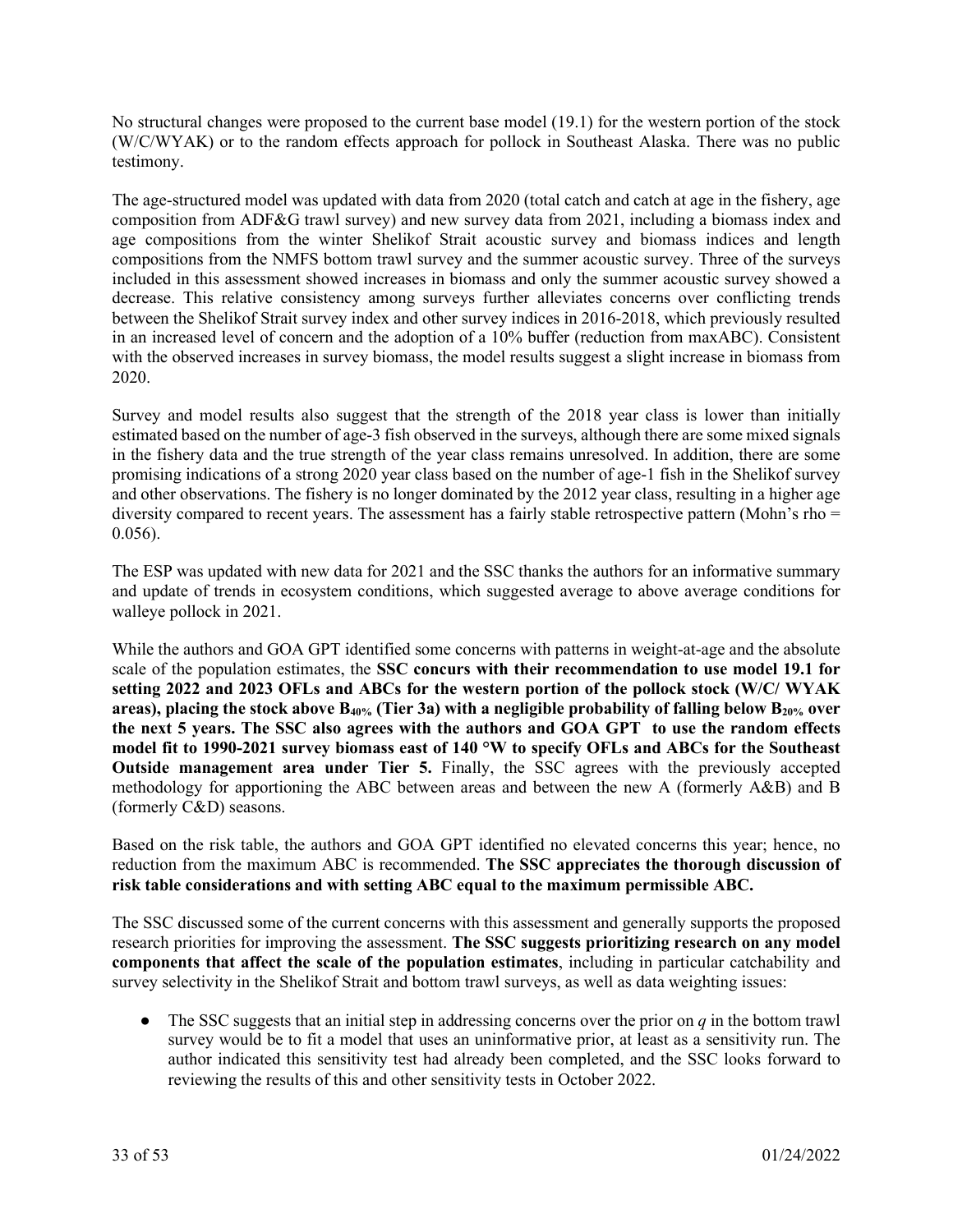- Regarding the Shelikof Survey, the authors explored an alternative parameterization of timevarying catchability (*q*) using a logit transformation to constrain *q* to be less than 1. This resulted in an improved fit to the survey data due to greater variability in  $q$ , as well as a lower mean value for *q* and substantially higher spawning biomass estimates. The SSC encourages further exploration of an appropriate parameterization for *q* (see also SSC minutes from October 2021) to determine whether the resulting *q* is realistic or whether the parameterization may artificially constrain *q* to be well below 1 based on influence of the prior and the logit distribution.
- The SSC supports future research to identify the optimal level of constraint on among-year variation in Shelikof Survey catchability (*q*), including the potential to estimate the process error variance internally within the assessment model.
- The SSC reiterates its recommendation from December 2020 to explore the use of covariates related to the timing of the survey to inform survey catchability in the Shelikof Strait survey. For example, the difference in timing between peak spawning and mean survey date or, alternatively, the proportion of mature fish in the survey, are likely to inform time-varying catchability in the survey.
- The SSC supports assessing the sensitivity of the absolute population scale to data weighting, and future research to identify optimal weighting schemes.

The SSC further supports GOA GPT recommendations to investigate alternative methodologies for projecting weight-at-age, for example using a random-effects model rather than simple averages over recent years. The SSC notes that this is a general issue across all age-structured assessments that could benefit from additional guidance for stock assessment authors. The SSC also encourages considerations of temperature-dependent growth and its effects on weight-at-age, perhaps in the context of the multi-species model that is being developed for the GOA or as a separate research project.

The authors assessed the influence of different data sources by iteratively removing different survey indices, and associated length and weight composition data, quantifying the resulting impact on biomass estimates and associated uncertainty. This leave-one-out experiment showed that the NMFS bottom trawl survey had by far the strongest influence on population estimates, whereas the summer acoustic survey had a minimal impact. The SSC appreciates these analyses and suggests that they should become a regular component of the assessment.

The SSC noted that recruitment deviations in the GOA pollock assessment are unconstrained except for the terminal two years, and suggests that exploring a moderate constraint on recruitment deviations in all years, as is commonly applied in other assessments, may be warranted. At a minimum, this would allow an assessment of the sensitivity of results to only constraining the last two years.

Regarding area apportionments (Appendix 1D), the SSC suggests simplifying the computations in the Appendix to reflect the new season structure to the extent possible, without changing the underlying methodology. For example, it appears that seasons B1 & B2 (formerly C & D) could be combined as they use the same apportionment scheme. The SSC notes that the model predictions for age 2+ spawning biomass used in the calculation of winter biomass by area were from the 2020 version of the model instead of the 2021 version. The author updated these values in response to questions during the SSC meeting to the accepted 2021 model output, resulting in minor changes to the A season apportionment among 610, 620, and 630 (< 15 mt; see footnote in Table 2). There were no changes to A season area 640 nor the B season.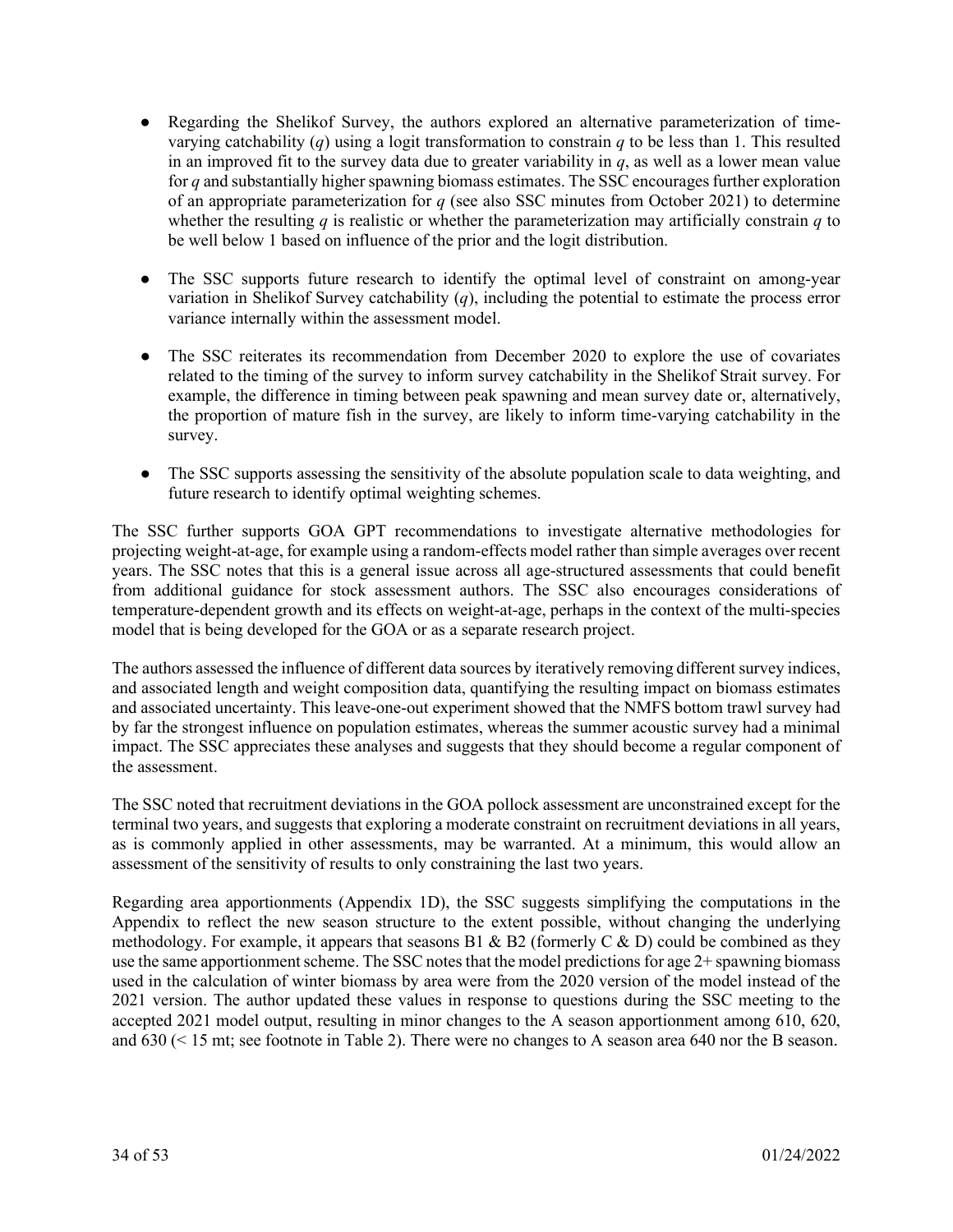Finally, the SSC encourages the authors and GOA GPT to re-evaluate whether assessing Southeast Alaska walleye pollock as a separate stock is justified or whether the available data support a single, gulf-wide stock assessment. This evaluation may also benefit from considering recent studies on the genetic structure of walleye pollock across Alaska and the North Pacific.

# **GOA Pacific cod**

The SSC received a presentation from Steve Barbeaux (NOAA-AFSC) on the assessment of GOA Pacific cod. The SSC thanks Dr. Barbeaux and the other authors for their detailed assessment, presentation, and willingness to explore new environmental linkages. Clearly, assessments should be striving to explain model processes with environmental and ecosystem processes when possible and this assessment has made significant progress in that regard. There was no public testimony. The authors presented three models, the base model (19.1), a new model with a change in the heat wave natural mortality block (21.1) and a third model with new environmental linkages to growth and recruitment and natural mortality (21.2). All three models show some degree of recovery of the stock.

Model 19.1 had several environmental linkages already; the recent marine heatwave related natural mortality (M) block and temperature-dependent catchability on the AFSC longline survey. These linkages seemed to be well vetted over the last several years. Model 20.1 uses a different set of years for the M block (2015 - 2017 instead of 2014 - 2016), but the rationale for that is less clear as it was based on statistical fit rather than a mechanistic hypothesis. The additional linkages and addition of the beach seine index presented in Model 21.2 degrade some of the model fits to the most important indices and some compositional data (ages). It was unclear to the SSC which model deficiencies were being addressed with this full suite of changes.

The addition of the age-0 beach seine index, after allowing for additional variance to be estimated, degraded fits to the other indices, and did not clearly improve the estimation of recruitment because the estimated variance of the index is larger than the assumed recruitment variability  $(CV = 0.44)$ . Additionally, the index represents a limited portion of the GOA Pacific cod distribution, and the back-calculation of the full spatial grid for the early years of the beach seine index could be problematic with few years of full spatial coverage, as the earlier years have very narrow spatial coverage. The SSC looks forward to seeing the publication describing the methodology.

The SSC appreciates the inclusion of jitter results for the three possible models. While lack of convergence for some iterations is not a bad property of jitter results, as it indicates a broad search over the parameter space, the relative high number of jitters that did not converge (24%) for Model 21.2 relative to 19.1 and 21.1 may indicate it is less stable due to greater complexity.

The environmentally linked growth formulation is interesting but leaves some questions and resulted in only modest improvements to the conditional length-at-age data with the new six-parameter form. In addition to accounting for environmental variation, the shape of the new curve differs from the previous growth model, as evidenced by the strong monotonic change in length-at-age for the 10+ group predictions. The SSC appreciates the model evaluation assessing the significance of the environmental growth relationships, which showed that the environmental links for some growth parameters either were not significant (K), or were marginally significant (L2 and R0), based on both the Hessian and MCMC approaches. The SSC suggests that if these links are considered in future years, that a similar evaluation be conducted and marginally significant links be omitted.

In summary, the SSC concluded that the additional complexity included in Model 21.2 is premature at this time without further explanation and exploration of the individual changes. Each change should be supported with a sufficient rationale and an assessment of model improvement. The SSC in October was interested in examining models with only one change for this meeting, particularly a model that excluded the beach seine survey. The rationale for changing the M block in Model 21.1 was not fully justified beyond a better fit to the data and opens up the need for more rigorous lines of inquiry, such as fully time-varying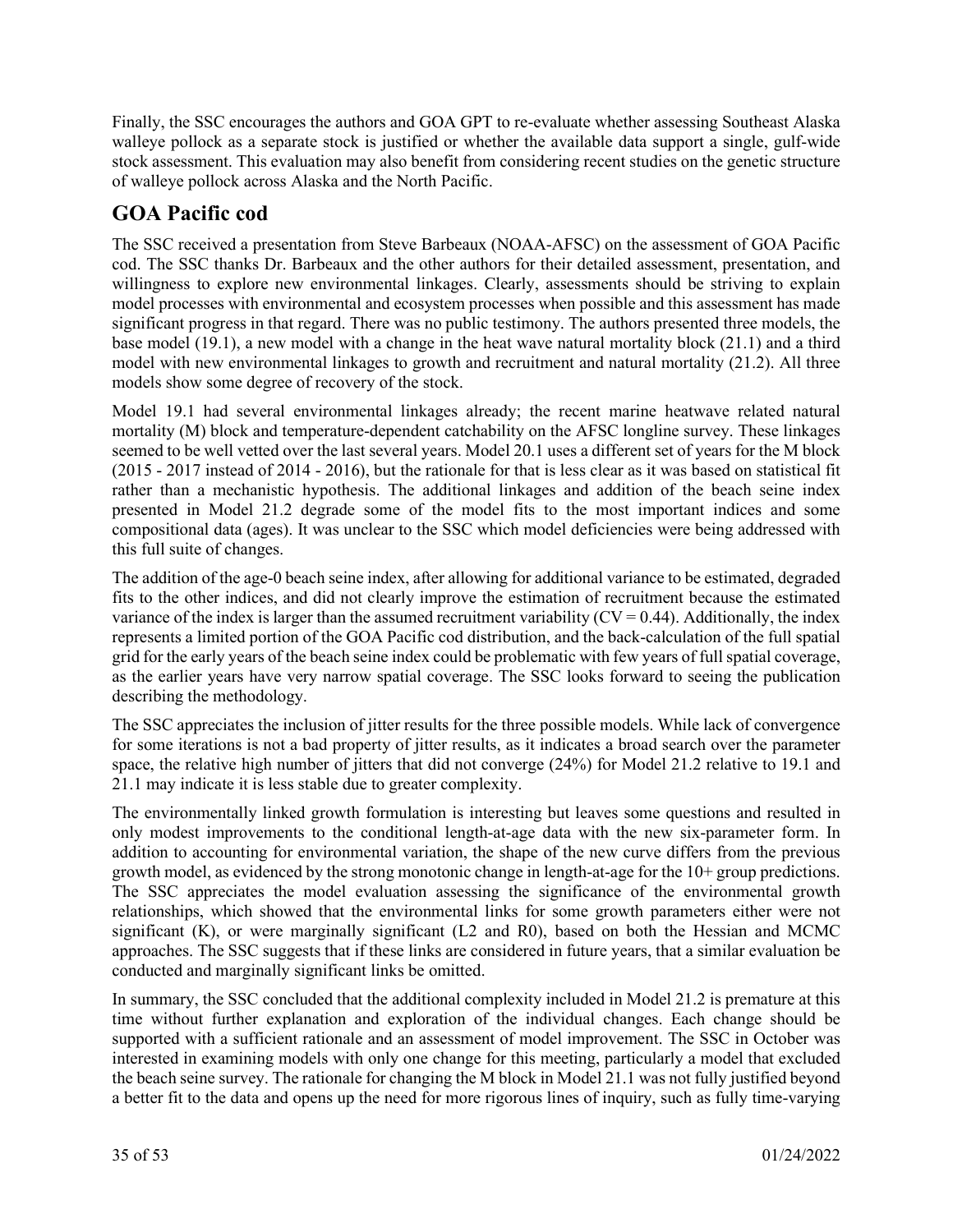natural mortality or a multi-stage fitting of the M block including both location and length of the block. The SSC appreciated receiving the ESP report card and notes that it may be beneficial if some of these potential linkages and research models could be tracked and evaluated in the ESP. In this way, specific hypotheses about environmental correlates could be evaluated and examined before being considered or recommended as operational models. The SSC suggests that generally the addition of covariates should clearly improve model performance to warrant inclusion in a model used for management purposes.

Based on recent tagging and genetic studies, the SSC encourages further development of the movement hypothesis as an important contributor to the rapid population changes in GOA Pacific cod. Movement should be considered in concert with high natural mortality events for future models, and specifically consideration should be given to an Alaska-wide stock or one that includes WGOA within the EBS stock assessment.

**The SSC again recommends the use of Model 19.1 as the basis for 2022 and 2023 harvest specification.**  Under Model 19.1, the 2021 spawning stock biomass remains below B40%; however, the stronger 2018 recruitment and limited fishing mortality in 2020 - 2021 are projected to result in increased spawning biomass in 2022 and 2023, with both years projected to be above B20%. With spawning biomass projected to remain below B40% in 2022, this stock falls under Tier 3b.

In the risk table for the 2021 assessment, the authors identify that all risk levels have now returned to level 1, therefore the authors assert that setting ABC below the maximum permissible level is not warranted. **While the choice of Model 19.1 results in a higher ABC than the author and GOA GPT recommended model, the SSC supports the authors' and GOA GPT's recommendation to set ABC and OFL for 2022 and 2023 at the maximum permissible level under Tier 3b.** ABC apportionment based on the addition of the 2021 GOA bottom trawl survey resulted in a similar distribution to the previous assessment with slightly more allocated to the WGOA. **For 2021, the authors and GOA GPT are again recommending the random effects apportionment scheme and the SSC agrees, noting the stair step employed in 2020 is no longer necessary.** The SSC reiterates their encouragement for the authors to consider whether information from the IPHC setline survey and NMFS longline survey, alongside the NMFS bottom trawl survey, may provide a superior basis for apportionment recommendations, perhaps through the use of an integrated spatiotemporal model or a multi-survey random effects model.

Despite not utilizing Model 21.2 this year, the SSC thanks the authors for their diligence in exploring the ecosystem-linked model structure and thoughtful approach to incorporating temperature-dependent larval growth and mortality and exploring new indices. The SSC supports future exploration and development of assessment models that inform mortality, growth and recruitment based on temperature or other relevant mechanistic covariates, to the extent the authors believe this effort will help better explain the population dynamics of this stock now and in the future.

Specific additional recommendations include:

- Provide a discussion of whether the period of elevated M estimated in recent models, and other environmentally-driven dynamics should be included in the calculation of reference points and/or stock status (see General Stock Assessment Comments)
- Provide an explanation as to whether all age-classes should be expected to be affected equally by marine heat waves, and over which time periods and by what mechanism they may be affected
- Please elaborate on how the Dirichet-multinomial method verified that the current weights are "correct"
- Address implausibly large standardized residuals observed for smaller fish in the fit to NMFS bottom trawl length frequency data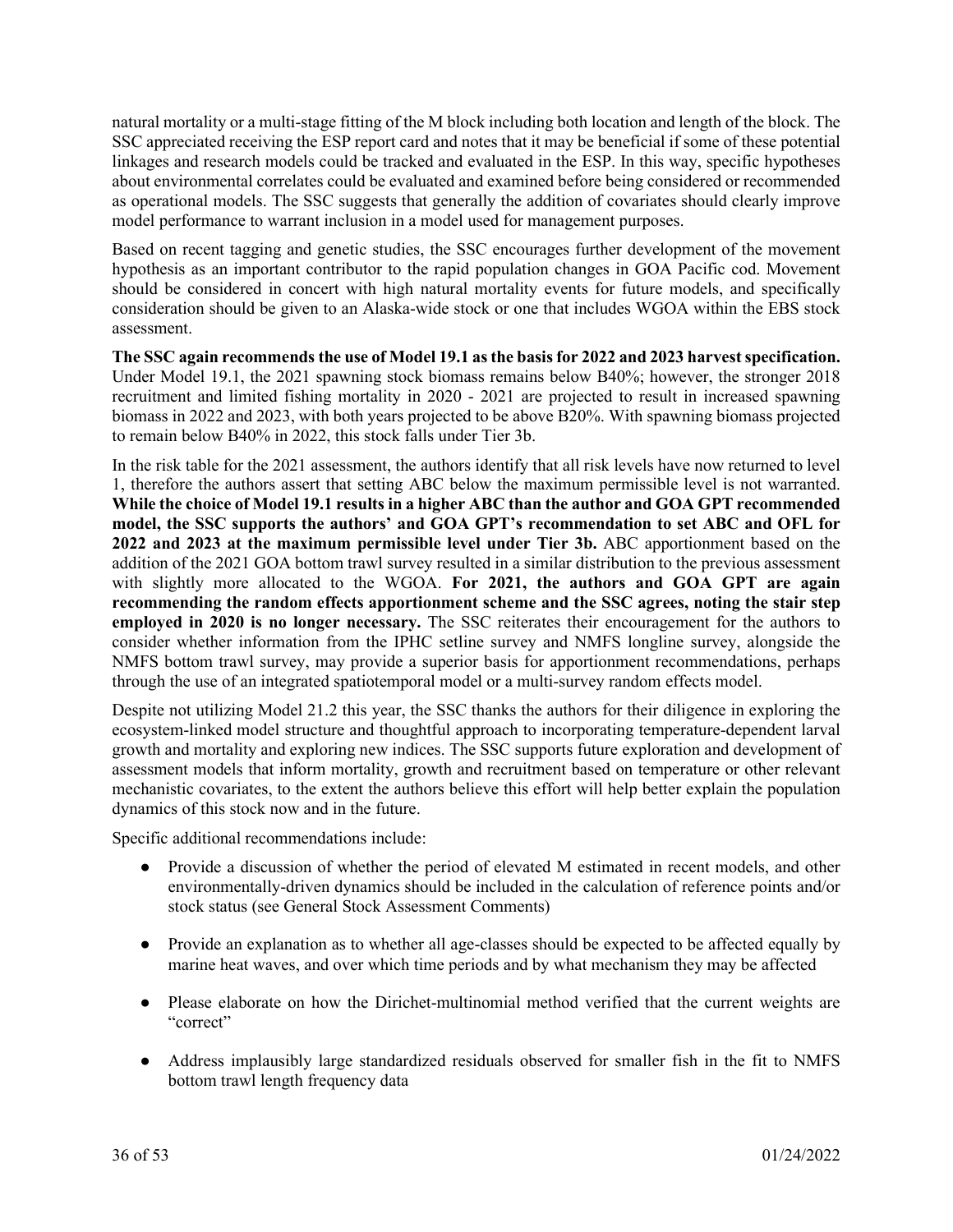- Provide more details about the spatial-temporal correlation that informs the historical beach-seine index where no historical data exist
- Include standard MCMC diagnostics for all model parameters and derived quantities if posterior distributions are to be evaluated as part of the model results. These should include tests for burnin, auto-correlation and mixing of the MCMC chain(s).
- Explore the potential for hook-competition in the IPHC index if it is to be incorporated

# **GOA Flatfish**

## **Shallow-water Flatfish Complex**

A full assessment for the shallow-water flatfish complex was presented. The shallow-water complex is composed of northern rock sole, southern rock sole, yellowfin sole, butter sole, starry flounder, English sole, sand sole and Alaska plaice. The two rock sole species are assessed by age-structured assessment models under a Tier 3 assessment, whereas a random effects model is used for the other species in the shallow-water flatfish complex under a Tier 5 assessment.

#### *Northern/Southern Rock Sole*

The SSC thanks the assessment author for their work on this assessment and the GOA GPT for their comments and presentation. There was no public testimony. The GOA northern and southern rock sole assessment is on a four-year cycle and was last assessed in 2017. This 2021 assessment represents a full assessment for these two species. The OFLs and ABCs for these species are combined with the shallowwater flatfish complex. New data inputs include:

- Updated catches from  $2017 2020$  and estimated total catch for  $2021$
- 2019 and 2021 GOA trawl survey biomass estimates and length compositions
- $\bullet$  2018 2021 fishery lengths
- 2017 survey conditional age at length (CAAL) for northern rock sole, and 2017 and 2019 survey CAAL data for southern rock sole

The SSC notes that there were no southern rock sole samples collected in 2019 and recommend these samples be collected in the future. This assessment also underwent a CIE review in 2021. One of the key recommendations from this review is that an improved approach to modeling of growth was necessary. At the September plan team meeting, the author presented information that demonstrated differences in growth patterns between the central and western GOA. The author noted that the observed differences in growth patterns were less pronounced for southern rock sole than northern rock sole. At the SSC October 2021 meeting, it was noted by the GOA PT that a two-area model had been attempted by the author and was not considered a viable approach at that time. The SSC then requested that the author bring forward a series of single-area models in December that included an update to the aging error matrix and a VAST survey biomass time series. Following the October SSC meeting, the assessment author diagnosed and corrected the issue with the two-area models. For this assessment, the SSC was presented with two series of models for each species that were both single area and two-area models. However, the assessment did not include the SSC recommended applications of VAST to the GOA bottom trawl survey data (See October Minutes). The SSC also recommended inclusion of an updated aging error matrix. There was no mention of the new aging error matrix or the VAST survey estimates in the assessment document or in the GOA PT minutes. Upon questioning during the SSC meeting, the assessment author confirmed the updated aging error matrix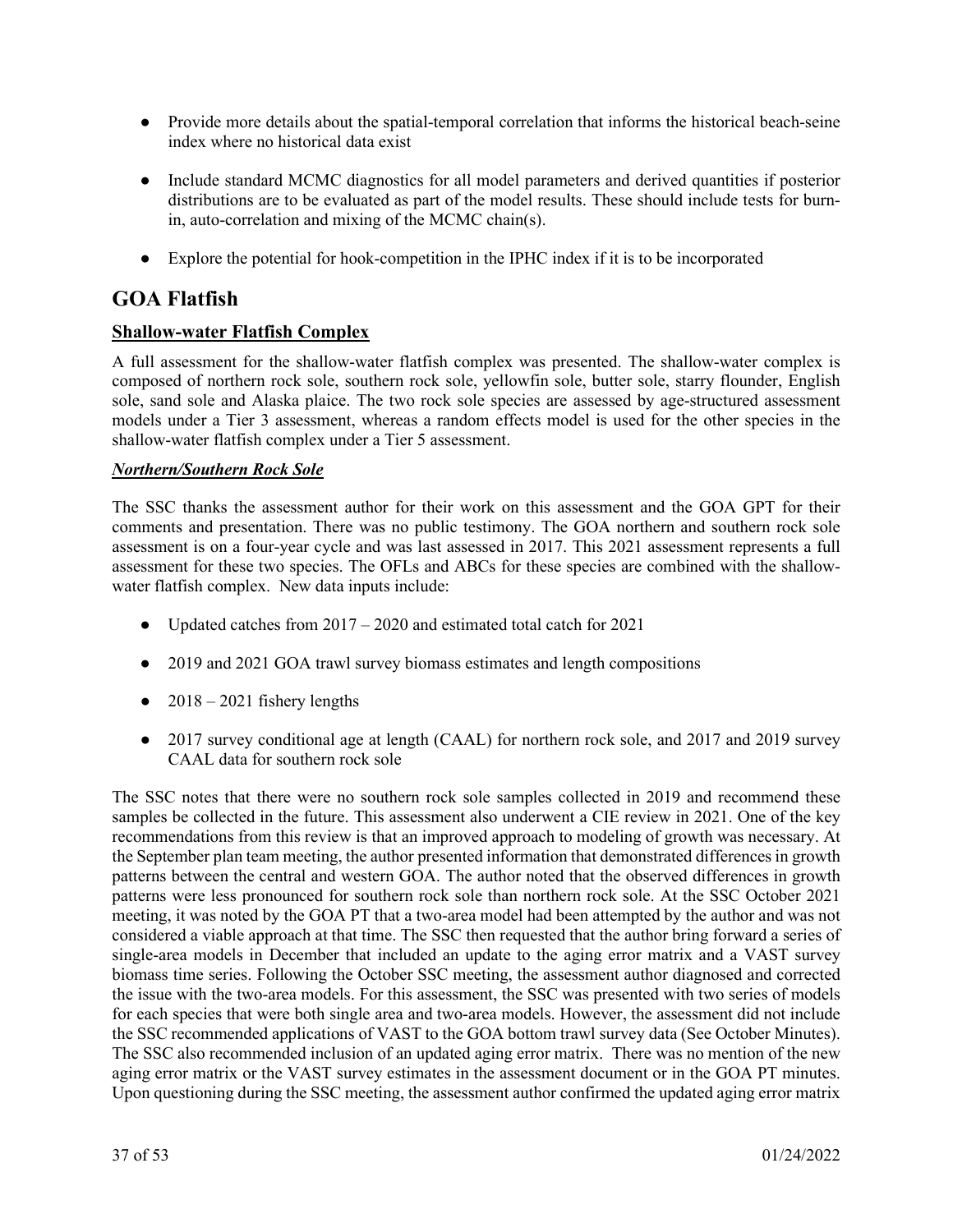was used in their recommended model and the SSC requests that the author update the assessment document to reflect this.

From a process standpoint, the introduction of new models without the opportunity for SSC review in October deviates from the typical review process. Models that are brought forward in this manner are subject to a somewhat higher bar of review. **The SSC reiterates its request to review new models in October as a matter of transparency and consistency.** However, the SSC appreciates the author's extraordinary work on model development and diagnostics. This allowed the SSC to move forward in evaluating the new models.

For northern rock sole, the eight models presented include:

- 17.1 (base model with data updated though 2021)
- 17.1a (17.1 with fishery selectivity fixed to be asymptotic)
- 17.1b (17.1 with CV at maximum age fixed)
- 17.1c (combines 17.1a and 17.1b)
- 21.0 (a two-area model version of 17.1)
- 21.1 (21.0 with the fixed CV at maximum age)
- 21.2 (21.0 with asymptotic fishery selectivity)
- 21.3 (21.0 but with fixed growth parameters)

Results from these models indicate similar fits among the models to the CAAL data, fishery length compositions and survey length compositions. Within the two area models, growth appears to be estimated adequately when compared to the model with fixed growth parameters (Model 21.3), though growth in the western GOA was not estimated as well as in the central GOA area. All models consistently underestimate survey biomass from  $2005 - 2013$ , and then overestimate from  $2015 - 2021$ , though the two-area model fit was better during this later period. The authors recommend Model 21.2 be used for northern rock sole management advice, as it allows for separate estimation of growth by area, improvement to the fit to recent survey data, and given the distributions of the fishery length compositions, an asymptotic selectivity seems reasonable. Retrospective analyses on all the northern rock sole models indicate a strong positive retrospective pattern. Looking at the total likelihood and likelihood components (Table 4.13), Model 21.2 has a lower total likelihood than the other two-area models. The age composition and the length composition likelihood components from Model 21.2 are also lower than those from Model 21.3. While the retrospective pattern for Model 21.3 was slightly worse than Model 21.2, the overall fit was slightly better, and the twoarea model appears to be biologically plausible.

The model series for southern rock sole was similar but excluded models where the CV at maximum age was fixed. These included:

- 17.1 (base model with data updated though 2021)
- 17.1a (base with fishery selectivity fixed to be asymptotic)
- $\bullet$  21.0 (a two-area model version of 17.1)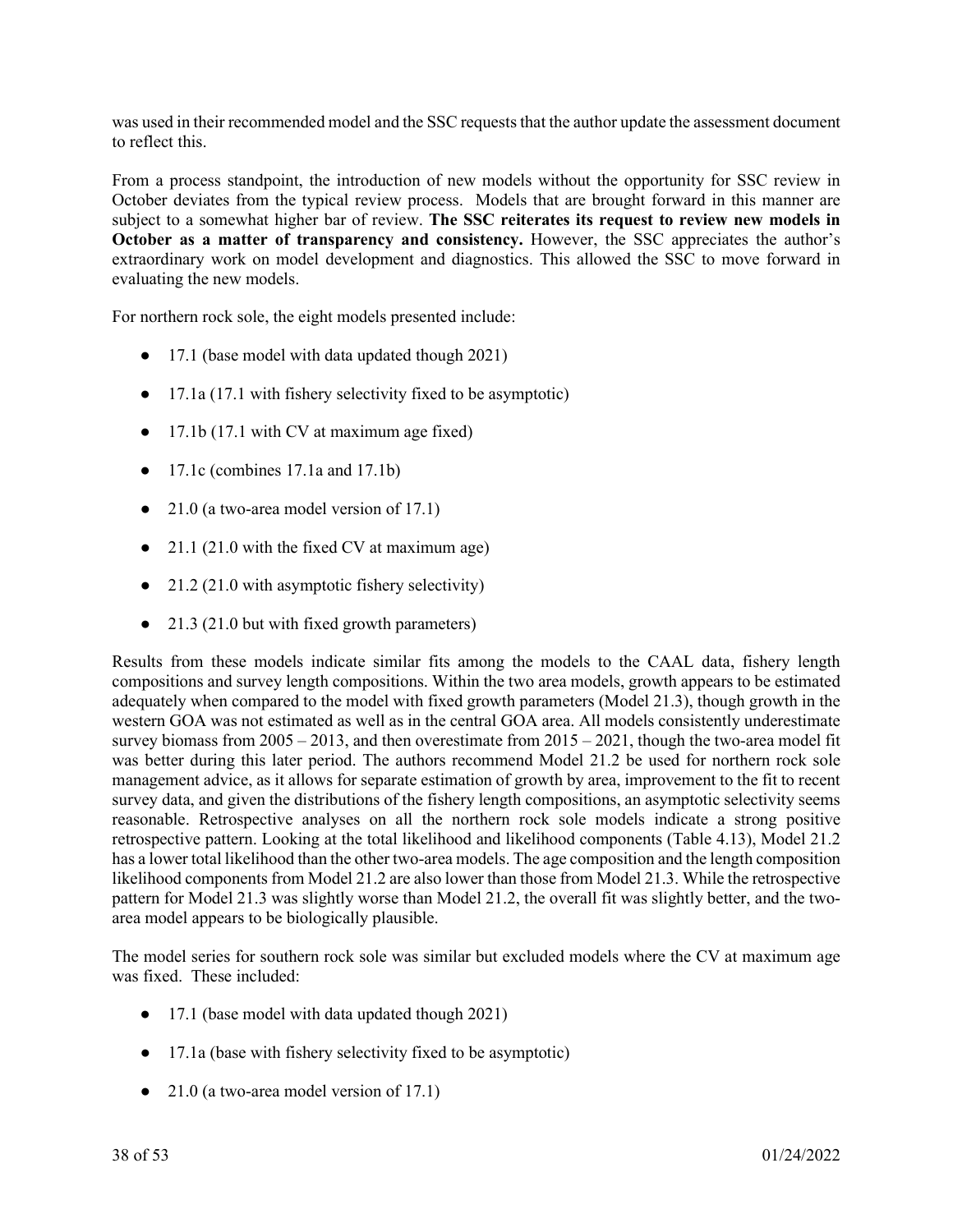- 21.1 (21.0 with fishery selectivity fixed to be asymptotic)
- 21.2 (21.0 but with fixed growth parameters)

Results show that fits to the CAAL, the fishery length composition data and survey length compositions are similar across models. Fits to survey biomass show similar residual patterns across models, as seen in the northern rock sole models – a period of underestimation followed by a shorter period of overestimation in recent years. Model 21.2 with the fixed growth parameters did not fit the survey length compositions as well at the other two area models, though it fits the CAAL data better. This model also estimates a lower spawning biomass and higher fishing mortality, and was outside the uncertainty associated with the other models. The author recommends Model 21.1 for harvest specifications, as it better accounts for differences in growth between the western and central GOA. This model also has a relatively small positive retrospective bias. The GOA GPT agreed with the author's recommended models for both species.

**The SSC concurs with the author and GOA GPT recommended models for each species (Model 21.2 for northern rock sole and Model 21.1 for southern rock sole).** As noted by the author and GOA GPT, these models better represent the observed differences in growth for both species and there are improvements in the model's fit to the survey data. The SSC appreciated the extensive documentation on the new recommended models in the tables/figure and the appendices, which was necessary given the abbreviated review process. The results from these models would place both species in Tier 3a. **The SSC also concurs with the use of the maximum ABC for harvest specifications.**

The SSC supports the author's list of future work presented in the assessment. As mentioned in the October 2021 SSC report, the next assessment should attempt to address the large positive retrospective pattern seen in the northern rock sole model, which continues to be a concern in the current recommended model. The author's planned investigation into the non-stationary residual pattern of the bottom trawl survey fits with time-varying catchability may be informative. Breaking the retrospective analysis out by area might also be a good diagnostic method to help isolate potential mechanisms**. In addition, the SSC recommends the author investigate using observer data to evaluate the current 50/50 split assumption between northern and southern rock sole catch.** Finally, the SSC requests that investigations into the use of VAST to estimate survey biomass continue to move forward as a part of this effort.

The SSC also has several recommendations not addressed by the author's planned work:

- The assessment would benefit from a more comprehensive overview of available biological information and specifically information on movement, mechanisms of spatially defined differential growth, and how recruitment may settle between the areas. The assessment would also benefit from a table showing area-specific fishing mortality and whether this may influence interpretation of growth.
- The SSC forwards a past recommendation that data weighting continue to be explored.
- The SSC thanks the author for the development of a risk table for these species. In the future, the SSC would request a reference be provided if a complex-level risk table is located in a separate assessment document.

Finally, the SSC notes that several flatfish stocks appear to have area-specific growth and demographic characteristics. Future research would benefit from a comprehensive view, across species, on demographic and biological mechanisms for differential growth, migration, and potential spatial patterns in recruitment.

#### *Other Shallow-water Flatfish Species*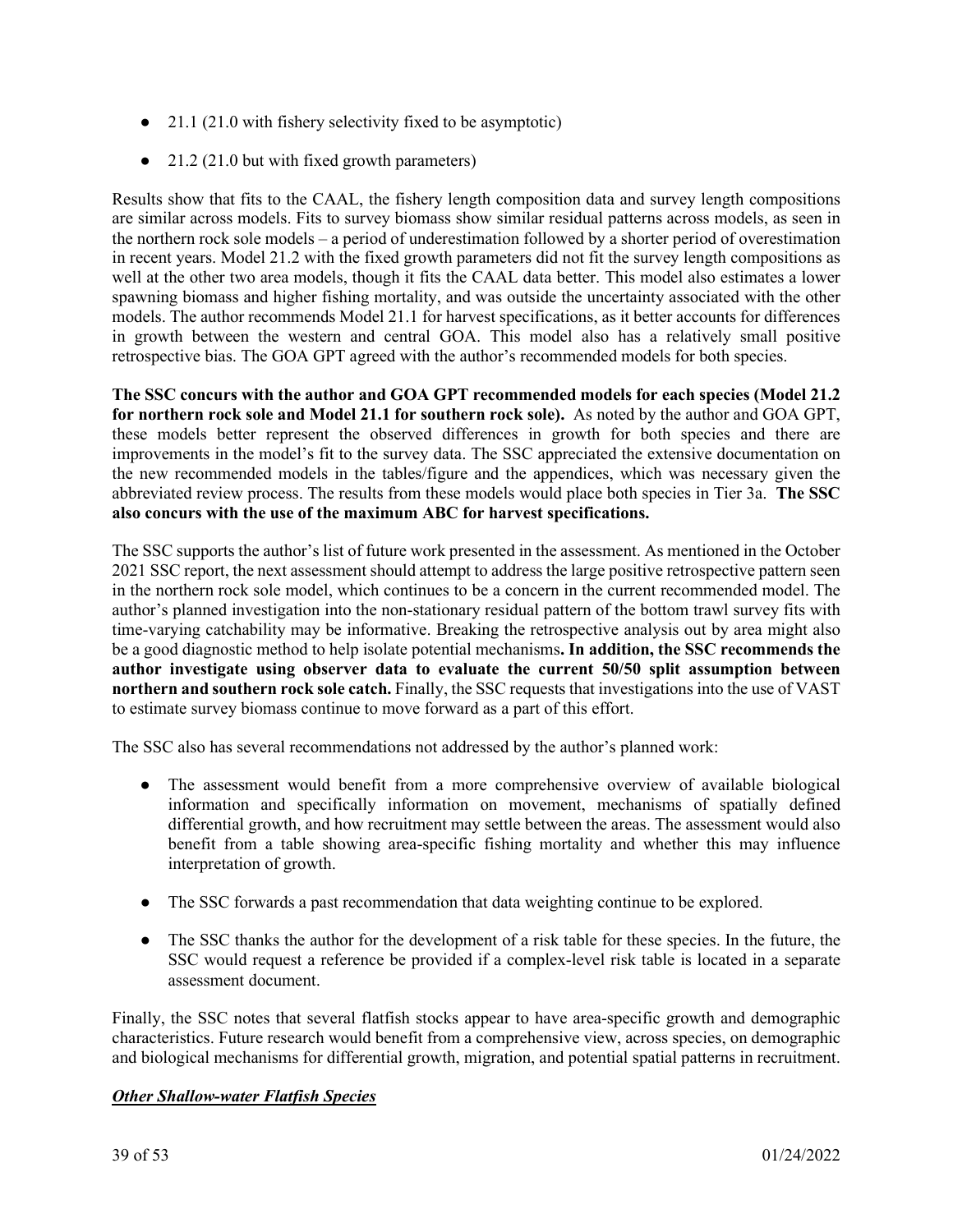Biomass of species other than northern and southern rock sole were estimated using the same random effects model used in the 2015 and 2017 assessments. Catch data were updated and the model was fit to survey biomass for 1984 to 2021.

While there has been a decline in biomass of the six Tier 5 species since 2001, there was a 1% increase between 2019 and 2021. Trends in biomass vary among the six Tier 5 species, with declines in Alaska plaice (-53%), butter sole (-28%), starry flounder (-34%), and yellowfin sole (-1%), but increases in biomass for English sole (101%) and sand sole (16%). The SSC noted that English sole, a generally more southern species, is showing an increasing trend in abundance and catch, while yellowfin sole, a more northern species, is showing the opposite trend. It was noted that the incidental catch trends tend to match survey biomass trends. The SSC requests comparing available data for shared species from Canada and the U.S. West Coast to see if trends are a result of climate-induced movement, or increases across all areas.

#### *Shallow-water Flatfish Complex combined specifications*

Area-specific apportionment of ABC for the shallow water flatfish complex (including northern and southern rock sole) was calculated by fitting the random effects model to the survey biomass summed for all species by area and estimating the percent biomass in 2021 by area. This was the same method used in the 2017 assessment.

A risk table was produced for the combined Tier 3 (northern and southern rock sole) and Tier 5 (other shallow-water flatfish species). A level 1 (normal) was assigned to all areas of consideration other than assessment-related considerations, which was given a level 2 (substantially increased concerns) because the northern rock sole model fit to the bottom trawl biomass exhibits a pattern of autocorrelation indicating potential non-stationarity and exhibits a strong retrospective pattern. In addition, the GOA GPT indicated that a level 2 was warranted for assessment-related considerations because yellowfin sole survey estimates have shown a steady decline for a number of years. **The SSC concurs with the authors' and Plan Team's recommendation not to reduce ABC from maxABC.** The SSC appreciates that the authors looked at multiple species when constructing the risk table for a well-rounded evaluation for this stock complex.

**The SSC supports the authors' and GOA GPT's recommendations for ABC and OFL in 2022 and 2023, and associated area apportionments, using combined Tier 3 (northern and southern rock sole) and Tier 5 (other shallow-water flatfish species) calculations for this stock complex.**

#### **Deepwater Flatfish Complex**

The SSC was presented with a partial assessment of the GOA deepwater flatfish complex, along with a short summary presentation from Dr. Jim Ianelli (NOAA-AFSC). This stock complex is assessed on a four year cycle and was last fully assessed in 2019. The deepwater flatfish complex is composed of Dover sole, Greenland turbot, deepsea sole, and Kamchatka flounder (a new addition to the complex). Dover sole is assessed using Tier 3 methods and no updates were made to the assessment model. The projection model for Dover sole was updated with final catch data for 2019-2020, revised catch estimates for 2021, and projected 2022 and 2023 catches, and provided species-level estimates of ABCs and OFLs for 2022 and 2023. Greenland turbot and deepsea sole are Tier 6 stocks, with OFLs set equal to the average catch from 1989-1995 for each respective species. Kamchatka flounder is also considered a Tier 6 stock, with an OFL set equal to the maximum catch in the historical time series (69 tons), as previously recommended by the SSC in December 2019. In November 2021, the GOA GPT noted a large discrepancy between the 2021 estimated survey biomass of 6 tons and the species-level ABC of 52 tons. The SSC briefly discussed the rationale for selecting the maximum value rather than an average of the catch time series, which only dates back to 2011, and did not identify a need to change the OFL determination.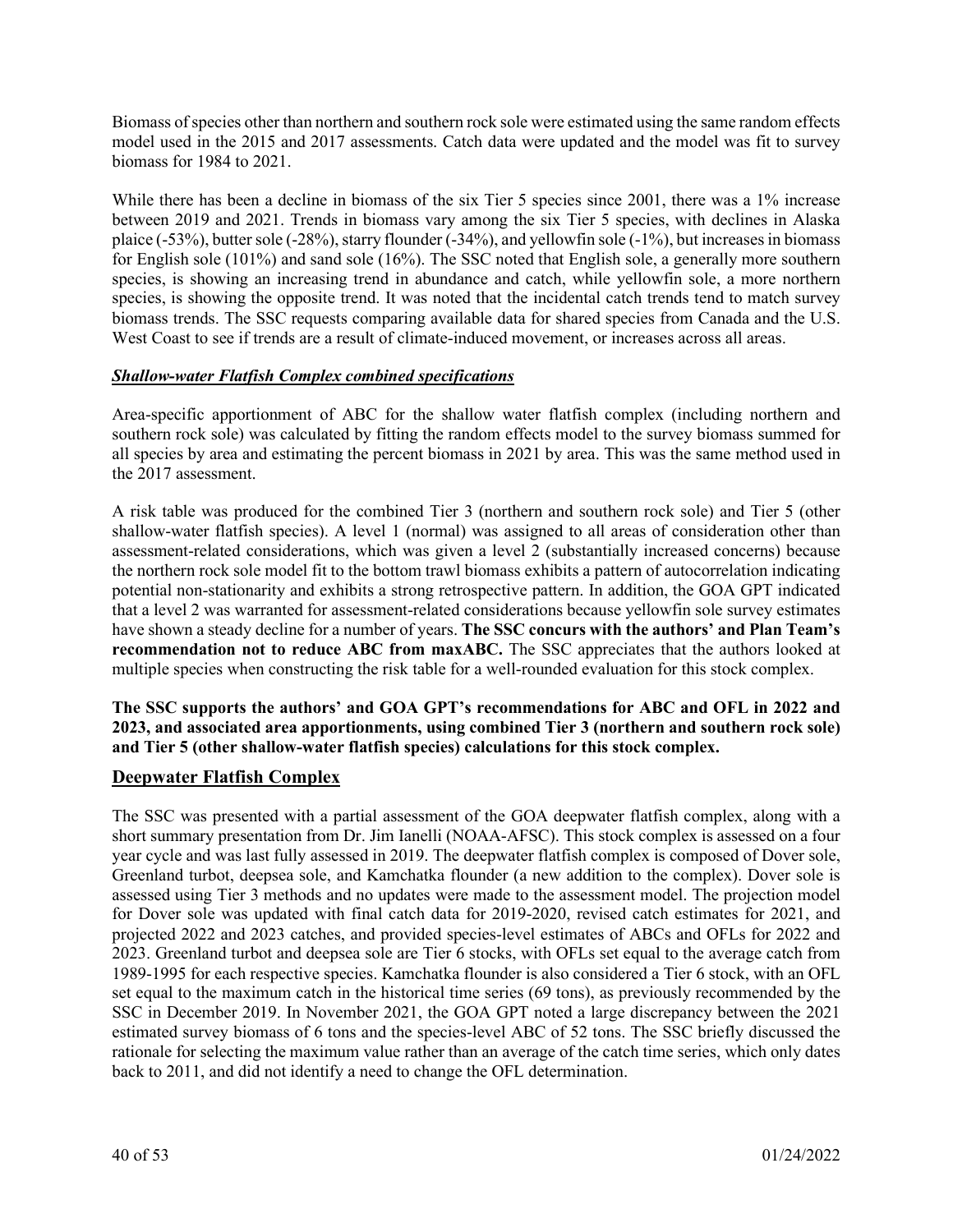**The SSC accepts the complex-level ABCs and OFLs for 2022 and 2023 for GOA deepwater flatfish**, which constitute the sum of the species-level ABCs and OFLs for those years. The methods for apportioning the GOA-wide ABCs and OFLs for the deepwater flatfish complex in each management area are based on the proportion of survey biomass found within each management area between 2001-2021 for the Tier 6 species. Dover sole is apportioned using a random effects model to produce estimates of survey biomass within each management area in 2022 and 2023. **The SSC accepts the apportioned ABCs for each management region for the GOA deepwater flatfish complex for 2022 and 2023.** 

# **Rex Sole**

GOA rex sole is assessed every four years with an age-structured model in two distinct areas (Western-Central GOA and Eastern GOA) and is managed in Tier 3a. The last full assessment was in 2017. This year, a full assessment was done. Updates to the model included using Francis data weighting methods and estimating survey catchability with a normal prior based on previous survey efficiency studies. In addition to updating the data sets to include the most recent data since the last full assessment, the authors omitted the 1984 and 1987 bottom trawl survey data. These data are not comparable to the rest of the survey time series because of differences in survey timing and methodology in those years. A mini bridging analysis to examine the effect of these changes indicated that:

- Francis reweighting method provided better fits to survey biomass than the McAllister-Ianelli approach, which was used in the last assessment. The Francis method puts more emphasis on the survey biomass data than composition data, unlike the McAllister-Ianelli approach, which emphasizes composition data in its weighting scheme. This was relevant because of several recent large year classes seen in the fishery that have high uncertainty at this time.
- Estimating catchability led to better objective function values compared to fixing catchability at one.
- Removing the 1984 and 1987 survey data had little effect on model performance.

#### **The SSC agrees with the changes made to the model and concurs with the authors' and GOA GPT's recommendation to accept Model 21.0 for this assessment.**

Model results indicated that there may be some mismatch in growth occurring in the data based on model fits to the fishery data. For example, a larger proportion of fish ~20-30 cm in length was estimated by the model compared to what has been observed in the fishery. There is the potential that the model is not tracking time-varying growth as evidenced in the fits to conditional age-at-length data, which was also observed in the last assessment. The SSC suggests that the authors remain cognizant of these temporal patterns between the growth morphs in future assessments. There was a minor retrospective pattern in Model 21.0 that was within acceptable limits (indicated by a small value for Mohn's rho).

A risk table was completed for this stock with a level 2 (substantially increased concerns) for assessmentrelated considerations and population dynamics considerations. Environmental/ecosystem considerations and fishery performance considerations were both assigned level 1 (normal). **The SSC concurs with the authors' and GOA GPT's recommendation not to reduce ABC from maxABC.**

**The SSC concurs with the authors' and GOA GPT's recommended OFL and ABC for GOA rex sole for 2022 and 2023, as well as the associated area apportionments of ABC** based on a random effects model applied to GOA bottom trawl survey biomass in each area.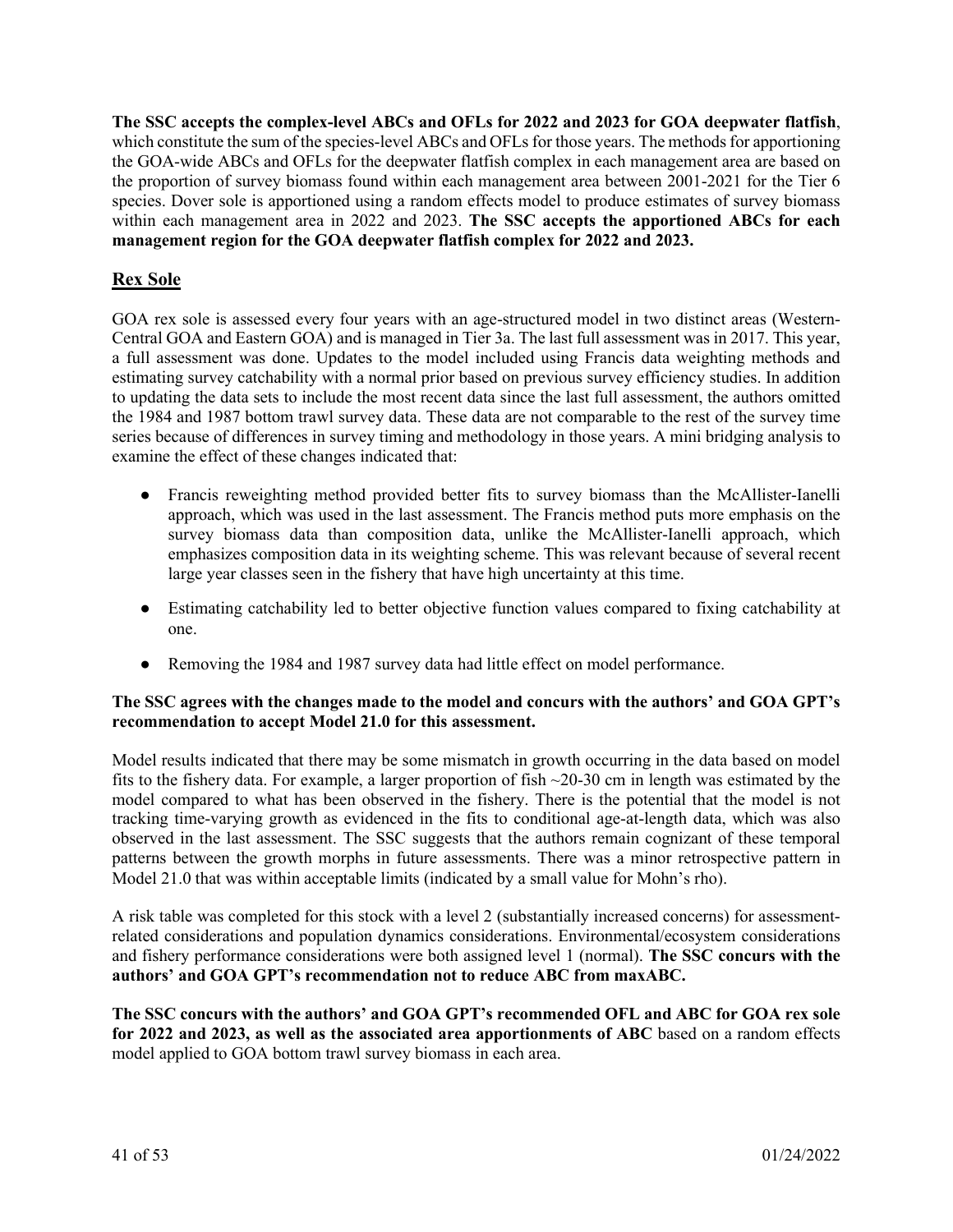The authors discussed several research priorities, including development of an aging error matrix (SSC recommendation in 2017), exploration of natural mortality rates, updated information on maturity-at-age, and research into mechanisms behind the different growth patterns between Western-Central GOA and Eastern GOA (e.g., genetic and/or environmental). The SSC supports these areas of future work. The SSC notes that differences in growth patterns between these areas are also observed in other species and suggests that exploration into this phenomenon be done within a broader context that includes other flatfish species that may, or may not, display a similar pattern.

### **Arrowtooth Flounder**

A full assessment was conducted this year using the same assessment methodology as the 2019 assessment (Model 19.0 for this assessment). The authors updated data inputs including estimates of total catch; trawl survey biomass estimates, standard errors, and age compositions from the GOA bottom trawl survey; and sex-specific trawl survey age and fishery length-frequencies from observer samples. An updated risk table showed all scores to be Level 1, suggesting the stock was at normal levels of concern for the risk categories.

The SSC thanks the authors for their responsiveness to previous comments by the GOA GPT and SSC. Two requests by the SSC and GOA GPT were investigated in this assessment:

- Evaluation of opportunistically collected trawl survey lengths from 1985, 1986, and 1989: Results showed that removing these data had very small impacts to model fits and outputs. **The SSC appreciates the author's responsiveness and concurs with their decision to remove these data from model inputs.**
- Whether age composition data are available from the trawl fishery: As noted by the authors, since the onset of the Observer Program in 1990, there are very few years with adequate sample sizes for inclusion in this assessment and sampling has been sporadic. **Thus, historical samples are severely limited and new collections would be required to provide this information for the future, which the SSC does not recommend at this time.**

Trends in female spawning stock biomass have shown a general decline since the high levels that occurred during the mid-2000s, but remains well above B35%. Bottom trawl survey biomass has been stable since 2017, with the 2021 estimate being 26% below the long-term average. Both the IPHC and AFSC longline survey indices have generally shown recent increases, but are also below long-term averages. The longline surveys are not used in the assessment model. Arrowtooth flounder are lightly exploited in fisheries, with the 2021 TAC for arrowtooth flounder set below ABC and projected catch likely less than 10% of the ABC.

#### **The 2022 estimate of SSB is well above the estimate of B40%, placing this stock in Tier 3a. The SSC agrees with the authors' and GOA GPT's recommended OFL and ABC. The SSC appreciates the application of the risk table in this assessment and agrees that no reduction from the maximum ABC is necessary.**

The SSC also endorses the authors' and GOA GPT's recommendations for future work that includes:

- Investigating the lack of fit in female survey age and fishery length compositions, including interactions between female natural mortality and selectivity.
- Consider incorporating estimates of predation mortality from the GOA CEATTLE model.
- Re-examine growth assumptions, update age-length conversion matrices, and consider alternative surveys and VAST estimates.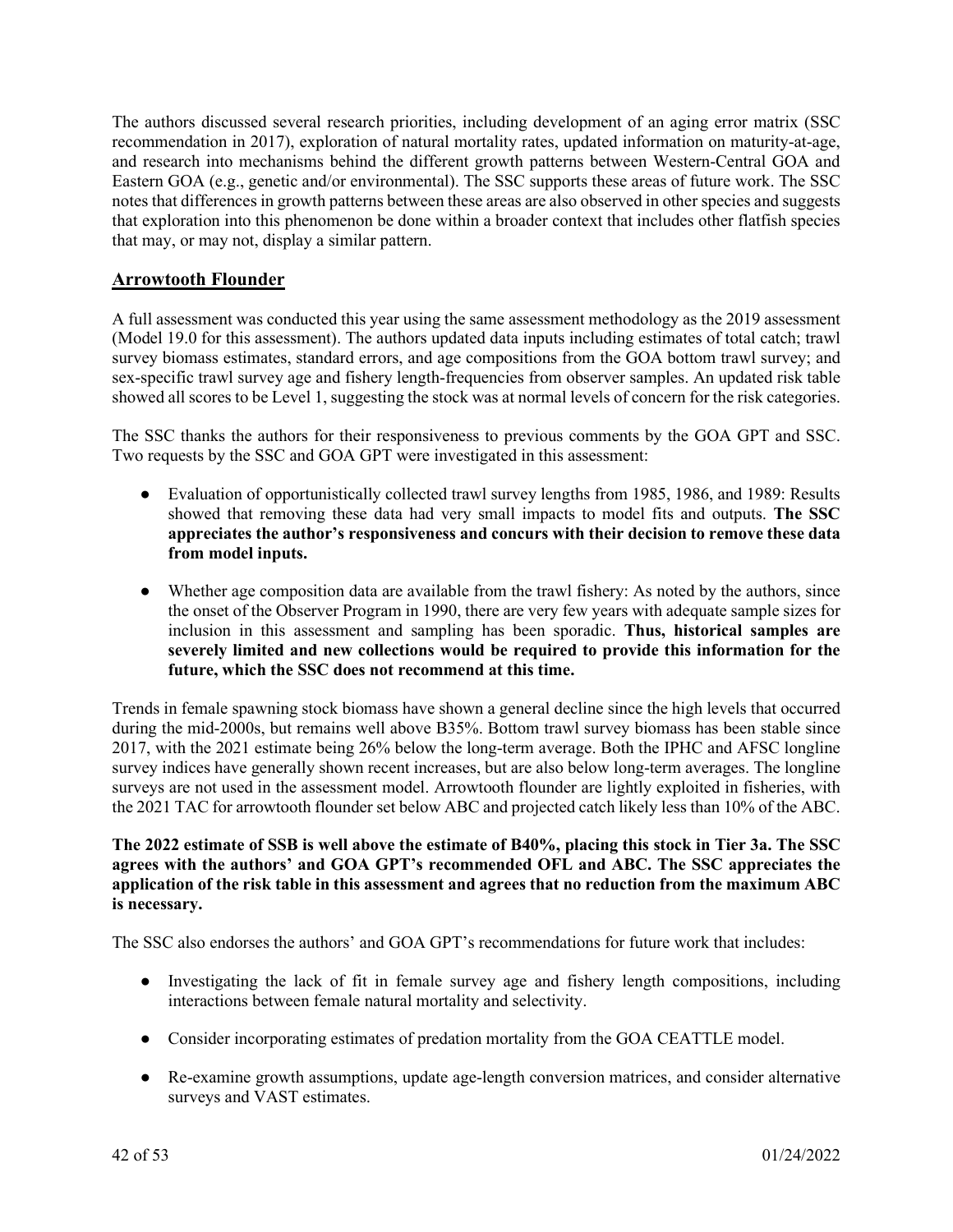● Further investigation of incorporating the AFSC and the IPHC longline surveys into the assessment. The SSC notes that hook competition corrections may be appropriate and should be considered in these investigations.

The SSC notes that the arrowtooth flounder assessment extrapolates current year catch in October using the average of catch taken between October 17 and December 31 in the last five complete catch years (e.g., 2016-2020). Given changes in arrowtooth harvest due to fluctuations in markets and "top-off" fisheries, the SSC requests the authors consider whether other projection methods would better reflect fishery changes.

Finally, the last CIE for arrowtooth flounder was done in 2017 and was focused on the BSAI arrowtooth stock. It is unclear whether the BSAI CIE is applicable to the GOA assessment, which has not had a specific CIE review in over five years. The SSC encourages consideration of whether a CIE is appropriate for this stock.

## **Flathead Sole**

The SSC was presented with a partial assessment for GOA flathead sole, along with a short summary presentation from Jim Ianelli (NOAA-AFSC). The last full assessment was in 2017 and GOA flathead sole is typically assessed on a four year cycle, although this year's full assessment was delayed until 2022 (due to staffing limitations). This stock is assessed using Tier 3 methods, and there were no changes to the assessment model. The projection model was updated with catch data from 2017-2020, and projected catch from 2021-2023. **The SSC accepts the region-wide projected ABCs and OFLs for 2022 and 2023 for flathead sole.** The area apportionments were updated this year based on the projected proportions of survey biomass in each area in 2021 and 2022 from the random effects model. T**he SSC accepts the GOA GPTand author-recommended apportionments for 2022 and 2023 but agrees with the GOA GPT's recommendation to update apportionments only in full assessment years in the future.**

# **GOA Rockfish**

## **Pacific Ocean Perch**

The SSC received a presentation on the 2021 GOA Pacific ocean perch (POP) stock assessment. There was no public testimony.

Pacific ocean perch in the GOA are assessed on a biennial stock assessment schedule. However, an offcycle full assessment was conducted in 2020 in anticipation of a CIE review that occurred in 2021. The SSC reviewed several model changes in December 2020 and accepted an updated model. The 2020 model 20.1 includes a revised aging error matrix, updated fishery age compositions and a prior on trawl survey catchability and natural mortality. In 2021, the authors did not plan any substantial changes to the assessment. **Therefore, the SSC supports, in agreement with the authors and the GOA GPT, the recommended Model 20.1 for the 2021 assessment and the estimates of ABC and OFL for 2022 and 2023**. The POP stock is currently in Tier 3a and rankings in two risk table categories were Level 2, substantially increased concerns, and environmental and ecosystem considerations were Level 1, normal.

The SSC notes that there is a substantial retrospective pattern in the assessment that shows consistent underestimation of the biomass (even with substantial increases in trawl estimates). This retrospective pattern should be addressed; however, with the consistent underestimation there is no need to reduce the ABC below the maximum permissible level. **The SSC agrees with the author and the GOA GPT recommendations for area apportionments based on the random effects model.**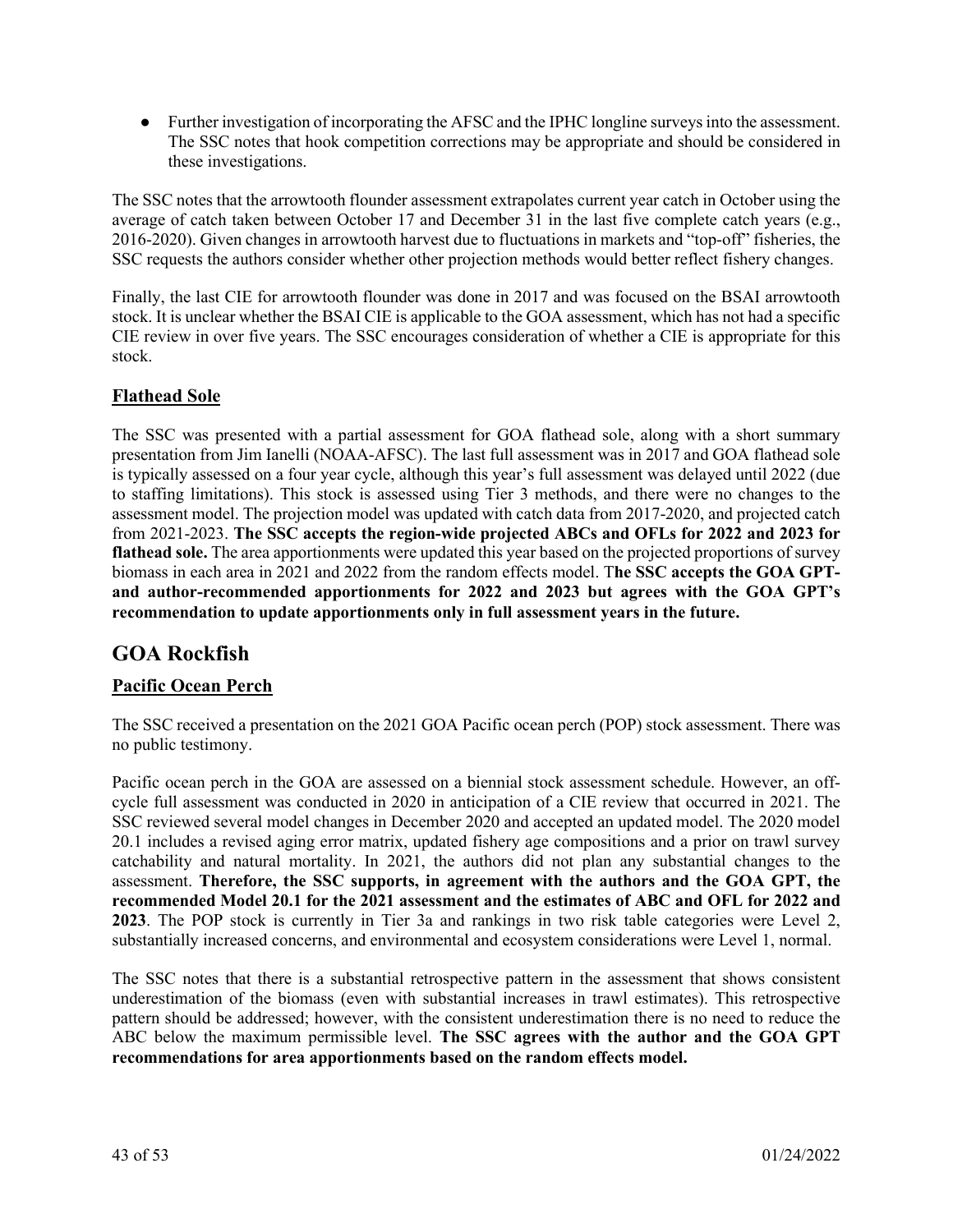The SSC further notes that the estimate of *q* is much greater than 1  $(q=1.82)$  (when the prior is set at 1.15 based on evidence of higher density in trawlable areas). The authors should update the section on catchability as the new prior is only mentioned in the responses to SSC comments section of the report. These concerns regarding *q* and the retrospective pattern suggest potential underestimation of biomass/OFL/ABC.

The SSC learned that the authors considered the 2020 model as an intermediate step to additional changes resulting from the CIE review. The authors provided a summary of the CIE reviewer recommendations and responded with a timeline for addressing each recommendation as follows:

- 1) Examine the feasibility of incorporating hydroacoustic information into the assessment.
	- Assessment scientists will continue to work with MACE in 2022 and 2023 to investigate the utility of this survey in the POP assessment.
- 2) Examine the sensitivity of the model to changes in catchability and selectivity.
	- Assessment scientists will perform this request as a sensitivity run in the summer of 2023.
- 3) Examine the quality and utility of the VAST model for POP abundance and apportionment.
	- Assessment scientists will work with the Groundfish Assessment Program (GAP) to evaluate the VAST model for POP in the spring of 2022.
- 4) Examine data weighting for compositional data.
	- This has continually been evaluated since 2017 and the model results are very sensitive to the weight used on the biomass index. Assessment scientists will present updated results in September 2022.
- 5) Reevaluate the plus age group.
	- Assessment scientists have explored this in previous assessments, but will update this analysis in the summer of 2022.
- 6) Examine how fishery-dependent ages are being collected.
	- Assessment scientists have previously evaluated time dependent weight-at-age and have made comparisons between the survey and fishery. Assessment scientists will update this analysis in the spring of 2023, in particular with the different groups of ages, as well as new methods of length stratified sampling.

The assessment authors intend to evaluate the majority of the CIE recommendations before the next full assessment in 2023. **The SSC appreciates the author's compilation of CIE recommendations and requests that the authors develop responses to these recommendations as they address them.** The SSC looks forward to the opportunity to review proposed model changes prior to the next full assessment in 2023. **The SSC also reiterates its request from December 2020 that the author explore whether the prior on M is still constraining.**,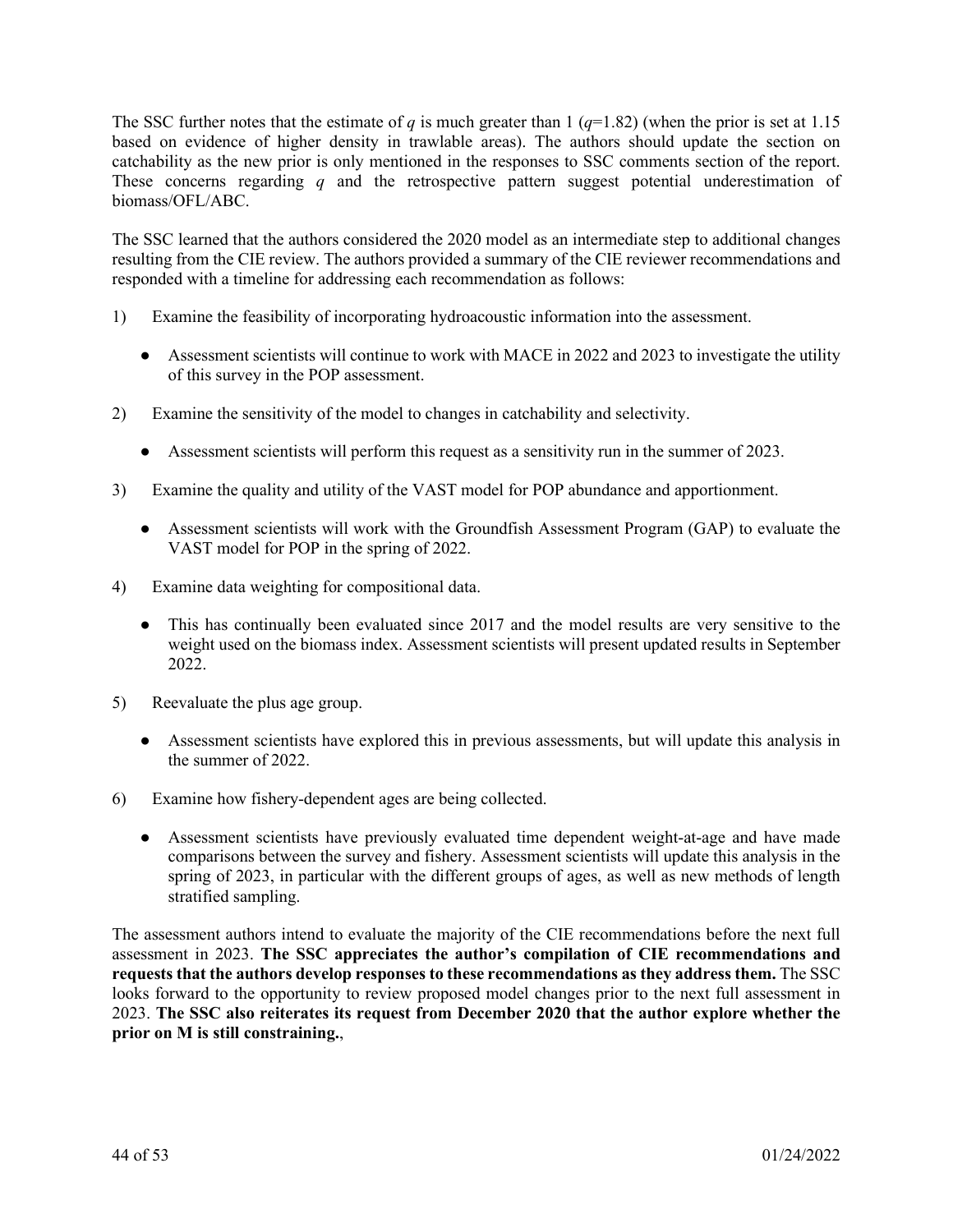## **Northern Rockfish**

The SSC was presented with a partial assessment for northern rockfish. The GOA northern rockfish stock is assessed on a biennial cycle using Tier 3 methods (Tier 3a), with the next full assessment scheduled for 2022. No changes were made to the most recent (2020) assessment methodology. The projection model was updated with final catch data for 2020, revised catch estimates for 2021, and projected catches for 2022 and 2023. The SSC was also presented with both the updated VAST and design-based estimates of survey biomass for information purposes, which show a large decrease in the 2021 biomass estimate - although the author noted the time series is highly variable. **The SSC accepts the author and GOA GPT recommended GOA-wide ABCs and OFLs for 2022 and 2023, and the regionally apportioned ABCs for 2022 and 2023.** Apportionment was based on the random effects model applied to GOA bottom trawl survey biomass estimates through 2019. The SSC also supports the authors' efforts to address previous GOA GPT and SSC recommendations to explore alternative length and age composition bin structures, and alternative data weighting methods in the next full assessment.

## **Shortraker Rockfish**

A full assessment of GOA shortraker rockfish was presented this year. This Tier 5 assessment included no changes to the assessment methodology. There was no public testimony. The SSC thanks the authors for their work on this assessment and for their responses to previous SSC recommendations.

The assessment was a straightforward update of the random effects model that incorporates both the GOA bottom trawl and longline surveys to estimate biomass. Data were updated to include: 1) 2021 bottom trawl survey biomass and length compositions; 2) 1992-2021 longline survey length compositions; 3) 2020 and 2021 longline survey Relative Population Numbers (RPNs), Relative Population Weights (RPWs), and length compositions; 4) 2020 and 2021 longline and trawl fishery length composition; and 5) updated catch from trawl and longline fisheries (total catch through 2020 and partial catch for 2021).

Neither of the surveys sample the shortraker population well. The longline survey is conducted annually and likely surveys in more appropriate habitat than the bottom trawl survey, which is not able to sample the upper slope well due to a predominance of untrawlable habitat. The SSC encourages the authors to consider studies of hook competition with sablefish as this could be a factor with the large incoming year classes of sablefish. In 2021, relative population weights (RPW) from the longline survey increased by 29% from 2020 and estimated biomass from the trawl survey decreased 39% from 2019. Estimates in 2021 from both surveys were within the range of estimates in the last decade. The use of the longline survey in addition to the trawl survey stabilizes the model-estimated biomass. This stability is generally consistent with the population dynamics and biological characteristics of this long-lived species. Estimating the regional catchability coefficients further improves model fit and suggests that there are some regional dynamics related to availability of shortraker rockfish to survey gear. Biomass estimates from the random effects model for the EGOA, CGOA, and WGOA in 2021 changed very little with respect to recent years, as did the estimates of OFL, ABC, and area apportionments.

Applying the random effects model to trawl survey data from 1984–2021 and the longline survey RPW indices resulted in a 2022 biomass estimate of 31,331 t for shortraker rockfish, almost equivalent to the previous estimate (31,465 t). **The SSC concurs with the authors' and GOA GPT's recommended 2022 and 2023 OFLs and ABCs. The SSC concurs with the GOA GPT and author that no reduction from the Tier 5 maximum ABC is necessary**. **The SSC also supports the area apportionments** estimated with the random effects model fit to area-specific survey indices.

The majority of the shortraker catch occurs in the EGOA and catch in all areas has been decreasing since 2018. The HAL fishery catch of shortraker rockfish has decreased to low levels due to the transition to pot gear in the sablefish IFQ fishery. **Discard rates for fixed gear under full retention mandates remain high, particularly in sablefish fleet, and an overall review is pending to determine how well this new**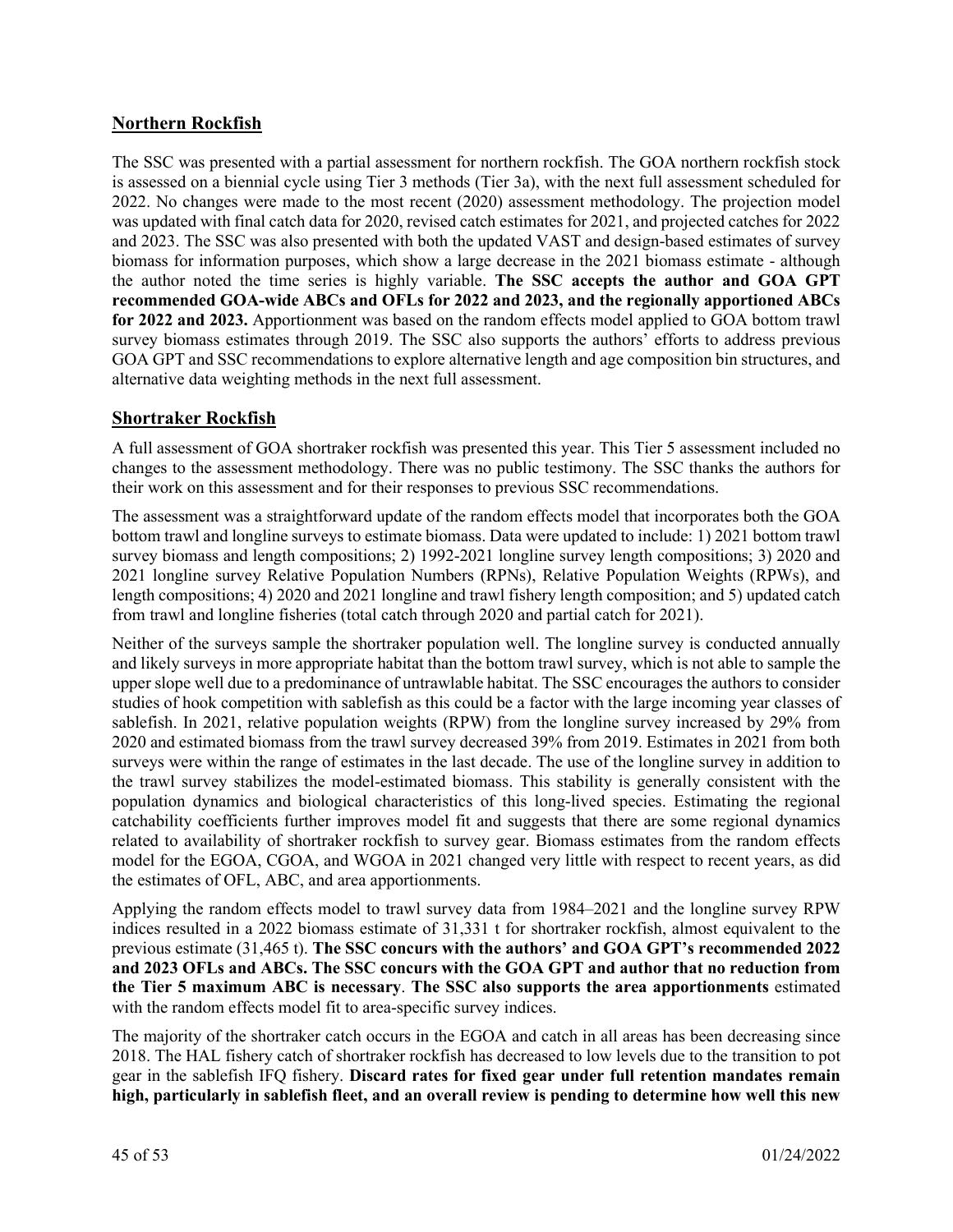#### **regulation has been implemented and communicated with industry. The SSC looks forward to the results of this review.**

SSC appreciates the authors' response to the previous SSC question regarding why the trawl and longline surveys were equally weighted even though the uncertainty in the longline survey RPW index is consistently smaller than that of the bottom trawl survey biomass and supports the use of weighting each by 0.5 again in this assessment. **The SSC suggests that GOA shortraker rockfish is a good candidate to examine for the working group the SSC requested to develop standard practices for data weighting (see October 2021 SSC Report).**

The SSC noted the study by Rodgveller *et al.* (2011) that compared longline survey catch rates of shortraker and rougheye rockfish with observed densities of fish around the longline from a manned submersible that showed a catchability coefficient of 0.91, and requests the authors consider whether or not this would be appropriate for inclusion in assessment.

**The SSC supports the GOA GPT recommendation that the authors reexamine natural mortality,** as this is critical for setting the fishing mortality rate for this long-lived species. The SSC also asks the authors to consider the confidence in the estimates of M, compared to other species without reliable age estimates and with consideration of the longevity of this species, when they evaluate risk levels in the risk tables in the next full assessment.

The SSC is looking forward to seeing the results of research into untrawlable habitat for GOA POP rockfish and encourages the authors to consider whether results are useful for shortraker as well.

The SSC noted that the authors' justification for a level 1 ranking of assessment considerations in the Risk Table was that the CVs of the surveys have remained low and encourages the authors to consider potential bias, in addition to estimated uncertainty. For instance, as untrawlable habitat is preferred by shortraker, perhaps the trawl survey index is biased low. Similarly, if there is hook competition (this would certainly vary over time), the longline survey index might also be biased low. Finally, a submersible study (Rodgveller *et al.* 2011) showed that the catchability of shortraker and rougheye to the longline was 0.91. While a negative bias may not be justification for a reduction from max ABC, the SSC suggests the authors consider such factors in the risk table rankings.

The SSC requests clarification on why Figure 11-1 which shows no trawl harvest in 2019 and 2020 in the EGOA but Figure 11-2 does.

## **Dusky Rockfish**

The SSC was presented with a partial assessment for Dusky rockfish. There was no public testimony. This is a Tier 3 stock, which is assessed on a biennial cycle, with the most recent full assessment conducted in 2020. No changes were made to the 2020 assessment model nor the area apportionment percentages (based on the random effects model applied to the GOA trawl survey biomass estimates). The projection model was updated with final catch data from 2020, a revised catch estimate for 2021, and projected catch estimates for 2022-2023. Given the large increase in the retrospective pattern in the 2020 assessment, a reduction from maxABC (stair-step approach) was recommended by the SSC in 2020, whereby the 2021 and 2022 ABC would be reduced to the mid-point between the projected maxABC for each respective year and the 2020 ABC. **This year the authors and GOA GPT updated that stair-step for the 2022 and 2023 ABCs (each reduced from maxABC to the mid-point between the projected maxABC for each respective year and the 2020 ABC). The SSC accepts the projected OFLs for 2022 and 2023, the adjusted GOA-wide ABCs for 2022 and 2023 (approximately 23% reduction from maxABC for each year), and the apportioned area-specific ABCs for 2022 and 2023.** The SSC notes that the maxABC values listed in the assessment for 2021 and 2022 were typos and that they should be 7,101 and 6,913 tons, respectively, rather than equal to the ABCs for each year.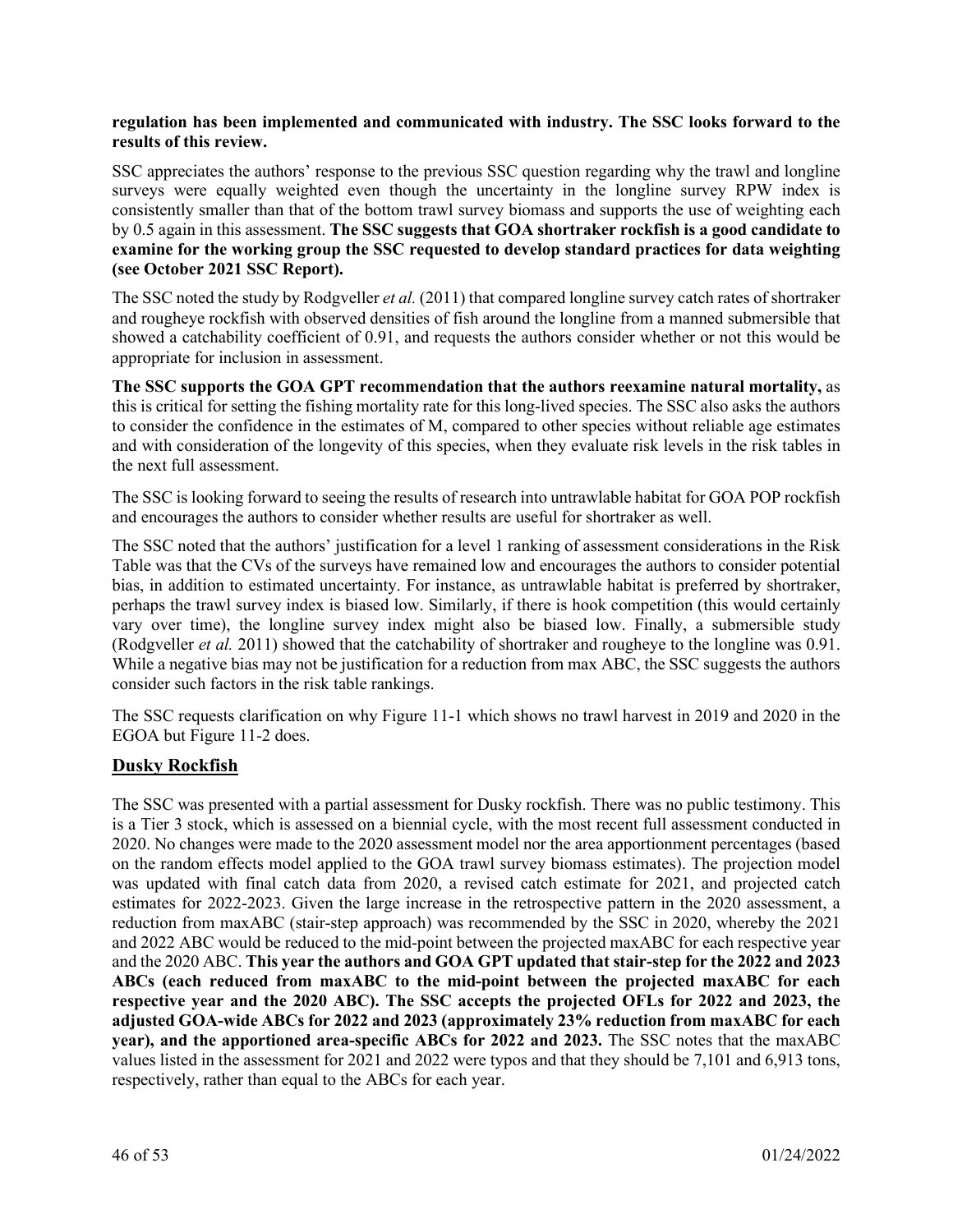## **Rougheye and Blackspotted Rockfish**

GOA rougheye and blackspotted (RE/BS) rockfish complex is managed as a "bycatch" only species complex with most of the catch in the rockfish and sablefish fisheries, with some in the flatfish fisheries. The complex is assessed every two years with an age-structured assessment model and is managed in Tier 3. The last full assessment was in 2019. This year, a full assessment was completed with area-specific ABCs and GOA-wide OFL. There was no public testimony.

New and updated data added to this model include:

- 1) Updated catch estimate for 2020, new catch projections for 2021-2023.
- 2) New fishery lengths for 2019
- 3) New fishery ages for 2018 and 2020. The 2019 trawl survey ages are still being processed and will be included in the next full assessment in 2023.
- 4) New bottom trawl survey biomass for 2021.
- 5) New longline survey relative population numbers (RPN) for 2020 and 2021, and new longline survey RPN-weighted length frequencies for 2020 and 2021.

Further, this assessment included updated geographic area sizes and variance calculations for the longline database in 2021, which resulted in small changes to the longline survey data.

There were no changes in the assessment methodology and the authors continue to use the 2015 assessment model (15.4) that was used in the 2019 full assessment. There has been no change in the area-apportionment method, which uses a two-survey version of the random effects model and equally weights the longline and trawl survey relative abundance indices.

The SSC agrees with the GOA GPT in commending the authors efforts to respond to GOA GPT and SSC comments including comparing species trends at similar depth strata between the longline and trawl surveys. This work revealed that the surveys rarely tracked each other when split by area and depth strata, and that the surveys partition biomass differently among regions.

The author recommended the maxABC from the updated projection model, which is 35% lower than the 2022 projected ABC from the 2020 partial assessment. The proposed reduction in the ABC is not surprising given that the 2021 trawl survey biomass estimate decreased 56% from the 2019 estimate (the lowest in the time series) and the 2021 longline survey abundance estimate decreased 36% relative to 2019, and 2020 was the lowest in the time series.

These declines had significant impacts on the parameters that govern the scale of the population. In particular, estimates of trawl survey catchability increased from 1.7 to 2.2, longline survey catchability increased from 1.2 to nearly 1.7, and mean recruitment decreased from approximately 1.6 to 1.2 million fish. The GOA GPT noted that the large changes in survey catchability estimates resulted in a downward shift in the long-term biomass trajectory for this stock. However, because the surveys exhibit inconsistent trends and partition biomass differently among areas, it is unclear if these signals reflect a genuine conservation concern or are the byproduct of survey data conflicts. **The SSC concurs with the author and the GOA GPT that it would be prudent to estimate survey indices using the same depth strata definitions and to examine weighting CPUE by a variable other than total geographic area that may be more relevant to this complex (e.g., Essential Fish Habitat within a stratum).**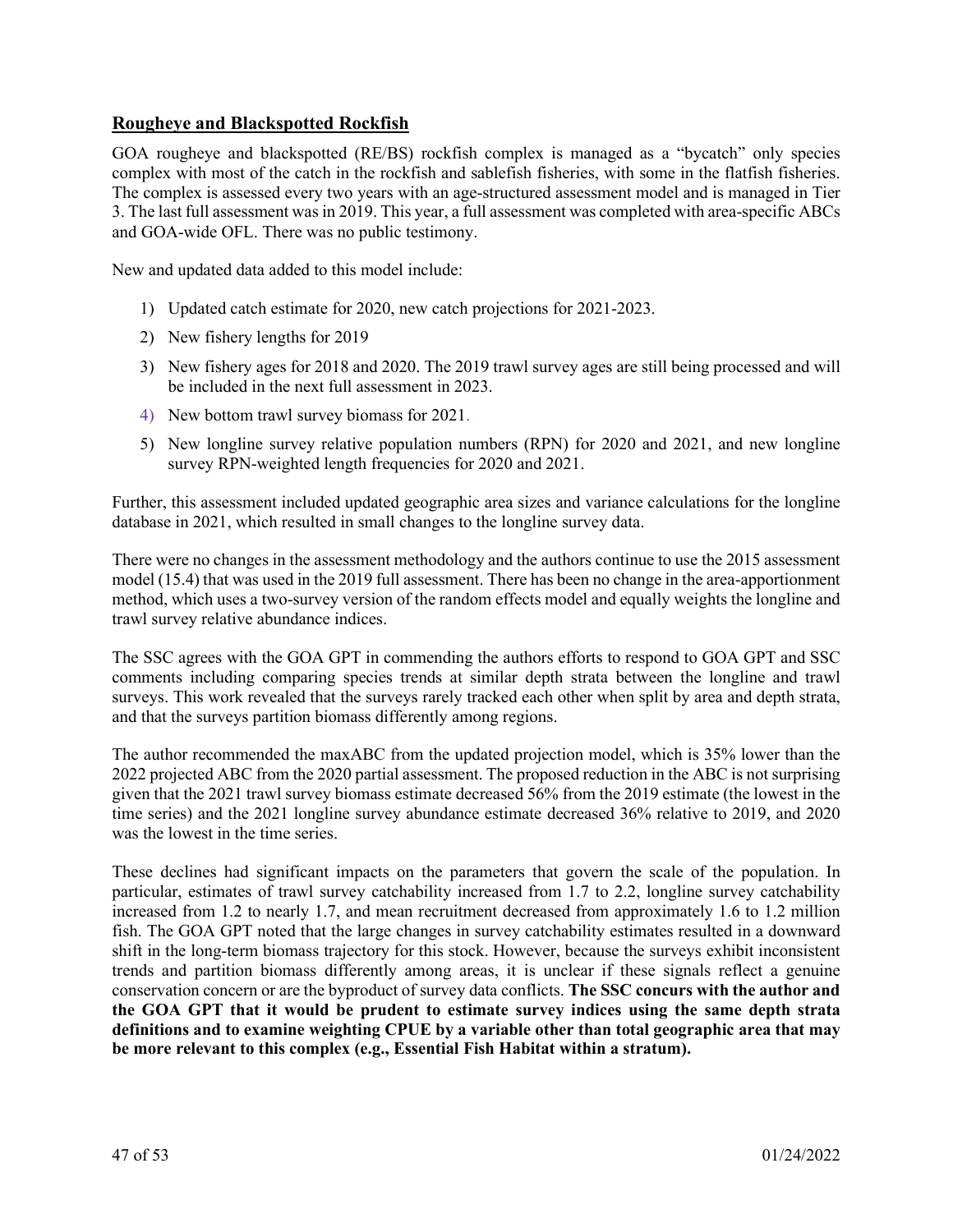Relative to past assessments, the 2021 assessment model exhibited a strong positive retrospective pattern (Mohn's rho = 0.611). It is also notable that there has been an increase in Mohn's rho in each of the last three assessments  $(2017 = 0.009, 2019 = 0.167, 2021 = 0.611)$ . This "one-way" retrospective pattern is **a cause for concern and is likely due to the recent sudden declines in both population indices that are used in the assessment.** The relatively noninformative priors used for catchabilities within this model result in some shifts in scale being accentuated with sudden changes in these indices. The authors recognized this and stated their intent to investigate catchability in future assessments and explore how that relates to this progressive retrospective pattern.

The dome-shaped trawl survey selectivity for this complex is expected given that adult habitat is typically in rocky areas along the shelf break where the trawl survey gear's sampling is limited. However, estimates in this assessment suggest that selectivity is changing considerably for older fish in the survey, which is unexpected given occupied habitat should not change above a certain age. For example, the GOA GPT noted it was unclear why 40-year-old fish would be so much less selected than a 30-year-old fish. **Future research could consider alternative parameterizations that would allow for more constrained estimates of selectivity at older ages.**

In response to SSC and GOA GPT comments the authors reported that a recent study used otolith morphometrics, weight, and age to accurately identify RE/BS rockfish 86% and 97% of the time, respectively. This is an improvement over field-based identification performance and demonstrates that otolith morphometrics can be used to improve species identification rates, especially for rougheye rockfish. The SSC agrees that this would likely be time consuming and potentially costly to implement, but that reliably identifying archived otoliths from the past 20-30 years would be of great value.

All categories in the risk table were rated level 1 except the assessment-related concern, which was a Level 2, due to the large changes in catchability estimates and the strong retrospective bias. The authors' ranking of Level 2 in the assessment versus population dynamics category is reflective of their concern that the trawl and longline surveys rarely tracked each other when split by area and depth strata, and that the surveys partition biomass differently among regions. They also note that this assessment is currently transitioning authors, and consequently no model updates were recommended in this cycle. Plans to address model and data concerns for this assessment were outlined in the Data Gaps and Research Priorities section. The authors noted the multiple layers of precaution instituted for this complex including relatively low Maximum Retained Allowance percentages, a bycatch only fishery status, subarea ABCs and TACs, and the generally low area-specific harvest rates.

**The SSC concurs with the authors' and GOA GPT's continued use of Model 15.4, which places RE/BS in Tier 3a. The SSC also supports the authors' and GOA GPT's recommended OFLs and ABCs for 2022 and 2023 and no reduction from maxABC.** In addition, the SSC concurs and supports the GOA GPT and the authors' recommendations regarding future exploration of data and model issues including data weighting, trawl survey length data, survey index refinements, and parameterizations for survey catchabilities and selectivities. The SSC appreciates the new authors' efforts given the on-going challenges of doing a data limited, multi-species stock assessment for long-lived and cryptic rockfish species and agrees with the GOA GPT that a high priority be placed on developing robust species identification methods and in estimating composition data. **Finally, the SSC notes that if the current trend in retrospective bias continues after model and data issues (catchability in particular) are addressed, the author will need to revisit risk table ranks and reassess whether a reduction from maxABC is necessary.**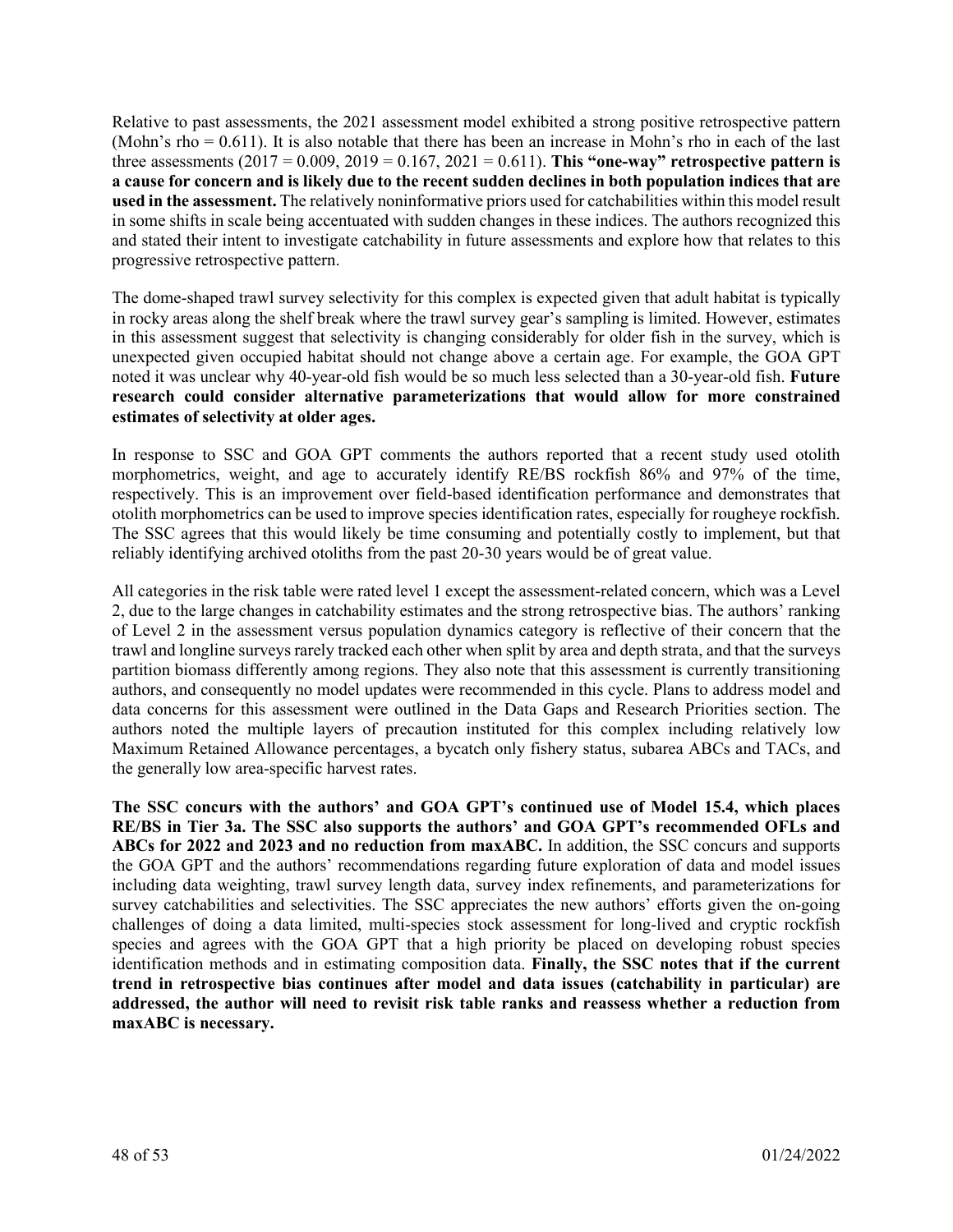## **Demersal Shelf Rockfish**

The SSC received a presentation on the 2021 GOA demersal shelf rockfish (DSR) stock assessment. There was no public testimony.

The SSC notes that DSR biomass estimates in recent years are much lower than in the 1990s and that directed fisheries have been closed for the last two years. Yelloweye rockfish comprise the largest component of the DSR complex and are managed under Tier 4. The ABC and OFL for non-yelloweye DSR (canary, China, copper, quillback, rosethorn, and tiger rockfish) are calculated using the Tier 6 harvest control rule. The Tier 6 ABC and OFL are added to the Tier 4 values for yelloweye rockfish to determine the ABC and OFL for the DSR complex.

The SSC notes that the lower end of the 90% confidence interval on yelloweye biomass estimates, from the ROV density area-expansion assessment, have long been used for setting the OFL and ABC. However, as outlined in previous SSC reports, the SSC believes that this method for setting the OFL and ABC is inconsistent with the current use of risk tables and has requested that authors use point estimates instead of lower 90% confidence intervals for setting the OFLs and maxABCs, and use the risk table to recommend reductions from maxABC rather than incorporating reductions in the biomass estimates. The SSC further notes that the assessment has included additional conservation by using  $F_{ABC} = M = 0.02$  rather than the Tier-based calculation of  $F_{ABC} = F_{40\%}$ , which in this case is 0.026. The combination of these two components would have resulted in a large (43%) reduction from the Tier 4 calculations of OFL and ABC for 2022- 2023. **Therefore, SSC recommends that the OFL and maxABC be estimated using the standard Tier 4 values of F35% and F40%, applied to the point estimate of biomass, for this year and future years.** The SSC recognizes that applying the standard Tier 4 calculations results in a large increase from previous maxABCs, and also that precautionary adjustments for this fishery continue to be warranted given the unproductive life history of yelloweye rockfish and uncertainty in the expansion of area-based density estimates to total biomass. **Therefore, the SSC recommends a reduction from maxABC equal to the**  difference between  $F_{40\%}$  (0.026) and  $F = M = 0.02$  calculation for the ABC, which represents a 22% **reduction from the maximum permissible ABC.** Despite a full assessment being conducted this year, another full DSR assessment is planned in 2022, after which DSR will be on a two-year cycle in even years.

The SSC appreciates the work conducted by the assessment authors in providing the estimates of yelloweye abundance from which stock status on this stock and the associated shelf rockfish complex might be determined. **The SSC requests more detailed documentation on the statistical methods used for the area-specific density and biomass estimates based on the ROV counts.** This should include the alternative models used (and potentially combined) for the distance weighting, the design-based or modelbased estimate of the mean density, and the methods used for estimating suitable habitat as is used for the area expansion. **Further, the SSC requests clarification regarding how the area-specific estimates are combined, given the unbalanced design, and the year for which stock-wide biomass estimates are reported relative to the years in which survey and other data have been collected.**

**The SSC recommends a careful review of the risk table for the next assessment, noting that risk should be quantified relative to the Tier in which the stock is classified (for assessment considerations).**

The SSC also acknowledges and supports the research priorities outlined by the authors in the assessment document. The SSC acknowledges, along with the authors, that there is limited information on yelloweye rockfish fecundity and maturity. Little is known about the timing of parturition for yelloweye rockfish recruitment or post-larval survival. The authors further note that a fecundity and maturity project is currently underway to provide updated life history parameter estimates for yelloweye rockfish for each management area. A recruitment index for yelloweye rockfish would improve modeling estimates for total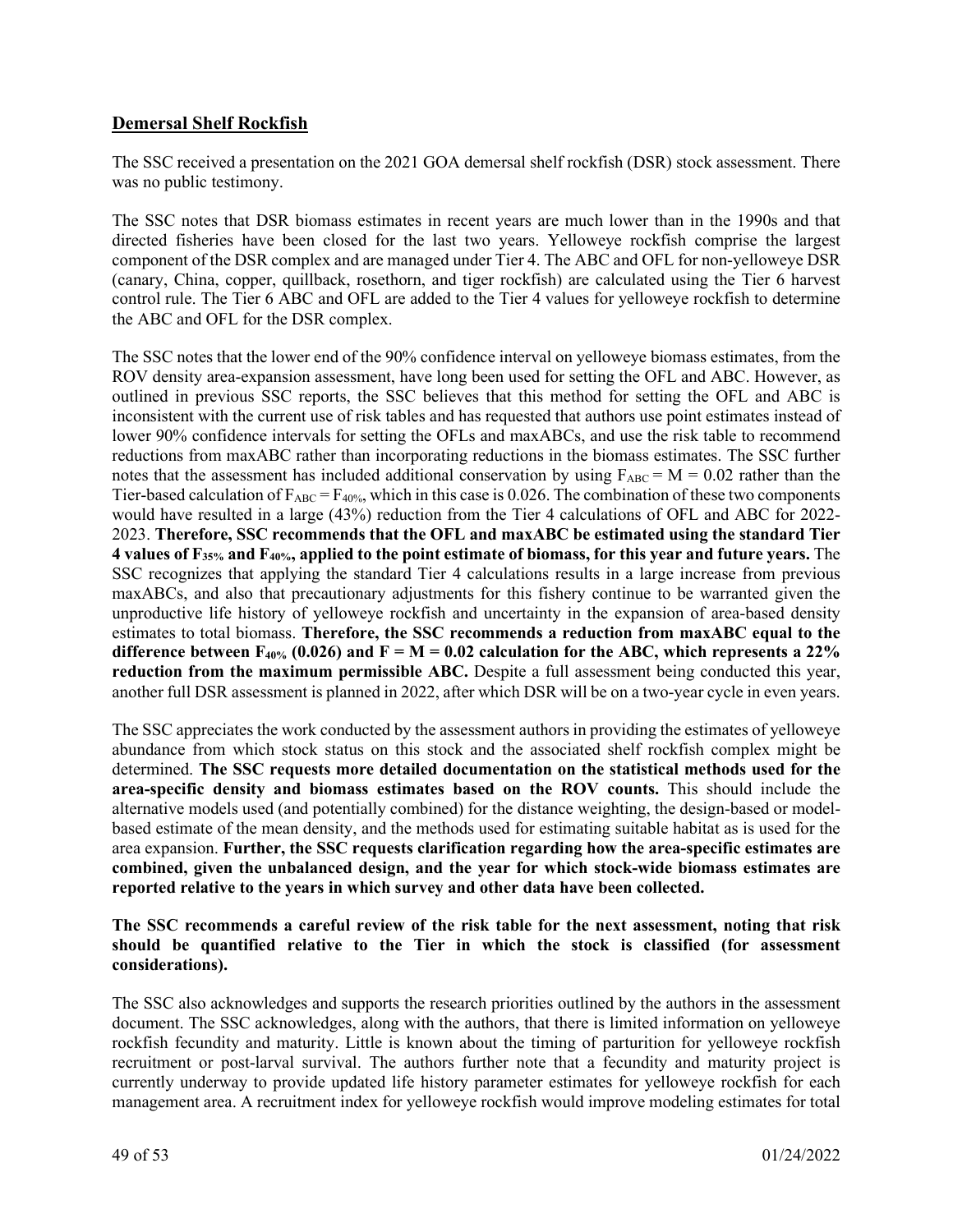yelloweye rockfish biomass. Finally, the SSC continues to support the development of a yelloweye rockfish age-structured assessment.

### **Other Rockfish**

The Other Rockfish report was presented by Jim Ianelli (NOAA-AFSC) with Cindy Tribuzio (NOAA-AFSC) responding to questions about the assessment. Public testimony was provided by Julie Bonney (Alaska Groundfish Databank), who highlighted the incidental nature of 'other rockfish' catches and the stable incidental catch rates in the fishery that contrast with large fluctuations in survey biomass and a considerable drop in the area-specific apportionment for the Western and Central GOA.

The other rockfish complex comprises 27 species that are divided into two sub-groups within the complex based on life history, spatial distribution, and fishery and survey characteristics. The two sub-groups are slope rockfish (20 species) and demersal shelf rockfish (7 species). The assessment of the other rockfish complex is composed of Tier 4 (sharpchin rockfish), Tier 5 (17 species) and Tier 6 (9 species) and is updated biennially. Updates were provided for catch, trawl survey data, random effects weighted mortality estimates (Tier 5 species), and the survey fractional biomass for separating Eastern GOA between Western Yakutat and Eastern Yakutat/Southeast. There were no changes to the assessment methods. The Tier 4 and Tier 5 species are assessed using a random effects model and Tier 6 species are assessed using the maximum harvest for the years 2013-2016. Biological reference points are calculated separately for Tier 4, Tier 5, and Tier 6 species and summed to set the reference points for the complex. These species exhibit different longevity and maturation schedules.

In 2021, the catch of the other rockfish complex exceeded the area-specific ABC for the Western-Central GOA but was well below the area-specific ABC in the Eastern GOA and total catch was well below the GOA-wide OFL. Catch discards increased and were higher than would be expected given the full retention mandate of rockfish implemented in 2020. The SSC will be interested in future updates. The 2021 trawl survey biomass declined slightly from the 2019 survey and shifted to the Eastern GOA. Six species are the primary species observed in the survey and the catch: harlequin, redbanded, redstripe, sharpchin, silvergray and yelloweye rockfish. The 2021 biomass estimates declined for harlequin (-94%), redstripe (-85%). and sharpchin rockfish (-26%), but increased for yelloweye (109%), redbanded (87%), and silvergray rockfish (48%). It was noted that the large changes that were observed are likely due to patchiness of the various species.

The authors updated the random effects weighted natural mortality estimates (weighted M) for the Tier 5 species. The weighted M is calculated so that it is responsive to the proportional biomass of Tier 5 species estimated from the random effects models. The updated weighted M estimates decreased from the previous assessment year because the biomass of high M species decreased compared to the lower M species. The GOA GPT discussed the discrepancy in catch and survey biomass due to survey catchability issues of higher M species and the resulting impact on weighted M for Tier 5. In discussions, it was suggested that the observed variability in species composition in the surveys was too extreme and likely due to sampling variability in the survey. Further, there is limited evidence that the survey is accurately tracking the species biomass and mix of species. Therefore, the GOA GPT recommended rolling over the harvest recommendations from last year. **The SSC concurs with the GOA GPT's recommendation to roll over OFL and ABC recommendations from 2021** because of the discrepancy between catch and survey biomass and the estimation of weighted M being influenced by a few species that have patchy distributions and survey catchability/availability issues. At this point, the SSC does not have any indication that the harvest recommendations from 2021 are not sufficiently precautionary. Recent catches have been stable, there is no indication of stock structure, and given the current level of knowledge, there is no indication that a conservation concern exists (although that does not mean one does not exist).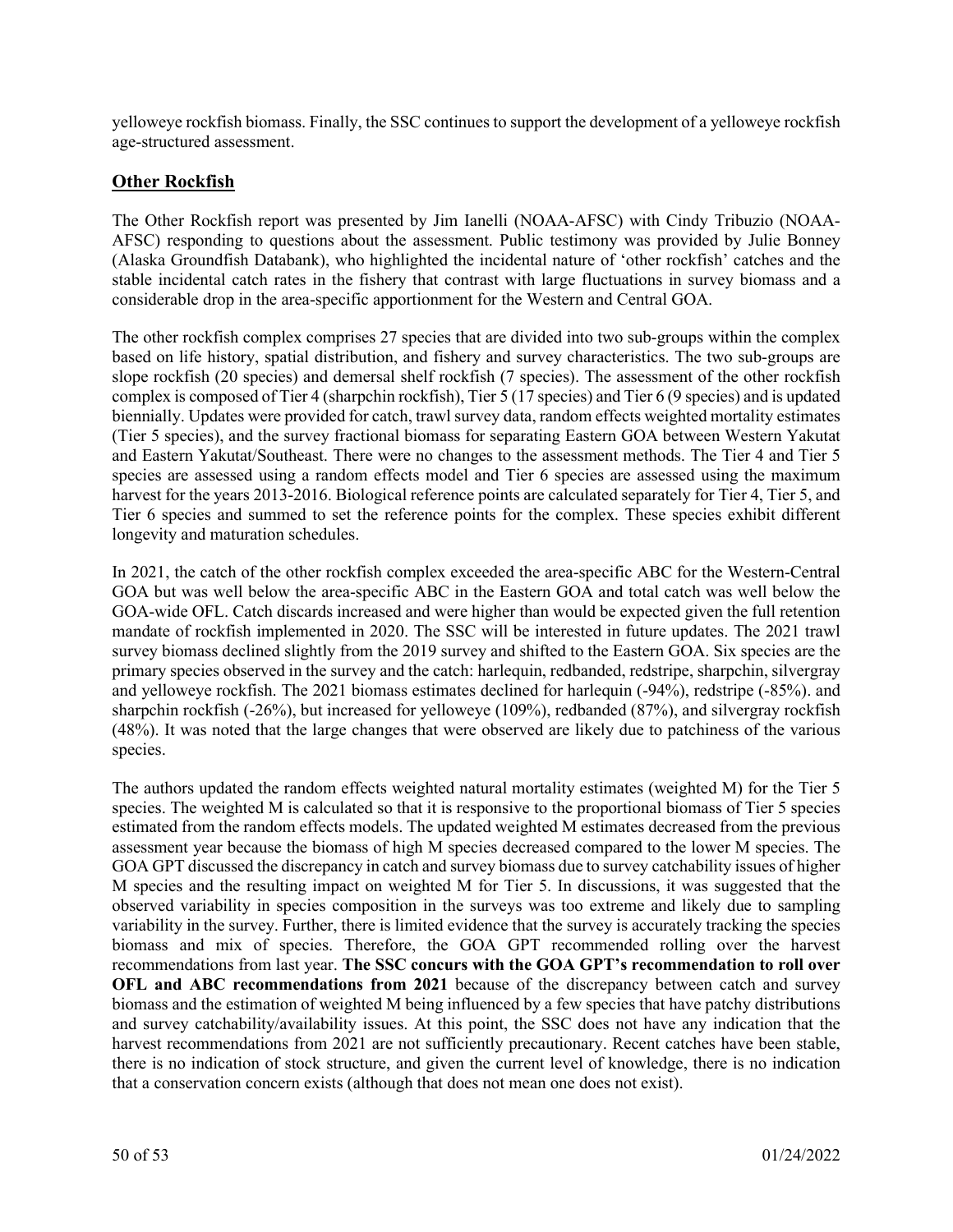The SSC recommends that the authors:

- Revisit the tier level assignments for the species included in the other rockfish complex. (Are they appropriate given survey catchability/availability issues?)
- Consider fitting a random effects model to the aggregate complex, rather than subcomponents
- Re-examine the need for area-specific apportionments of ABC.
- Incorporate, as appropriate, results from the pilot 2022 untrawlable grounds cooperative work, recognizing that full results will not be available for some time.
- For Tier 5 stocks, evaluate the random effects weighted mortality methodology and consider alternatives such as the long-term average.
- Evaluate past research and investigate estimating catchability in the next assessment, with a focus on key components such as harlequin, sharpchin and redstripe rockfish. See Jones et. al (2012, 2021) and Zimmermann (2003) for relative "trawlability"of rockfish species.

The SSC notes that there are several other outstanding issues and recommendations that will likely affect future assessments of the other rockfish stock complex including a Council-directed analysis on spatial management implications of separating DSR from the other rockfish complex gulf-wide, investigations into elevating some of the species (harlequin and yelloweye rockfish) into different tiers, and if there is evidence of range expansion of species from the south. The SSC looks forward to updates on these issues and to a timeline for the spatial management analysis.

# **GOA Skates**

This was a full assessment for the GOA skate complex, which is assessed biennially. There was no public testimony. There are three stock components to the skate complex: big skate, longnose skate and other skates. The first two have GOA wide OFLs with area-apportioned ABCs. The third component includes multiple species, but consists primarily of Aleutian skate, Bering skate and the Alaskan skate, for which harvest specifications are set at the GOA-wide level.

As a Tier 5 complex, harvest specifications are assessed using survey biomass and a natural mortality rate. For GOA skates, random effects models are run both GOA wide and for each of the three regulatory areas for big and longnose skates, and GOA-wide for other skates using the bottom trawl survey data. A natural mortality rate of 0.1 is used. The assessment also presents data from four additional surveys to provide context to the bottom trawl survey for these species. There is also extensive biological information included in the assessment.

Big skate biomass has declined in the bottom trawl survey and longnose skate has increased when compared with 2019. Both species seem to have a relatively steady trend over time. Other skates biomass in the bottom trawl survey biomass increased from 2019 but has declined generally over approximately the last decade. **The SSC concurs with the author and GOA GPT recommended harvest specifications under Tier 5, including the GOA-wide OFLs for all three components, the GOA-wide ABC for other skates, and the area apportioned ABCs for big and longnose skates.**

The SSC notes the inclusion of the risk table. The assessment author was very clear about where information was lacking to make a strong recommendation. There has been recent big skate tagging work to evaluate connectivity among areas within the GOA and between the GOA and BSAI, suggesting some potential for a spatial shift in the center of distribution for this complex. The SSC encourages the authors to review this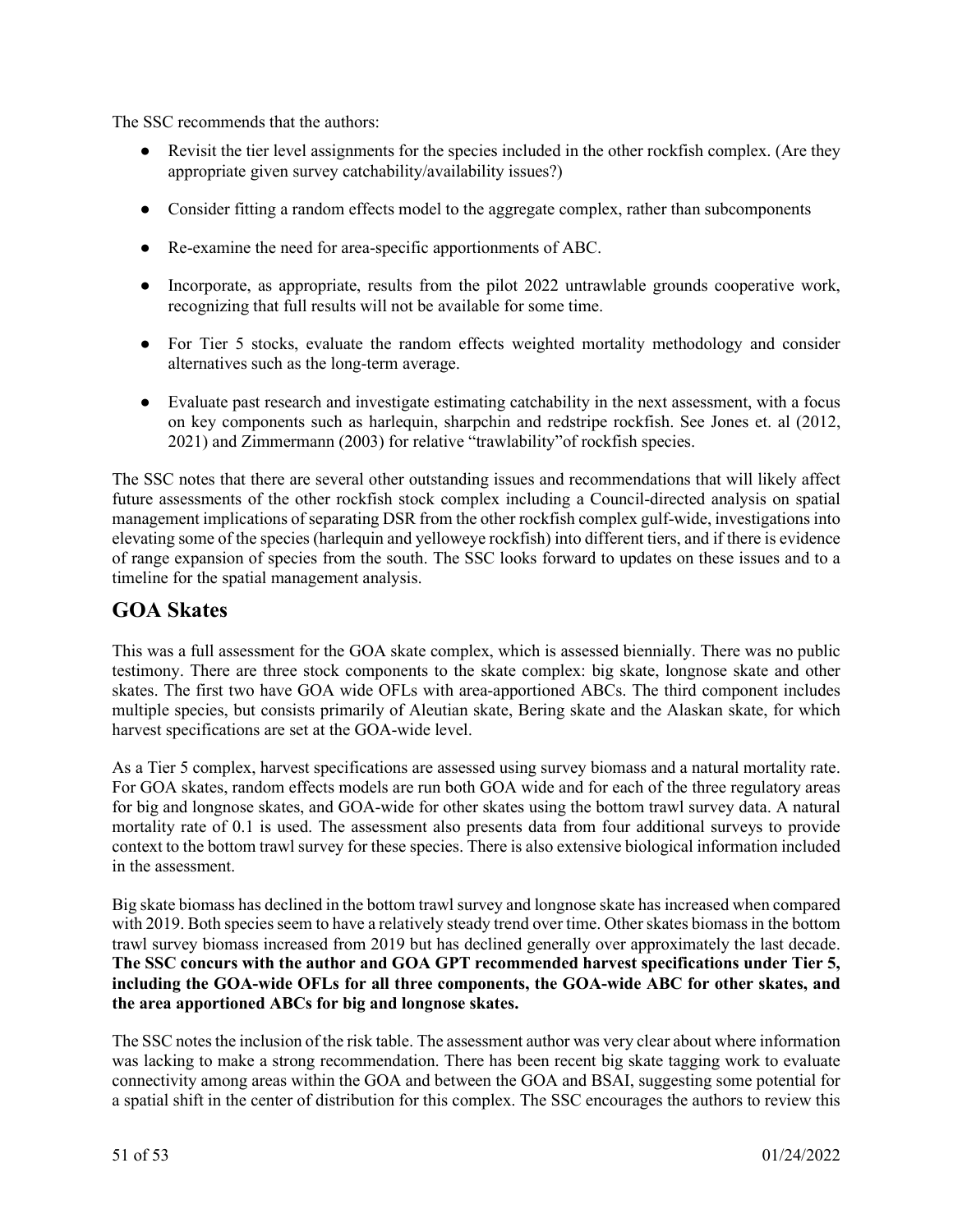information as it may inform future considerations of management units for these stocks. Finally, the SSC supports the investigations into updating the natural mortality rates used in this assessment, in agreement with the GOA PT, and encourages explorations using Jason Cope's Barefoot Ecologist tool [\(http://barefootecologist.com.au/shiny\\_m.html\)](http://barefootecologist.com.au/shiny_m.html).

# **GOA Atka Mackerel**

The SSC was presented with a full assessment for GOA Atka mackerel, which is a Tier 6 stock on a biennial schedule. Atka mackerel have been a non-target fishery in the GOA since 1996, with OFLs and ABCs estimated to provide for the anticipated bycatch needs of several GOA fisheries. Catches have been well below the ABC for several decades. Data for this species are quite limited, and consequently it is categorized as a Tier 6 stock. Sparse length composition data are available from the most recent time there was a directed fishery in the early 1990's, and fishery-dependent age composition data are also very limited.

The GOA bottom trawl survey, which has been conducted since 1984, encounters Atka mackerel but the resulting survey biomass estimate has very large CV's and is not considered a reliable index of abundance for this species. The author cites the patchy distribution of the species, as well as their association with untrawlable habitat as the primary reasons and noted that 98% of the Atka mackerel in the 2021 survey were captured in a single tow. Some age composition data are collected on the trawl survey and the author also noted that several of the large age classes observed appeared to correspond to strong year-classes in the AI stock. **Given the limited available information, the SSC continues to support the Tier 6 determination for GOA Atka mackerel.**

Under Tier 6 specifications, the OFL is set equal to the average historical catch from 1978-1995 and the ABC is set equal to 75% of that value. **The SSC accepts the authors' and GOA GPT's recommended OFLs and ABCs for 2022 and 2023, with no reduction from maxABC.** A risk table was presented, which did not contain evidence for increased risk in any of the four categories and the author expressed interest in discontinuing the use of a risk table in future assessments, on the basis of the lack of information to inform a risk-based reduction in ABC. However, the author also expressed concerns about uncertainty in the ABC and the SSC notes that uncertainty in the ABC is intended to be accounted for in the assessment, Tier system and risk table. **Therefore, while the SSC recognizes that data for a Tier 6 stock provide little information to inform the risk table, due to authors' concerns about uncertainty in the ABC, the SSC requested that a risk table continue to be included in the next full assessment and requests the authors consider whether they recommend any changes to the assessment or risk table.** 

# **GOA Octopus**

The SSC received a full Tier 6 assessment (biennial schedule) of GOA octopus this year. All seven octopus species are grouped into a single complex for management. Octopuses are taken incidentally in trawl, longline and pot fisheries throughout the GOA. Most of the octopus survey biomass and catches are in the Central and Western GOA. The main octopus species caught in commercial fisheries is *Enteroctopus dofleini,* which is also the most abundant octopus species in shelf waters. Trawl survey biomass estimates are uncertain for this complex and the size of octopus caught in the survey is generally smaller than that caught as bycatch in the fishery. The 2021 trawl survey biomass estimate is an order of magnitude smaller than the 2019 estimate, which underscores that trawl surveys do not provide reliable biomass estimates for the octopus complex.

In 2017, the SSC recommended moving octopus to a Tier 6 assessment and using maximum historical catch to set harvest specifications. In 2019, the SSC adopted the GOA GPT recommendation of fixing the time period from which to take the maximum catch as 2003 – 2019, with maximum catch occurring in 2014. **The SSC supports the authors' and GOA GPT's recommended Tier 6 OFLs and ABCs for 2022 and**